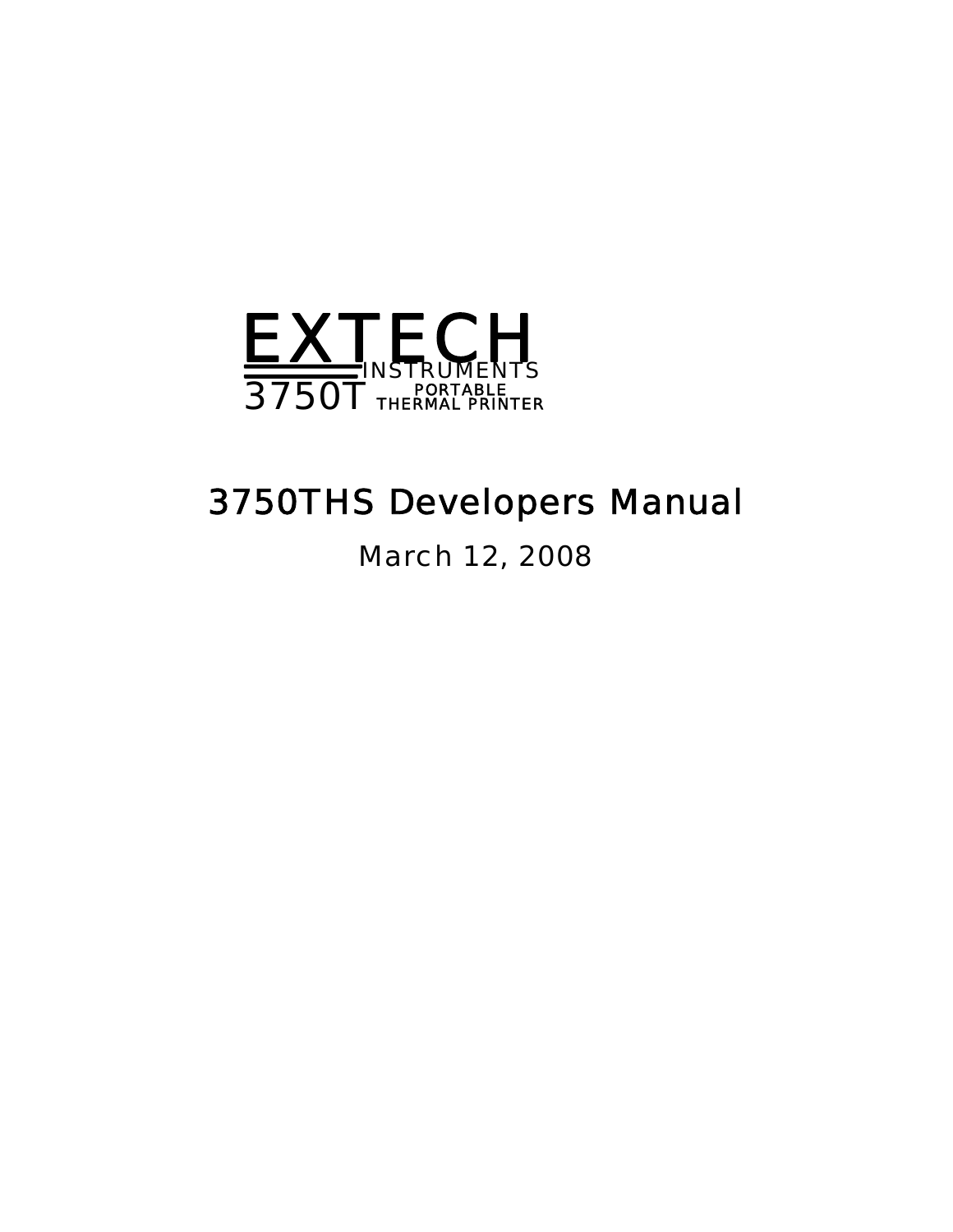| $A.1.6$ EXAMPLE:                         |              |
|------------------------------------------|--------------|
|                                          |              |
| 3750T_Developers_Manual.doc<br>3/12/2008 | Page 2 of 37 |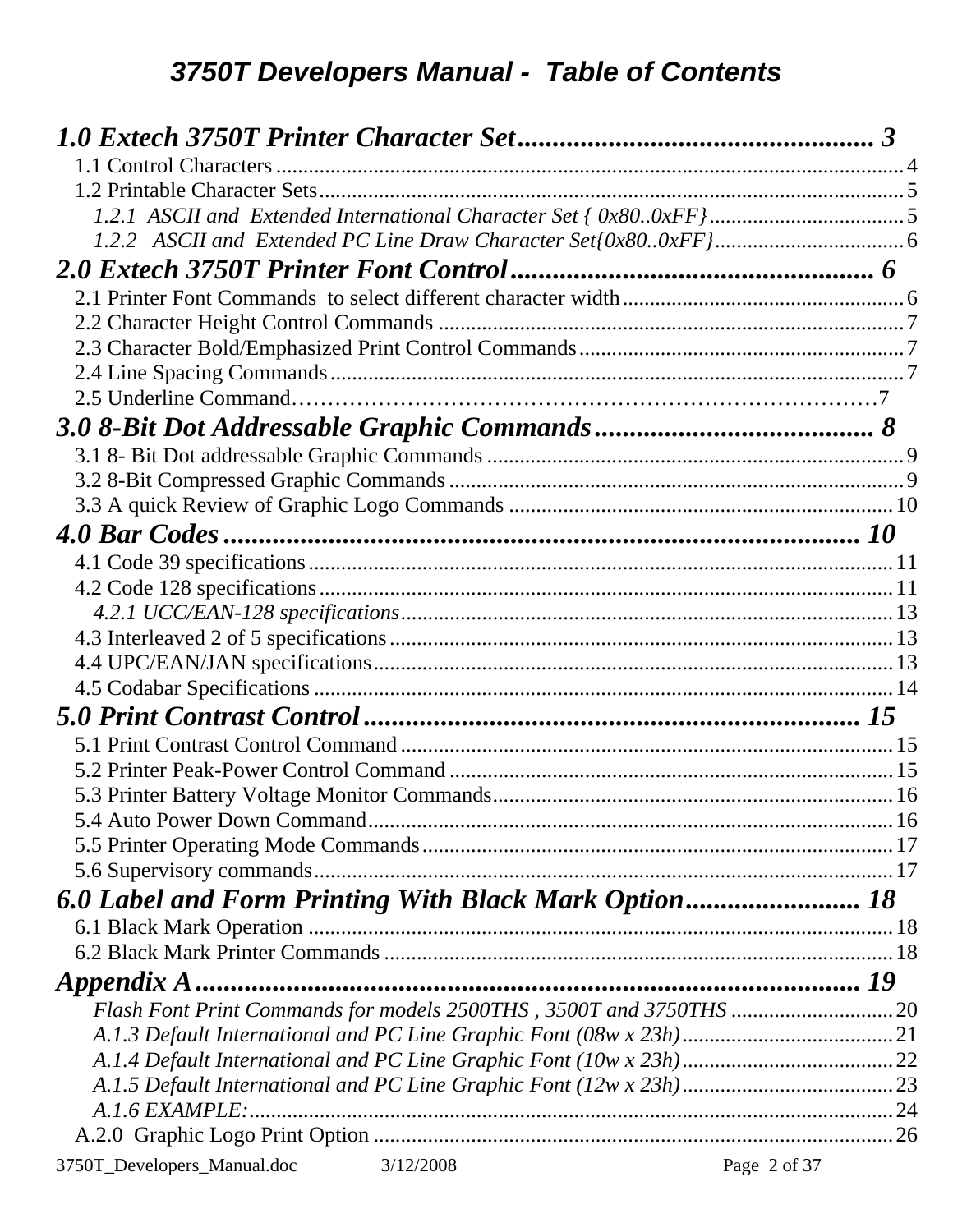<span id="page-2-1"></span><span id="page-2-0"></span>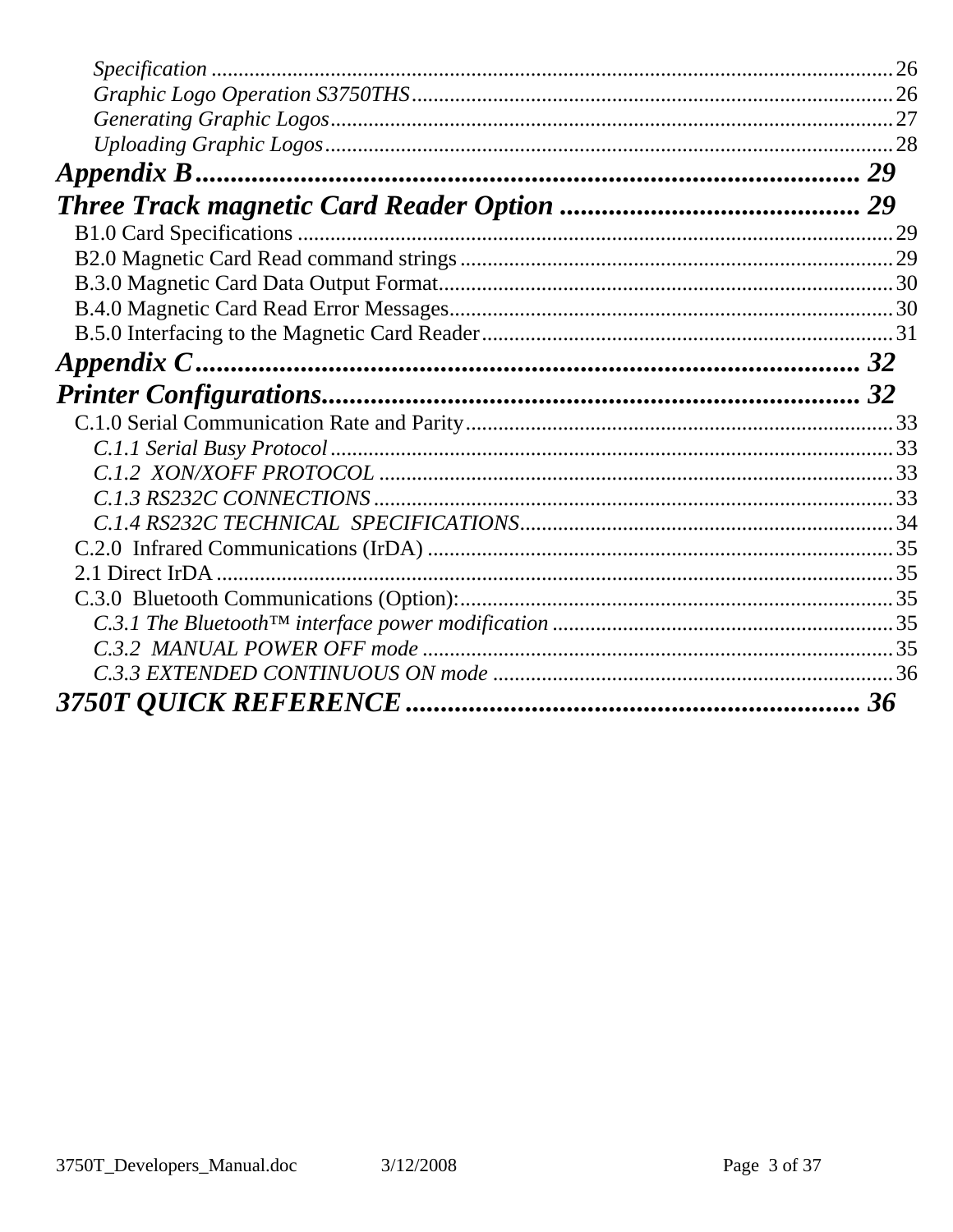# <span id="page-3-0"></span>*1.0 Extech 3750T Printer Character Set*

Character Sets can be grouped into 3 categories – Control Characters, ACII Print Characters and Extended Print Characters.

- *Control Characters* 
	- o Defined as character encoding {0x00..0x1F}
	- o Designed to control the printer operation
- *ASCII Print Characters* 
	- o Defined as character encoding {0x20..0x7F}
	- o Factory default ISO defined **US-ASCII** alpha-numeric character set
	- *Extended Print Characters* 
		- o Defined as character encoding {0x80..0xFF}
		- o Factory default "International" and User Selectable "PC Line Draw" character set.
		- o **ONLY ONE** of the *Extended Character Sets* may be selected per print line

#### <span id="page-3-1"></span>*1.1 Control Characters*

 The following set of characters are reserved, for printer control. The printer also provides single byte responses to inform the host of the printer status.

| <b>Character</b>         | <b>Control</b>          | Hex / Dec | <b>CONTROL ACTION</b>                                                                                       |  |
|--------------------------|-------------------------|-----------|-------------------------------------------------------------------------------------------------------------|--|
| <b>EOT</b>               | ^D                      | 0x04/04   | End Of Text                                                                                                 |  |
|                          |                         |           | Printer sends an EOT character when buffer is empty; tells the host<br>device that printer is in idle mode. |  |
| <b>BS</b>                | $\overline{H}$          | 0x08/08   | <b>Back Space</b>                                                                                           |  |
|                          |                         |           | Remove previous character in print buffer.                                                                  |  |
| HT                       | 시                       | 0x09 / 09 | <b>Horizontal Tab</b>                                                                                       |  |
|                          |                         |           | Tab to 5,9,13,17,21,25,29,33,37 or to the beginning of next line.                                           |  |
| $\overline{\mathsf{LF}}$ | ٨J                      | 0x0A/10   | Line Feed                                                                                                   |  |
|                          |                         |           | Advance to beginning of next line.                                                                          |  |
| VT                       | $\overline{\wedge}$ K   | 0x0B / 11 | <b>Vertical Tab</b>                                                                                         |  |
|                          |                         |           | Advance 5 lines.                                                                                            |  |
| FF                       | $\overline{L}$          | 0x0C / 12 | Form Feed                                                                                                   |  |
|                          |                         |           | Advance 10 lines.                                                                                           |  |
| <b>CR</b>                | $\wedge$ M              | 0x0D / 13 | Carriage Return                                                                                             |  |
|                          |                         |           | Advance to beginning of next line.                                                                          |  |
| SO                       | $\wedge N$              | 0x0E / 14 | Shift Out                                                                                                   |  |
|                          |                         |           | Printer defaults to 36 column mode                                                                          |  |
| SI                       | ^O                      | 0x0F / 15 | Shift In                                                                                                    |  |
|                          |                         |           | Printer defaults to 57-column mode.                                                                         |  |
| <b>XON</b>               | ^Q                      | 0x11/17   | <b>Transmitter On</b>                                                                                       |  |
|                          |                         |           | Printer to Host: Ready to receive data.                                                                     |  |
|                          |                         |           | Host to printer: The host is ready to receive data.                                                         |  |
| <b>AUXON</b>             | $^{\wedge}R$            | 0x12/18   | Printer on                                                                                                  |  |
|                          |                         |           | Printer to Host: Printer is on line. Transmitted after initial power up or                                  |  |
|                          |                         |           | clearing of printer jam or paper reload.                                                                    |  |
| <b>XOFF</b>              | $\overline{\mathsf{S}}$ | 0x13/19   | Printer receiver is off                                                                                     |  |
|                          |                         |           | Printer to Host: Print Buffer is full or other error condition.                                             |  |
|                          |                         |           | Host to Printer: host device transmitter off.                                                               |  |
| <b>NORM</b>              | $\mathsf{A}\mathsf{T}$  | 0x14/20   | Return to default to 57 column mode                                                                         |  |
| <b>AUXOFF</b>            | ^U                      | 0x15/21   | Printer to Host: printer is off                                                                             |  |
|                          |                         |           | Transmitted to host before power down or paper out.                                                         |  |
| CANCEL                   | $\wedge$ X              | 0x18/24   | Cancel and reset printer                                                                                    |  |
| (OPTIONAL)               |                         |           | Print buffer is reset and printer placed in initial power-up default                                        |  |
|                          |                         |           | settings. Terminate by pressing ON/OFF switch twice.                                                        |  |
| <b>ESC</b>               | ^[                      | 0x1B/27   | Escape                                                                                                      |  |
|                          |                         |           | Escape character precedes graphics and printer operating modes.                                             |  |
|                          |                         |           | Refer to escape command section.                                                                            |  |
| <b>EXTEND</b>            | $\mathsf{v}/\mathsf{v}$ | 0x1C / 28 | <b>Extended print</b>                                                                                       |  |
|                          |                         |           | All characters following this command are printed double high.                                              |  |
| <b>EXTEND OFF</b>        | 시                       | 0x1D/29   | Extended print off/Normal print                                                                             |  |
|                          |                         |           | All characters following this command are printed normal height.                                            |  |

 *Table 1.0 - Control Characters*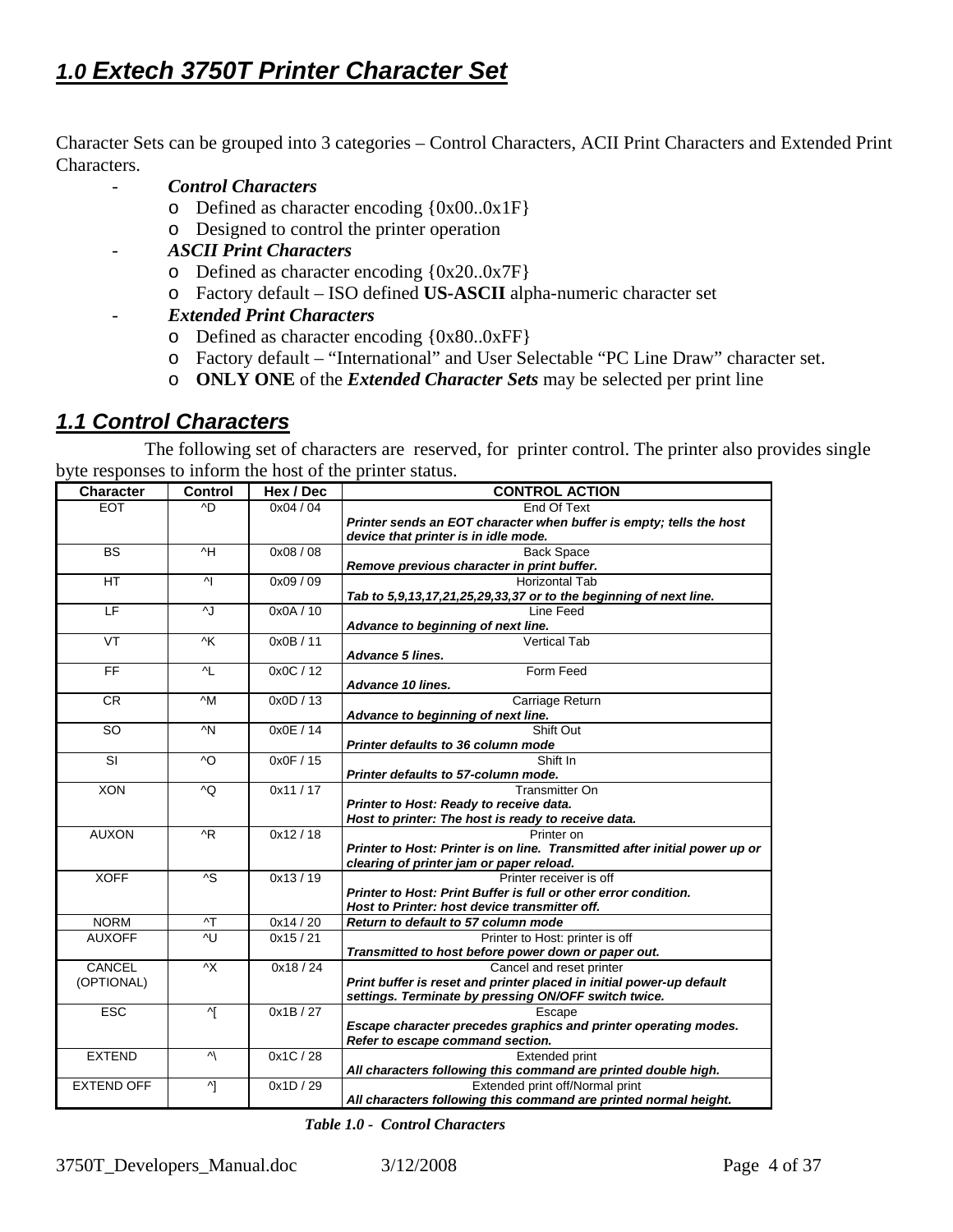# <span id="page-4-1"></span><span id="page-4-0"></span>*1.2 Printable Character Sets*

The printer has two resident character sets – namely Courier International and Courier PC Line Draw. Two commands are defined to select these character sets.

| <b>Command String</b> | <b>Selected Character Set</b>       |
|-----------------------|-------------------------------------|
| $Esc - 'F' - 'I'$     | Courier International Character Set |
| $Esc - 'F' - '2'$     | Courier PC Line- Draw Character Set |
|                       |                                     |

 *Table 1.1 - Printable Character Sets* 

*Note: Printer default Character Set is set to Courier International Character Set* 

#### <span id="page-4-2"></span>*1.2.1 ASCII and Extended International Character Set { 0x80..0xFF}*

**ESC-'F'-'1'** command string selects the *International* character set. Printer defaults on this character set on power up.

|   |                          |   |  |   |    |   | D |   | Ŏ |   |   |   |   |                       |   |
|---|--------------------------|---|--|---|----|---|---|---|---|---|---|---|---|-----------------------|---|
|   |                          |   |  | ⋕ | \$ | % | 8 |   |   |   | × |   | , |                       |   |
|   |                          |   |  | Э | 4  |   | 6 |   | 8 |   |   | , |   |                       |   |
|   |                          |   |  |   |    |   |   |   |   |   |   |   |   |                       |   |
|   |                          |   |  | ა |    |   |   |   |   |   |   |   |   |                       |   |
| o |                          | а |  |   | α  | е |   | g |   |   |   |   |   |                       | O |
|   |                          |   |  | s |    |   |   | W | × | υ |   |   |   | $\tilde{\phantom{a}}$ |   |
|   | Set<br>Character<br>ASC. |   |  |   |    |   |   |   |   |   |   |   |   |                       |   |



 *Figure 1.0 International Character Set*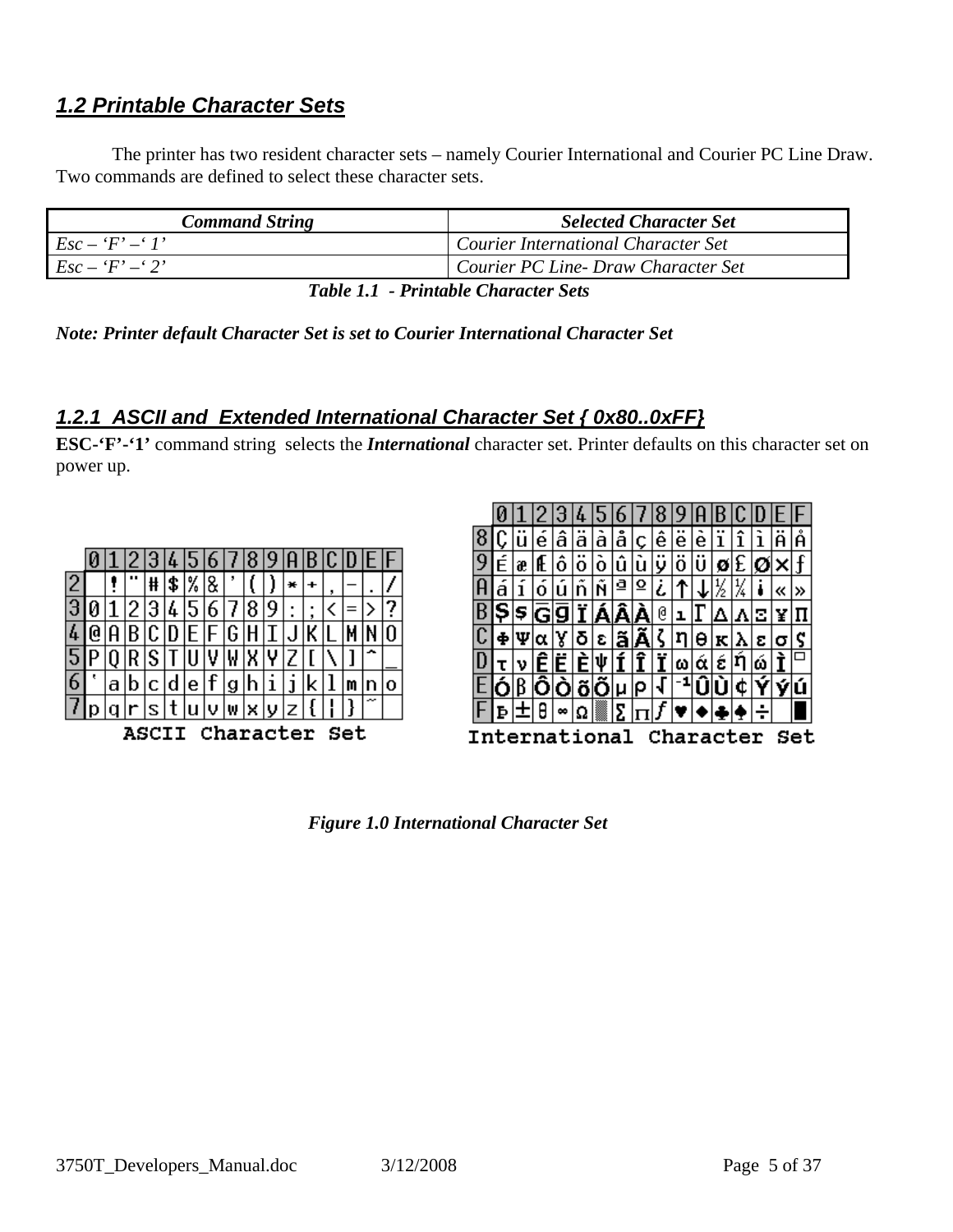## <span id="page-5-1"></span><span id="page-5-0"></span>*1.2.2 ASCII and Extended PC Line Draw Character Set{0x80..0xFF}*

**ESC-'F'-'2'** command string selects *PC Line-draw* character set.





 *Figure 1.2 – PC Line Draw Character Set* 

# <span id="page-5-2"></span>*2.0 Extech 3750T Printer Font Control*

Four commands are defined with the Extech 3750T printer which allow the user to select different typefaces, change the character height, width as well as add emphasis to the printed text if desired. The following sections explain in detail how to modify each of the features listed in this paragraph.

# <span id="page-5-3"></span>*2.1 Printer Font Commands to select different character width*

Listed below are the fonts installed and the three character command string to select them.

| <b>FONT NAME</b> | <b>PITCH</b>   | <b>COLUMNS PER</b><br><b>LINE</b> | <b>CHARACTER</b><br>SIZE (WxH) | <b>SOFTWARE</b><br><b>COMMAND</b> |
|------------------|----------------|-----------------------------------|--------------------------------|-----------------------------------|
| Courier Mode 5   | 24 CPI normal  | 72                                | 8x23                           | $ESC+'k'+'5'$                     |
| Courier Mode 4   | 21 CPI normal  | 64                                | 9x23                           | $ESC+ k'+4'$                      |
| Courier Mode 3   | 19 CPI normal  | 57                                | 10x23                          | $ESC+'k'+'3'$                     |
| Courier Mode 2   | 16 CPI normal  | 48                                | 12x23                          | $ESC+ k'+2'$                      |
| Courier Mode 1   | 12 CPI normal  | 36                                | 16x23                          | $ESC+'k'+'1'$                     |
| Courier Mode 0   | 13 CPI rotated | 24 (rows per line)                | 14x16                          | $ESC+'k'+'0'$                     |
| MSP Font Mode 4  |                | 36                                |                                | $ESC+$ $F'+$ '4'                  |
| MSP Font Mode 5  |                | 48                                |                                | $ESC+'F'+'5'$                     |
| MSP Font Mode 6  |                | 57                                |                                | $ESC+'F'+'6'$                     |
| MSP Font Mode 7  |                | 64                                |                                | $ESC+'F'+'7'$                     |
| MSP Font Mode 8  |                | 72                                |                                | $ESC+'F'+'8'$                     |
| MSP Font Mode 9  |                | 96                                |                                | $ESC+'F'+'9'$                     |

*Table 2.0 – Installed Fonts* 

*Note: Default printer settings are set to 16 CPI 48 columns per line.* 

3750T Developers Manual.doc 3/12/2008 Page 6 of 37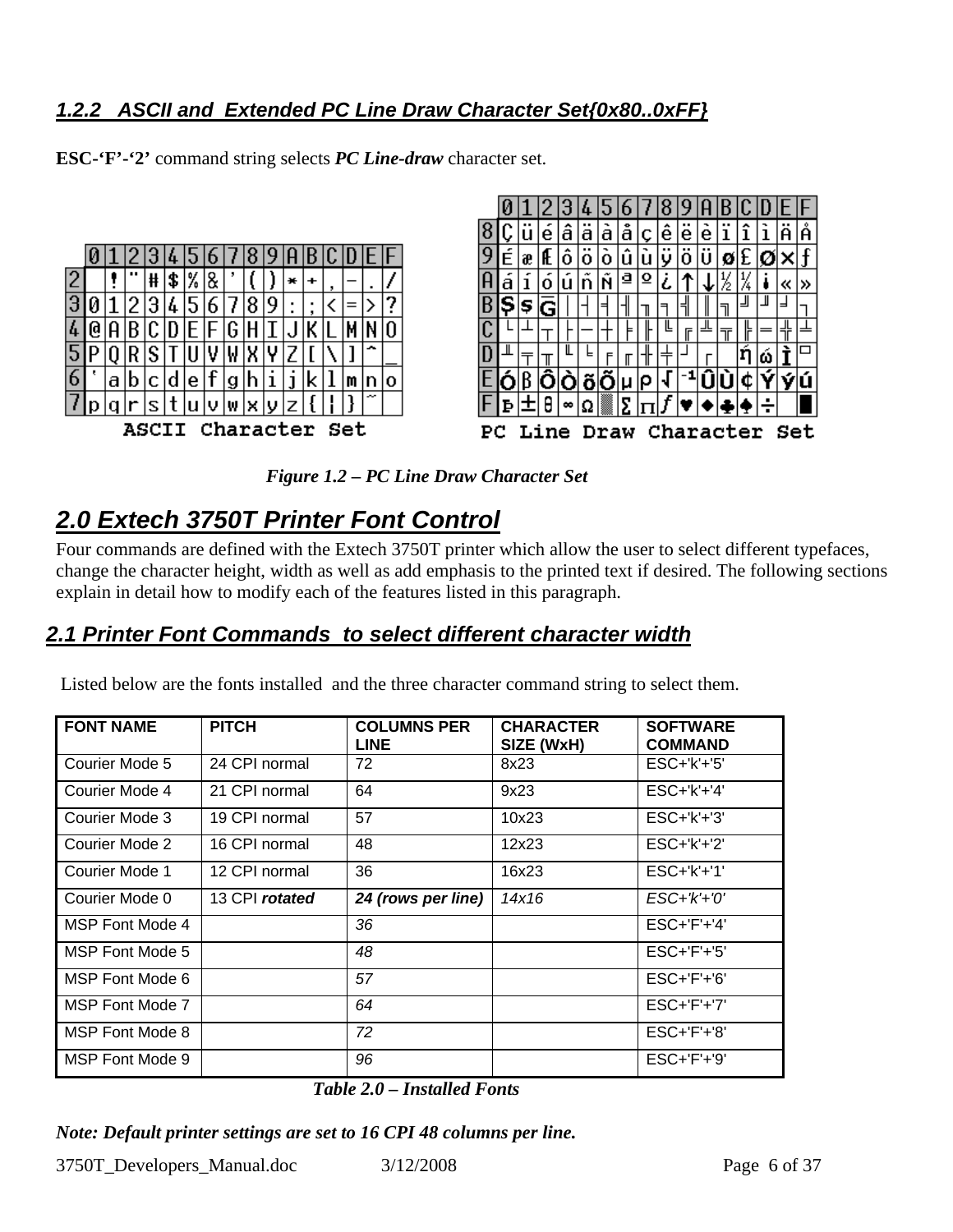# <span id="page-6-1"></span><span id="page-6-0"></span>*2.2 Character Height Control Commands*

A single byte control command is defined to control the printed character height. Normal height of a character is 23 . EXTEND control character ( ^ \)selects a double height which is equal to 46 . EXTEND OFF control character  $(^{\wedge}$  ] )selects a normal height. The command is applied to all the characters on a line following the control character.

| <b>Character</b>                                                                                                                                                                                                                                     |                  | $Control$   $Hex/Dec$ | <b>Control Action</b>                                            |
|------------------------------------------------------------------------------------------------------------------------------------------------------------------------------------------------------------------------------------------------------|------------------|-----------------------|------------------------------------------------------------------|
| <b>EXTEND</b>                                                                                                                                                                                                                                        | $\lambda\lambda$ | 0x1C/28               | <b>Extended Print</b>                                            |
|                                                                                                                                                                                                                                                      |                  |                       | All characters following this command are printed double high.   |
| <b>EXTEND OFF</b>                                                                                                                                                                                                                                    | $\mathsf{A}$     |                       | <b>Extended Print Off/Normal Print</b>                           |
|                                                                                                                                                                                                                                                      |                  | 0x1D/29               | All characters following this command are printed normal height. |
| $T$ il $\Delta$ i $\bf{H}$ il $\bf{H}$ is $\bf{H}$ in $\bf{H}$ in $\bf{H}$ in $\bf{H}$ in $\bf{H}$ in $\bf{H}$ in $\bf{H}$ is $\bf{H}$ in $\bf{H}$ in $\bf{H}$ is $\bf{H}$ in $\bf{H}$ in $\bf{H}$ is $\bf{H}$ in $\bf{H}$ is $\bf{H}$ is $\bf{H}$ i |                  |                       |                                                                  |

*Table 2.1 – Height Control Commands* 

*Note: Default printer settings are set to Normal Print.* 

# <span id="page-6-2"></span>*2.3 Character Bold/Emphasized Print Control Commands*

A line of text using a resident font may be emphasized with the three character commands from the table below.

| <b>Command String</b>                                | <b>Action Taken</b>                                           |
|------------------------------------------------------|---------------------------------------------------------------|
| $\text{Esc} - \text{'}\text{U'} - \text{'}\text{1'}$ | Enable emphasized print starting with the current text line   |
| $\text{Esc} - \text{`U'} - \text{`0'}$               | Disable emphasized print starting with the current text line. |
|                                                      |                                                               |

*Table 2.2 – Character Emphasis Print Control* 

 *Note: Default Printer Settings are set to Esc – U - 0* 

#### <span id="page-6-3"></span>*2.4 Line Spacing Commands*

To set the line spacing between successive printed text lines and the number of line feeds desired at the beginning of a line , use the three character commands from the table below. It is important to mention that while printing PC Line-Draw characters, the line spacing must be set to zero, thus allowing graphic characters on successive lines to be connected.

| <b>Command String</b>                | <b>Command Description</b>                                                                   |
|--------------------------------------|----------------------------------------------------------------------------------------------|
| $\text{Esc} - \text{'a'} - \text{n}$ | Where n is the number of graphic-line-spacing, in increments of<br>0.125 mm. $n = \{ 010 \}$ |
| $\text{Esc} - \text{`J'-}n$          | Where n is the number of desired 0.125mm graphic line feeds $n =$<br>${0255}.$               |

#### *Table 2.3 – Character Line Spacing*

*Note: Printer default setting is 3-dot line spacing after each printed text line. Please note that when a character has the '' around it , this means that it has to be types exactly as shown. On the other hand characters that don't have the '' around it like the "n" in the example above have to be entered while the Alt key on the keyboard is being held.*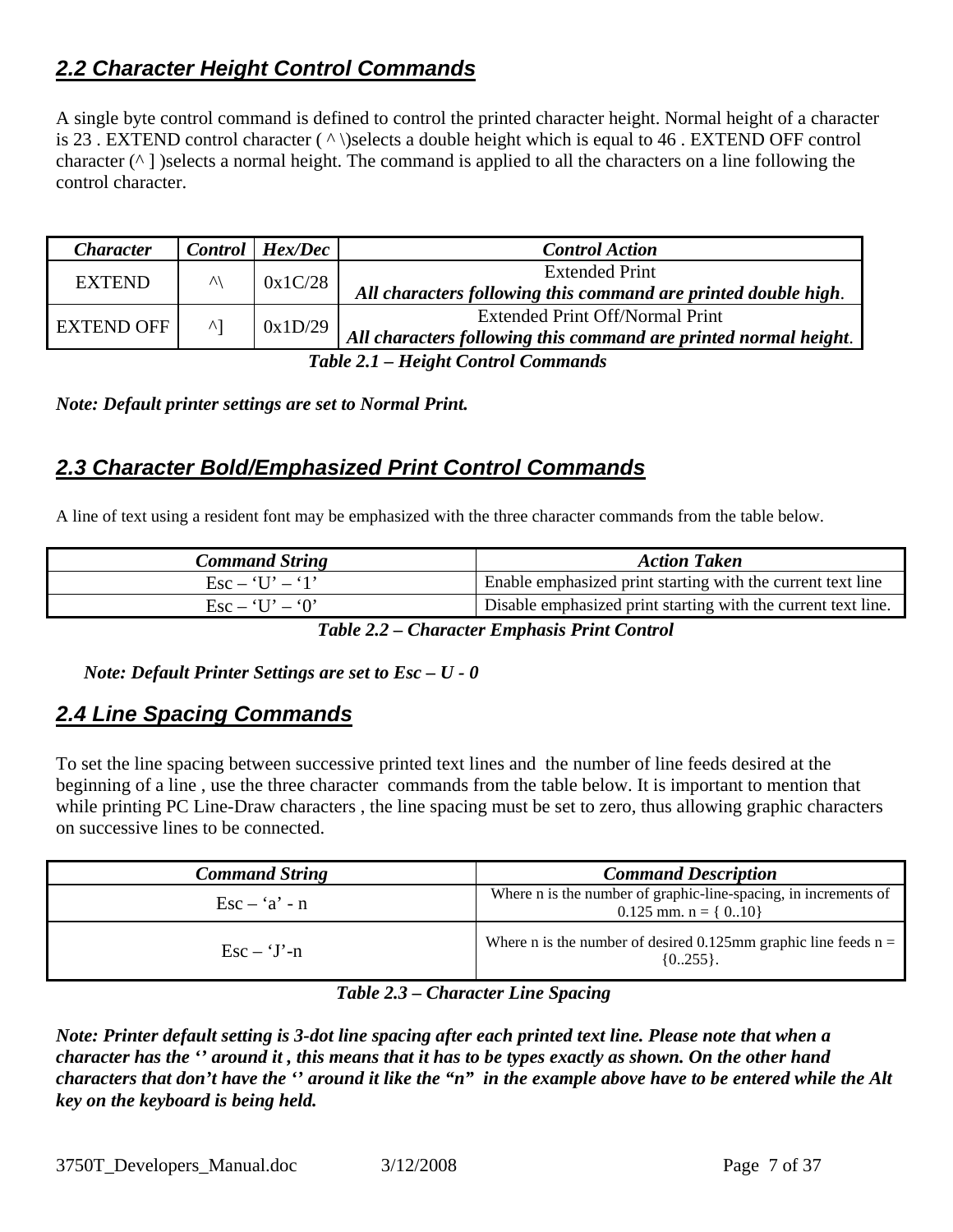# <span id="page-7-0"></span>*2.5 Underline Command ( Available on version 118v140U)*

The following section describes the function of the underline feature for the S3750THS printer. This feature is available on per character basis and can be applied to a single character.

| <b>Command Name</b> | <b>Command Description</b> | <b>Action Taken</b>          |
|---------------------|----------------------------|------------------------------|
|                     |                            | All characters following     |
|                     |                            | this command will be         |
| Esc F w             | Selects Underline Mode     | underlined until the Esc F h |
|                     |                            | command or until the end of  |
|                     |                            | the current line.            |
|                     |                            | All characters following     |
| Esc F h             | Deselects Underline Mode   | this command will NOT be     |
|                     |                            | underlined until an Esc F w  |
|                     |                            | command is received.         |

#### *Examples:*

The table below demonstrates examples of the underline command usage.

| <b>Command String</b>                        | <b>Generated Output</b> |
|----------------------------------------------|-------------------------|
| Esc - $F'$ - $w'$ - '12345' Esc - $F'$ - 'h' | 1234512345              |
| 12345                                        |                         |
| Esc - 'F' - 'w' - '1234567' - CR- '12345'    | 1234567                 |
|                                              | 12345                   |

#### **Note:**

Please note that the **''** and the **–** characters are not part of the command string.

# <span id="page-7-1"></span>*3.0 8-Bit Dot Addressable Graphic Commands*

The Extech 3750T printer uses a single line thermal head, which has 576 heating elements pitched at 0.125 mm. The total print width is 48 mm. The 8-bit graphic commands enable control of each one of the 576 heating elements and advancing of the paper by increments of 0.125 mm.

To select the 8-bit graphic mode the user application must issue the ESC-V command, next the host application sends two bytes to indicate the number of the graphic lines desired, followed with a packet of 72 bytes for each graphic line. The printer prints the graphic line and advances to the next line automatically.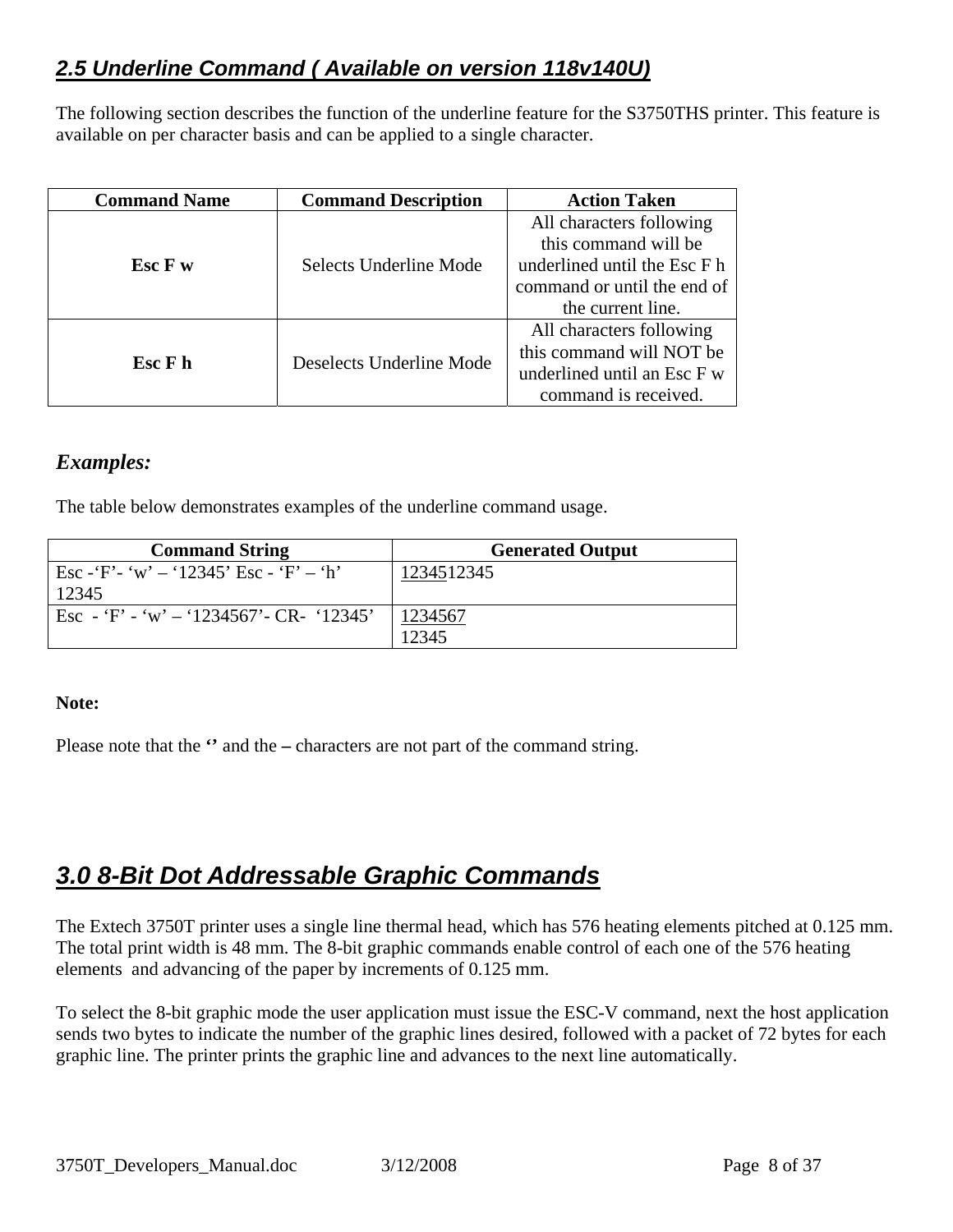# <span id="page-8-1"></span><span id="page-8-0"></span>*3.1 8- Bit Dot addressable Graphic Commands*

The following table displays the 8-bit dot addressable graphic commands and the printer actions. It also illustrates the Commands with an example. Please note that characters <> '' and '-' are not part of the command string.

| <b>Command String</b> | <b>Printer Action</b>                                                                                                                                                                                                                                    |
|-----------------------|----------------------------------------------------------------------------------------------------------------------------------------------------------------------------------------------------------------------------------------------------------|
| $Esc$ -'V'-n1-n2      | 8-bit Graphic mode is selected. $\langle n1 \rangle$ and $\langle n2 \rangle$ is a 16 bit integer indicating the number of graphic lines of<br>72 characters each to be received. Valid Graphic character sets are from 0x00 to 0xFF Hex using bits 0-7. |
| $Esc-'J'-n$           | Performs $\langle n^*0.125 \text{mm} \rangle$ feed.                                                                                                                                                                                                      |
| $Esc-V-0x01-0x00$     | '72 bytes of data' This code prints a single line of graphic.                                                                                                                                                                                            |

#### *Table 3.0 – 8-bit Dot addressable Graphic Commands*

## <span id="page-8-2"></span>*3.2 8-Bit Compressed Graphic Commands*

The 2 tables below describe the command used to print compressed graphics as well as explain in detail each of the components of the command string.

| <b>Command String</b>                          | <b>Printer Action</b>                                         |
|------------------------------------------------|---------------------------------------------------------------|
| Esc-'v'-height-width-counter-data-counter-data | Prints a compressed graphic with the specified<br>attributes. |

*Table 3.1 – 8-bit Compressed Graphic Commands* 

|                       | <b>Graphic String</b><br><b>Component</b> | <b>Function of the component</b>                                                                                                                                                     |
|-----------------------|-------------------------------------------|--------------------------------------------------------------------------------------------------------------------------------------------------------------------------------------|
| $HEIGHT(\# of lines)$ |                                           | An eight bit value representing the number of dot-lines contained in the following<br>data set                                                                                       |
|                       | <b>WIDTH</b>                              | An eight bit value representing the number of bytes to be contained in each dot-line                                                                                                 |
|                       | (# of bytes in each line)                 | of the following data set                                                                                                                                                            |
|                       |                                           | An Eight bit value which describes how the following data will be processed                                                                                                          |
| COUNTER               | For Signed Values                         | ${127 \geq$ Counter $\geq 0$ Process the next (Counter + 1) bytes of data as 8 bit graphics.<br>${0 > Counter \ge -128}$ Repeat the next single byte of data ((-Counter) + 1) times. |
|                       | For Unsigned Values                       | $\{ 127 \geq 0 \}$ Process the next (Counter+1) bytes of data as 8 bit graphics<br>${128 \geq$ Counter $\leq$ 255} Repeat the next Singe byte of data, ((256 – Counter)+1) times     |

*Table 3.2 - Components of the compressed graphics command string* 

## *COMPRESSED GRAPHICS EXAMPLE:*

The following graphics data is to be printed:

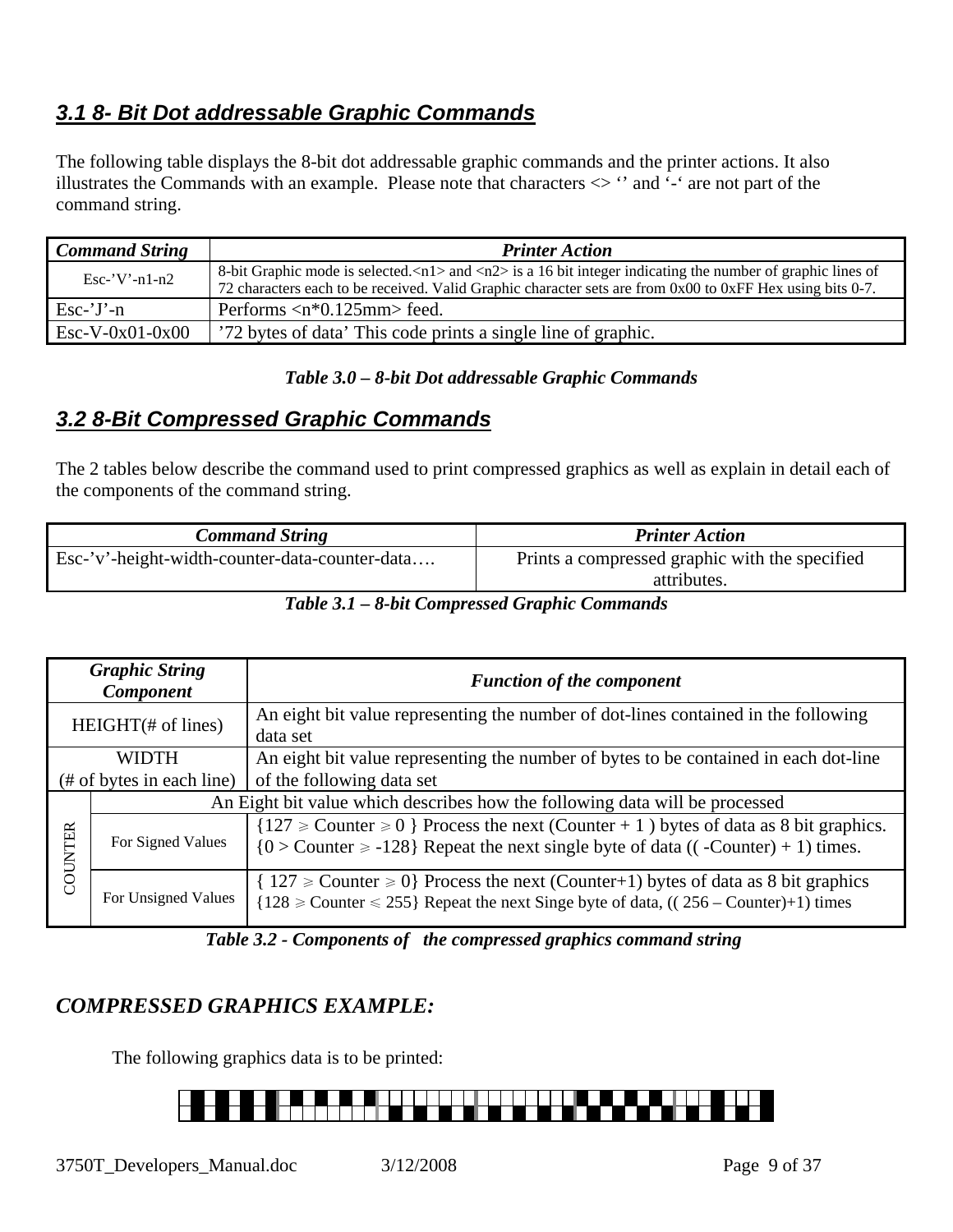<span id="page-9-0"></span>This data may be represented in hexadecimal:

| 0x55 | 0x55          | $\log 00$ | 0x00 | $\bigcup$ 0xAA $\bigcup$ 0x11 |         |
|------|---------------|-----------|------|-------------------------------|---------|
| 0x55 | $0x00$ $0x55$ |           | 0x55 | 0x55                          | $0x$ 55 |

The RLE compressed graphics command:

|                    | ESC'v' | height width counterdata |      |      |    |  |     |    |                                                  |  |
|--------------------|--------|--------------------------|------|------|----|--|-----|----|--------------------------------------------------|--|
| <b>DEC</b> 27      |        |                          |      |      | 85 |  | 170 | 85 |                                                  |  |
| HEX $0x1B0x760x02$ |        |                          | 0x06 | 0xFF |    |  |     |    | $0x55$ $0xFF0x000x030xAA0x110x550x000xFD$ $0x55$ |  |

# <span id="page-9-1"></span>*3.3 A quick Review of Graphic Logo Commands*

 Graphic Images can be stored in the form of a logo. This allows the printer to store them in memory locations and print them as needed. The Extech 3750T printer currently supports 8 logos. Single Byte Command is used to select a specific logo location. In the commands below 'n' can be any number from  $0 - 7$ . For more detailed description of the Graphic Logo Commands please refer to the Flash Logo Commands section in this document.

| <b>Command</b>                   | <b>Command Description</b> | <b>Printer Response</b> |
|----------------------------------|----------------------------|-------------------------|
| $\text{Esc} - \text{`D'-'L'--n}$ | Select Flash Logo Mode     |                         |
| $\text{Esc} - \text{'L'}$ -'G'-n | Load/Record Graphic Logo   | none                    |
| Esc- 'L'-'G'- $&0$ xFF>          | Stop Loading Graphic Logo  | D!X                     |
| Esc-'L'-'g'-n                    | Print Graphic Logo         | Printer Prints Logo n   |

*Table 3.3 – Graphic Logo Commands* 

# <span id="page-9-2"></span>*4.0 Bar Codes*

The Extech 3750T printer supports several bar code symbologies. Two commands are defined for printing bar codes.

| <b>Bar Code Command Formats</b> | <b>Printer Action</b>                | <b>Command String Components</b>                                                                                                                                                                                                            |
|---------------------------------|--------------------------------------|---------------------------------------------------------------------------------------------------------------------------------------------------------------------------------------------------------------------------------------------|
| Esc- $z'$ -n1-n2-L-[data]       | Prints Bar code only                 | bar code type<br>n <sub>1</sub>                                                                                                                                                                                                             |
| Esc- $'Z'$ -n1-n2-L-[data]      | Prints Bar code<br>and ASCII visible | Code 39<br>Code 128, UCC/EAN-128<br>$\cdot_2$<br>Interleaved 2 of 5<br>3'<br>UPC/EAN/JAN<br>4'<br>$5^{\circ}$<br>Codabar<br>number of character bytes in data array 1-255<br>n2<br>Height of bar code printed in increments of 0.125mm<br>L |

*Table 4.0 – Bar Code Command Formats*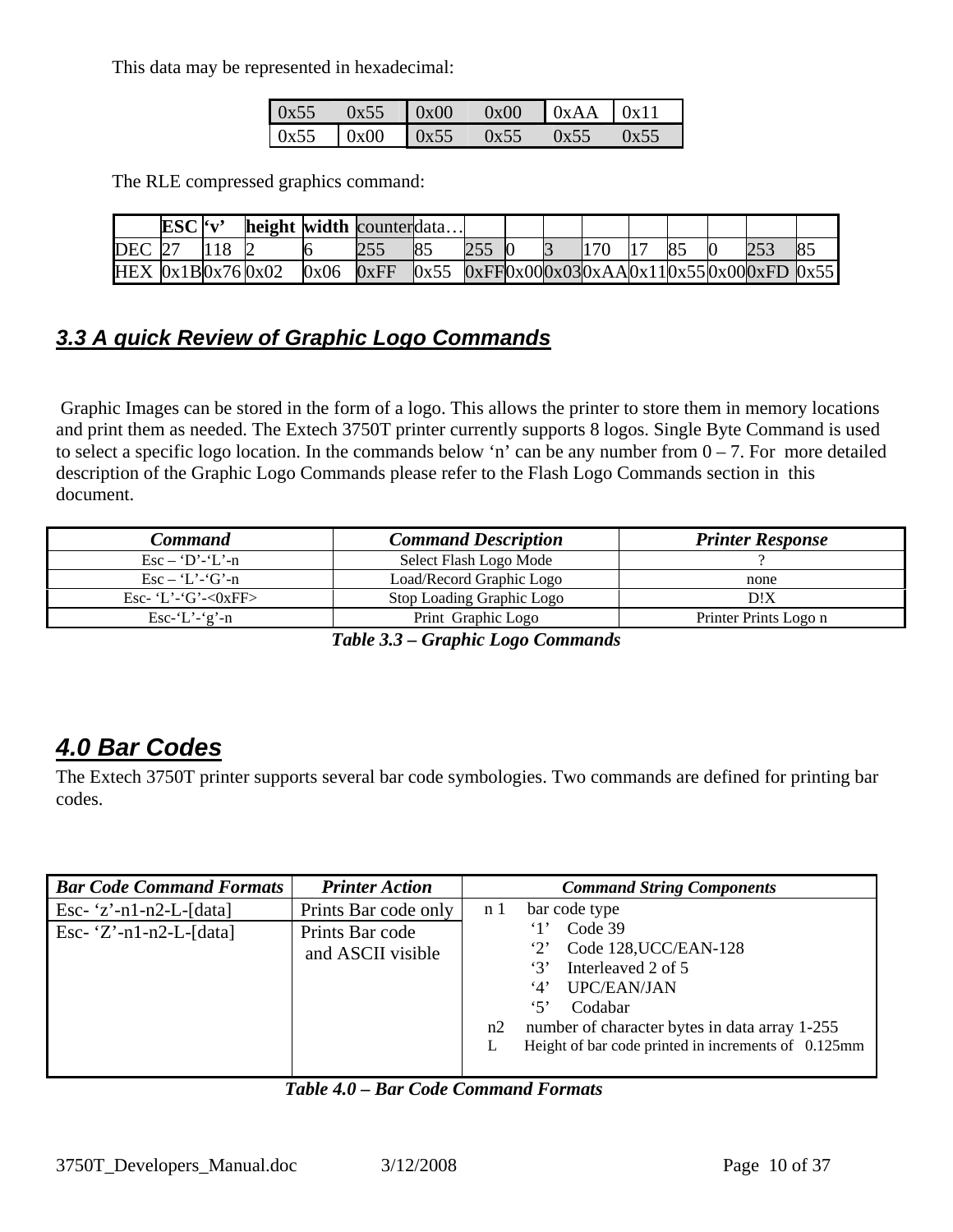<span id="page-10-0"></span>*All barcodes are printed with the minimum bar width ( "x-dimension") of 0.250mm, in compliance with the respective official specification.* 

#### <span id="page-10-1"></span>*4.1 Code 39 specifications*

| Each symbol starts with Leading Quiet Zone, followed with Start Symbol, Data Symbols,<br><b>Description:</b> |                                                             |  |  |  |  |  |
|--------------------------------------------------------------------------------------------------------------|-------------------------------------------------------------|--|--|--|--|--|
|                                                                                                              | ending with Stop Symbol and Trailing Quiet Zone.            |  |  |  |  |  |
| <b>Character set:</b>                                                                                        | 36 alphanumeric (0-9, A-Z) and '-' 'space' '\$' '/' '+' '%' |  |  |  |  |  |
|                                                                                                              | <i>Note:</i> Only <i>capital</i> letters are supported.     |  |  |  |  |  |
| Elements per symbol:                                                                                         | $9(5 \text{ bars}, 4 \text{ spaces})$                       |  |  |  |  |  |
| <b>Character density:</b> 6.25 CPI                                                                           |                                                             |  |  |  |  |  |
| <b>Bar width:</b>                                                                                            | $0.25$ mm (narrow to wide ratio of 1:3).                    |  |  |  |  |  |
|                                                                                                              | <b>Characters per line:</b> 12 with auto center (maximum).  |  |  |  |  |  |
|                                                                                                              |                                                             |  |  |  |  |  |

| <b>Command String</b>            | <b>Printer Output</b>     |  |  |  |  |
|----------------------------------|---------------------------|--|--|--|--|
| Esc-'Z'-'1'-0x07- 0x0a-'CODE-39' | Prints CODE -39, 1mm high |  |  |  |  |
| Table 4.1 – CODE 39 Example      |                           |  |  |  |  |

#### <span id="page-10-2"></span>*4.2 Code 128 specifications*

**Description:** Each symbol starts with Leading Quiet Zone, followed with Start Symbol, Data Symbols, ending with Stop Symbol and Trailing Quiet Zone. **Character set:** Support for full 256 ASCII set among three subsets. **Elements per symbol:** 6 (3 bars, 3 spaces) **Character density:** 9.1 CPI **Bar width:** 0.25mm **Characters per line:** 18 alphanumeric characters , or 36 numeric only (maximum) - automatically centered.

#### *Code 128 Start character:*

 $\langle$ start character $\rangle$  = {0x87, 0x88, 0x89} determines the character set to be printed

| <b>Start Character</b>                    | <b>Characters</b> Sent to Printer | <b>Characters Read by Bar Code</b> |
|-------------------------------------------|-----------------------------------|------------------------------------|
|                                           |                                   | Reader                             |
| $\le$ start character> is 0x87 CODE<br>IF | $0x020$ through $0x03F$ ASCII     | $0x020$ through $0x03F$ ASCII      |
| A                                         | $(\#32 - \#63)$                   | $(\#32 - \#63)$                    |
|                                           |                                   |                                    |
|                                           | $0x040$ through $0x07F$ ASCII     | through 0x07F ASCII<br>0x00        |
|                                           | $(\#64 - \#127)$                  | $(\text{\#}0 - \text{\#}31)$       |
| IF<br>$\le$ start character> is 0x88 CODE | $0x020$ through $0x07F$ ASCII     | 0x020 through 0x07F ASCII          |
| B                                         | $(\#32 - \#127)$                  | $(\#32 - \#127)$                   |
| $\le$ start character> is 0x89 CODE<br>IF | PAIRS 0x030 through 0x039         | PAIRS 0x030 through 0x039          |
| $\mathbf C$                               | <b>ASCII</b>                      | <b>ASCII</b>                       |
| (Each number must be paired with          | (#48 - #57)                       | $(+48 - #57)$                      |
| another)                                  |                                   |                                    |

#### *Table 4.2 – Code 128 Start Character*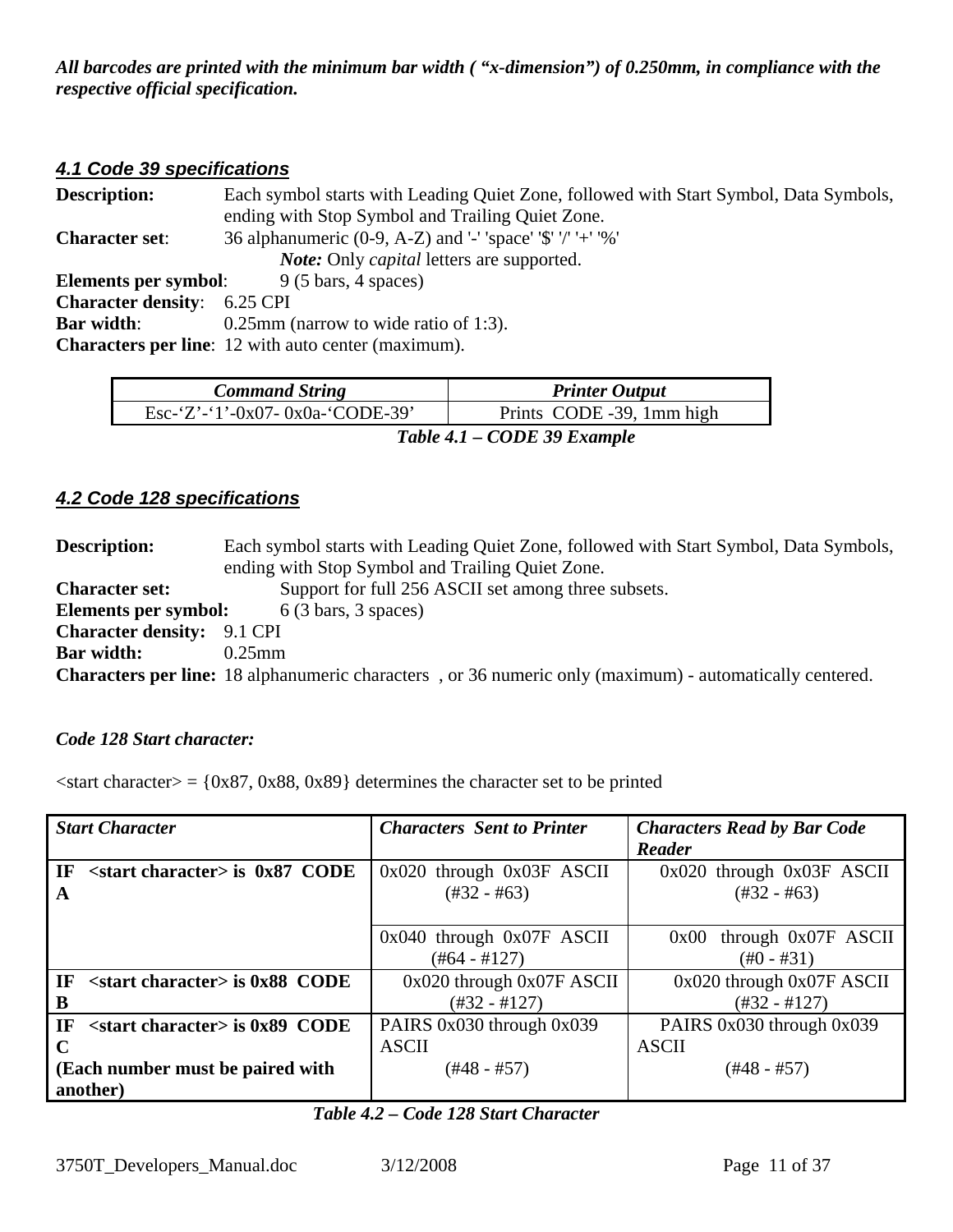#### *Code 128 Data Bytes:*

<DATA>

The data bytes are defined by which character set is defined. The printer accepts all characters 0x20h - 0x7Fh with the translations defined above.

| <b>HEX</b> | <b>DEC</b> | <b>CODE A</b>    | <b>CODE B</b>    | CODE C      |
|------------|------------|------------------|------------------|-------------|
| 0x080      | 128        | FNC <sub>3</sub> | FNC <sub>3</sub> |             |
| 0x081      | 129        | FNC <sub>2</sub> | FNC <sub>2</sub> |             |
| 0x082      | 130        | <b>SHIFT</b>     | <b>SHIFT</b>     |             |
| 0x083      | 131        | change to $C$    | change to $C$    |             |
| 0x084      | 132        | change to B      | FNC <sub>4</sub> | change to B |
| 0x085      | 133        | FNC <sub>4</sub> | change to A      | change to A |
| 0x086      | 134        | FNC 1            | FNC 1            | FNC 1       |

Also, characters 0x080 - 0x86 may be used as code 128 control characters:

*Table 4.3 – Code 128 Data Bytes* 

FNC 1: reserved CODE 128 character (used for UCC/EAN128)

- FNC 2: message append (not supported by *all* bar code readers)
- FNC 3: Initialize bar code reader

FNC 4: extend characters (bar code reader reads character + 128)

For example: 'a' is changed from #97 to #97+128 = #225

Notice: It *is* possible to switch code sets in the middle of the bar code. This is useful with heavily numeric alphanumeric bar codes (see example below).

#### *Code 128 EXAMPLES:*

#### **Print alphanumeric bar code "A2a", 12.5mm high, with human readable text:**

 $n = 3$  printed characters + 1 start character = 4

 $L = 12.5$ mm /  $0.125$ mm = #100

start character =  $START B$  (full ASCII alpha numeric) =  $\#136$ 

| #27        | #90                | #50                   | #04  | #100       | #136 | #65  | #50                   | #97                       |
|------------|--------------------|-----------------------|------|------------|------|------|-----------------------|---------------------------|
| 0x1B       | 0x5A               | 0x32                  | 0x04 | 0x64       | 0x88 | 0x41 | 0x32                  | 0x60                      |
| <b>ESC</b> | $\mathcal{F}$<br>∠ | $\mathfrak{c}_2$<br>∠ | 0x04 | $\partial$ | 0x88 | A    | $\mathfrak{c}_2$<br>∠ | $\mathbf{a}^{\mathbf{a}}$ |

#### **Print all-numeric bar code "1234", 5mm high, without human readable text:**

 $nI = 4$  printed characters + 1 start character = 5  $L = 5$ mm / 0.125mm = #40

start character =  $START C$  (numeric pairs) =  $\#137$ 

| #27        | #122                            | #50           | #05  | #40  | #137 | #49  | #50           | #51     | #52                    |
|------------|---------------------------------|---------------|------|------|------|------|---------------|---------|------------------------|
| 0x1B       | 0x7A                            | 0x32          | 0x05 | 0x28 | 0x89 | 0x31 | 0x32          | 0x33    | 0x34                   |
| <b>ESC</b> | $\mathcal{L}_{\mathbf{r}}$<br>∠ | $\omega$<br>∼ | 0x05 | (1)  | 0x89 | 61.5 | $\omega$<br>∽ | 42<br>ັ | $\cdot$ <sub>4</sub> , |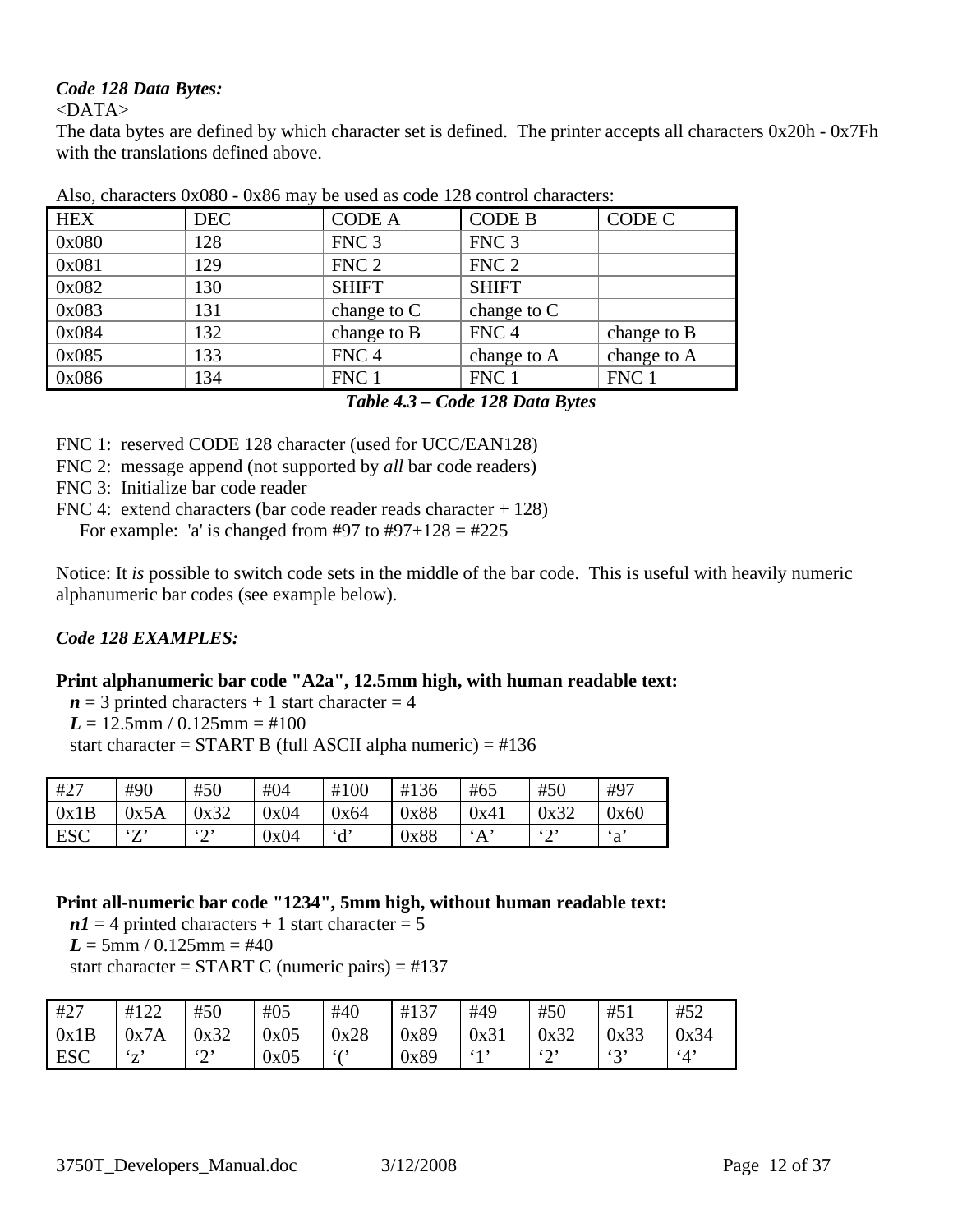#### <span id="page-12-1"></span><span id="page-12-0"></span>*4.2.1 UCC/EAN-128 specifications*

| <b>Description:</b>      | The UCC/EAN-128 specification is an internationally recognized format for <i>application</i> |
|--------------------------|----------------------------------------------------------------------------------------------|
|                          | <i>identifiers</i> in code 128 bar codes. The bar code symbology is identical to Code 128.   |
|                          | These identifiers are not intended for point-of-sale applications. Only recognized bodies    |
|                          | of the UCC or EAN may assign application identifiers. More information may be found          |
|                          | at:                                                                                          |
|                          | <b>http://www.ean.be/</b> for the EAN and                                                    |
|                          | http://www.uc-council.org/ for the UCC                                                       |
| $FAN$ 190 $FVA$ MDI F.C. |                                                                                              |

*EAN 128 EXAMPLES:* 

#### **Print all-numeric bar code "1234", 5mm high, with human readable text in EAN-128 format:**

 $nI = 1$  start character + EAN specified + 4 printed characters = 6  $L = 5$ mm / 0.125 mm = #40 start character =  $START C$  (numeric pairs) =  $\#137$ 

| #27        | #90     | #50                     | #06  | #40           | #137 | #134 | #49  | #50           | #51     | #52                    |
|------------|---------|-------------------------|------|---------------|------|------|------|---------------|---------|------------------------|
| 0x1B       | 0x5A    | 0x32                    | 0x06 | 0x28          | 0x89 | 0x86 | 0x31 | 0x32          | 0x33    | 0x34                   |
| <b>ESC</b> | 57<br>∸ | $\mathfrak{c}\cap$<br>∼ | 0x06 | $\frac{1}{2}$ | 0x89 | FNC1 |      | $\omega$<br>∼ | 42<br>ັ | $\cdot$ <sub>4</sub> , |

#### <span id="page-12-2"></span>*4.3 Interleaved 2 of 5 specifications*

**Description:** Each symbol starts with Leading Quiet Zone, followed with Start Symbol, Data Symbols, ending with Stop Symbol and Trailing Quiet Zone. **Character set**: numeric pairs. **Elements per symbol:** 10 (5 bars, 5 spaces) **Character density**: 11.11 CPI **Bar width**: 0.25mm **Characters per line**: 24 numeric (maximum), automatically centered. **Example:** 

<span id="page-12-3"></span>

| <b>Printer Output</b>                                   |
|---------------------------------------------------------|
| Prints interleaved 2 of 5 "<br>$12345678$ ", 10 mm high |
|                                                         |

*Table 4.4 – Interleaved 2 of 5 - Example*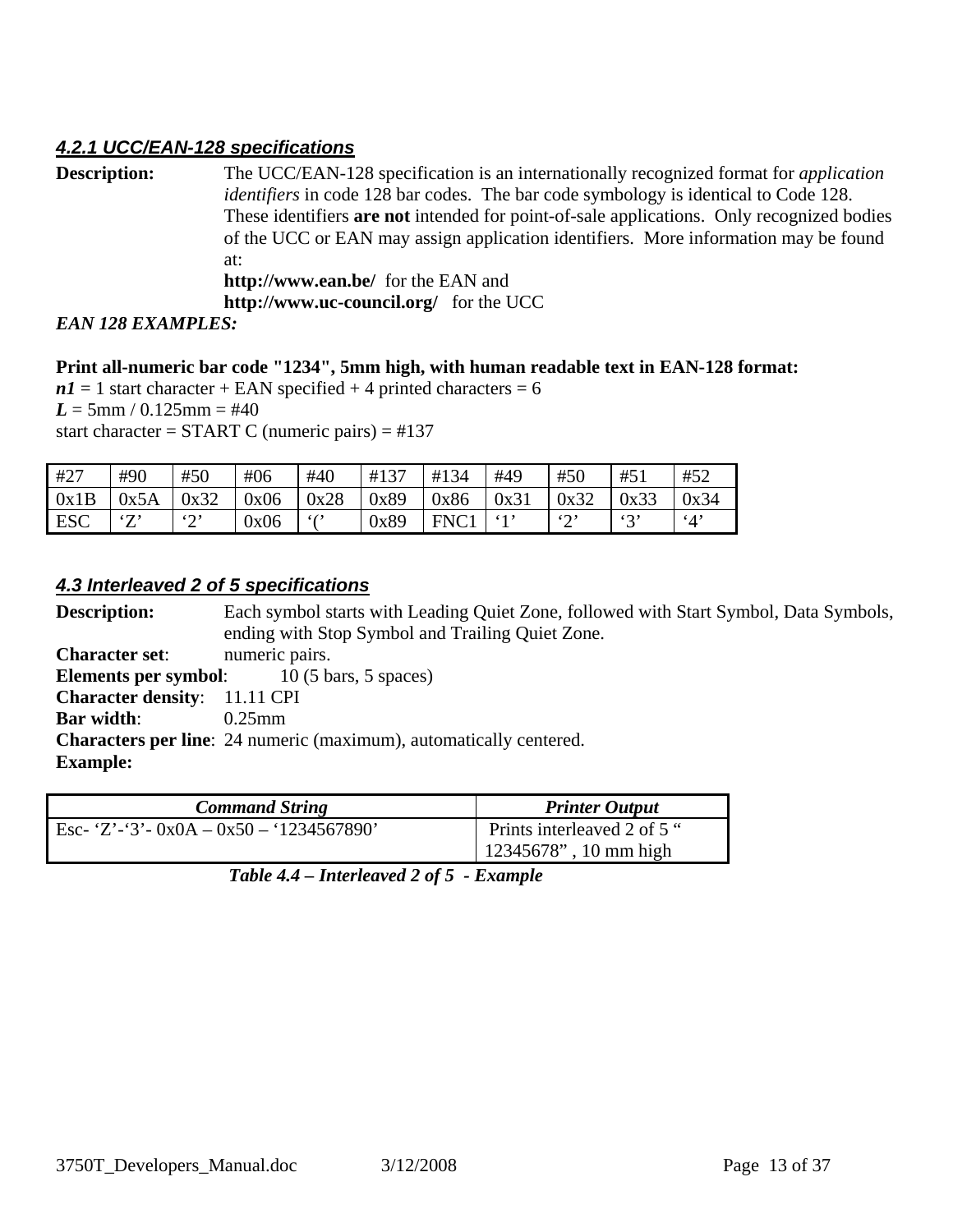#### <span id="page-13-0"></span>*4.4 UPC/EAN/JAN specifications*

| <b>Description:</b>                |                                                                                   | Each symbol starts with Leading Quiet Zone, followed with Left Guard Bars, Left Data         |  |  |  |
|------------------------------------|-----------------------------------------------------------------------------------|----------------------------------------------------------------------------------------------|--|--|--|
|                                    |                                                                                   | Symbols, Center Bar Pattern, Right Data Symbols, Check Character, ending with Right          |  |  |  |
|                                    | Guard Bars and Trailing Quiet Zone.                                               |                                                                                              |  |  |  |
|                                    |                                                                                   | The UPC, EAN/JAN-8, EAN/JAN-13 specifications comprise an internationally                    |  |  |  |
|                                    |                                                                                   | recognized format for <i>application identifiers</i> . Unlike the UCC/EAN-128 specification, |  |  |  |
|                                    |                                                                                   | these identifiers are intended for point-of-sale applications. Only recognized bodies of     |  |  |  |
|                                    | the UCC and EAN may assign application identifiers. More information may be found |                                                                                              |  |  |  |
|                                    | at:                                                                               |                                                                                              |  |  |  |
|                                    | http://www.ean.be/ for the EAN and                                                |                                                                                              |  |  |  |
|                                    | http://www.uc-council.org/ for the UCC                                            |                                                                                              |  |  |  |
| <b>Character set:</b>              | numeric - fixed length.                                                           |                                                                                              |  |  |  |
| Elements per symbol:               | $4(2 \text{ bars}, 2 \text{ spaces})$                                             |                                                                                              |  |  |  |
| <b>Character density:</b>          | 14.5 CPI                                                                          |                                                                                              |  |  |  |
| <b>Bar width:</b>                  | $0.25$ mm                                                                         |                                                                                              |  |  |  |
| <b>Characters per line: UPC-A:</b> |                                                                                   | 11 - plus check digit (automatically centered).                                              |  |  |  |
|                                    | $UPC-E$ :                                                                         | 6 - plus check digit (automatically centered).                                               |  |  |  |
|                                    | EAN/JAN-8:                                                                        | 7 - plus check digit (automatically centered).                                               |  |  |  |
|                                    | EAN/JAN-13:                                                                       | 12 - plus check digit (automatically centered).                                              |  |  |  |

#### **Examples:**

| <b>Command String</b>                                | <b>Printer Output</b>                           |
|------------------------------------------------------|-------------------------------------------------|
| $\text{Esc} - 'Z' - '4' - 0x0C - 0xB8 - '123456789'$ | Prints UPC- A "123456789", 23 mm high           |
| $\text{Esc} - 'Z' - '4' - 0x07 - 0xB8 - '0783491'$   | Prints UPC-E "0783491", 23 mm high              |
| Esc-'Z'-'4'-0x08-0xC8-'65432109'                     | Prints EAN/JAN-8 "65432109", 25 mm high         |
| Esc-'Z'-'4'-0x0D-0xA0 - '6543216543219'              | Prints EAN/JAN – 13 "6543216543219", 20 mm high |

 *Table 4.5 - UPC/EAN/JAN Examples* 

 *Note: in all the examples where '9' is the last digit to be sent the received check digit '9' is ignored and recalculated in the printer. Also all heights are total height, including a 1.23mm drop bar pattern printed after the bar code pattern.* 

#### <span id="page-13-1"></span> *4.5 Codabar Specifications*

| <b>Description:</b>               | Each symbol starts with Leading Quiet Zone, followed with Start Symbol, Data Symbols,<br>ending with Stop Symbol and Trailing Quiet Zone. |
|-----------------------------------|-------------------------------------------------------------------------------------------------------------------------------------------|
| <b>Character set:</b>             | 0-9, {\$, -, :, /, ., +} and start/stop pairs {A/T, B/M, C/*, D/E}                                                                        |
|                                   | <b>Elements per symbol:</b> 7 (4 bars, 3 spaces)                                                                                          |
| <b>Character density:</b> 8.1 CPI |                                                                                                                                           |
| <b>Bar width:</b>                 | $0.25$ mm                                                                                                                                 |
|                                   | <b>Characters per line:</b> 20 (maximum) plus start/stop, automatically centered.                                                         |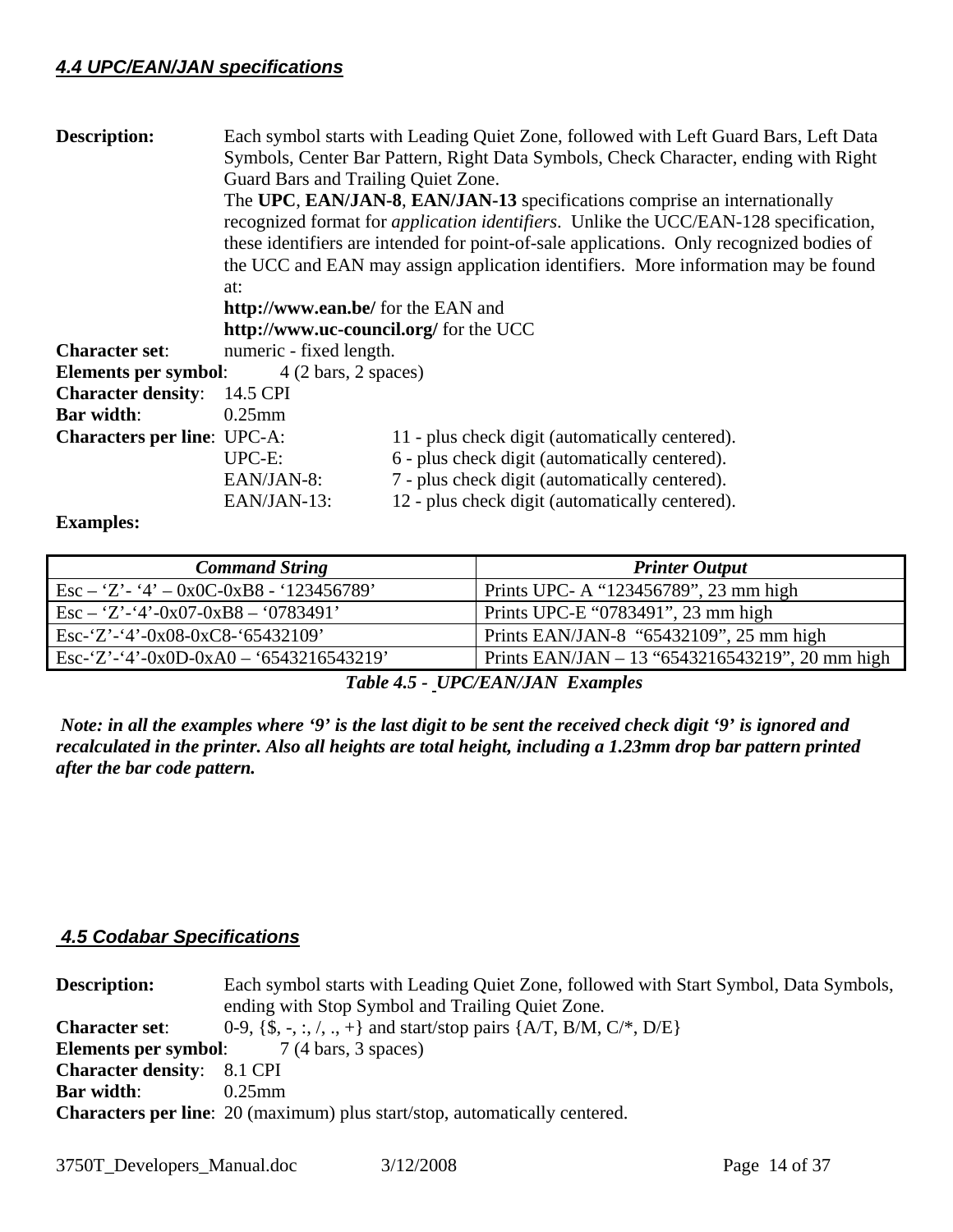<span id="page-14-0"></span>

| <b>Command String</b>                                 | <b>Printer Output</b>                                           |
|-------------------------------------------------------|-----------------------------------------------------------------|
| Esc-'Z' - '5'-0x0A-0x78-'A123456T'                    | Prints Codabar "123456", 15 mm high using the A start character |
| $\text{Esc-'}Z$ '-'5'-0x06-0x50-'C2468 <sup>*</sup> ' | Prints Codabar "2468", 10 mm high using the C start character   |

*Table 4.6 – Codabar examples* 

# <span id="page-14-1"></span>*5.0 Print Contrast Control*

The contrast of the printed text or graphics depends on the type of the thermal paper used, the printer battery voltage and the printer contrast setting selected by the host application.

Ten levels of printer contrast settings are supported. This feature insures operation with different grades of thermal paper available. The printer defaults to the middle contrast. The contrast may be changed by the host application, using the  $\leq$ Esc-'P'-  $n >$  command string.

During the printing process, the battery voltage and the thermal head temperature are monitored. The print contrast is adjusted to assure consistent printout. The print speed is affected by the contrast setting; fastest print speed is achieved if the contrast is set to 9.

# <span id="page-14-2"></span>*5.1 Print Contrast Control Command*

| <b>Print Contrast Control Command String</b> | <b>Description of String Components</b>                                                                                                              |
|----------------------------------------------|------------------------------------------------------------------------------------------------------------------------------------------------------|
| $\mathbf{E}$ sc- $\mathbf{P}'$ -'n'          | ASCII '0' through '9' { 0x300x39}<br>$n=$<br><sup>1</sup> '0' Highest contrast and lowest print speed<br>'9' Lowest contrast and highest print speed |

*Table 5.0 – Print Contrast Control Command* 

*Note: Default setting is Esc-'P' – '5'* 

# <span id="page-14-3"></span>*5.2 Printer Peak-Power Control Command*

The *peak power* control commands enable the operation of the printer with wide range of battery chemistries and peak capacities.

The printer may be operated in five peak-power modes, as listed in the table below

| <b>Power Mode</b> | <b>Command</b>   | <b>Maximum Dots Selected</b>    | <b>Maximum Current</b>      |
|-------------------|------------------|---------------------------------|-----------------------------|
| $1 - Low$         | $Esc$ -'P'-0x01  | Heat $< 64$ elements at a time  | Less than $1.0 \text{ Amp}$ |
| 2- Medium         | Esc- $P'-0x02$   | Heat $<$ 128 elements at a time | Less than 2.0 Amps          |
| $3 - High$        | Esc- $P'-0x03$   | Heat $<$ 192 elements at a time | Less than 3.0 Amps          |
| 4- Very High      | $Esc$ -'P'-0x06  | Heat $<$ 576 elements at a time | Less than 9.0 Amps          |
| 5- Auto Control   | $Esc - P - 0x07$ | 64,128,192, or 576 at a time    | 1.5 to $3.0 \text{ Amps}$   |

#### *Table 5.1 – Printer Peak Power Control Command*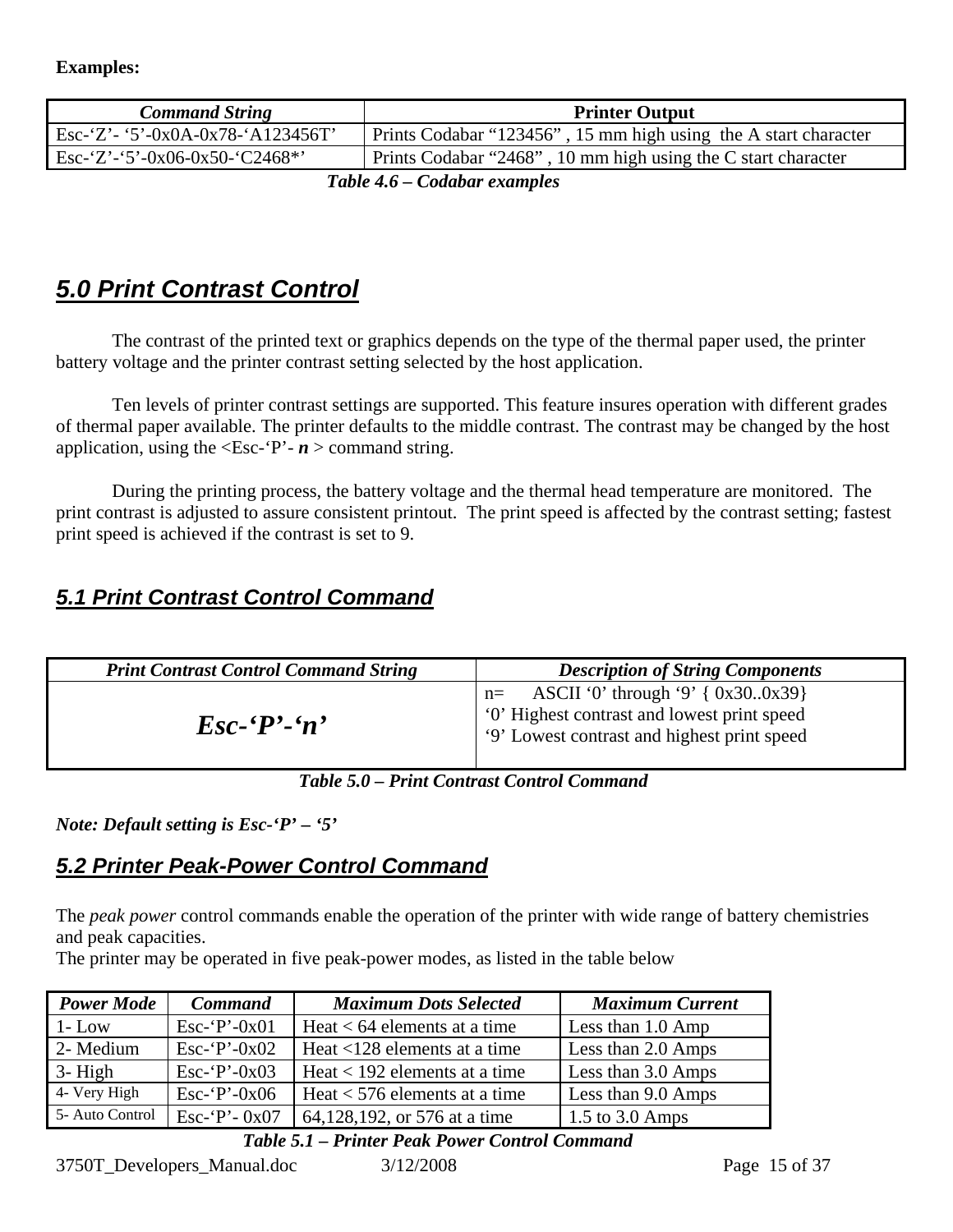<span id="page-15-0"></span>The printer default is **Auto Control Mode**. While in auto-peak-power mode, printer counts the number of dots to be fired and selects the appropriate power mode depending on the available battery capacity. The peakpower setting directly affects the printing speed; printing is slowest for Low peak-power mode.

*Note:* The on-board brownout circuit resets the printer controller, if peak-power usage exceeds the batteries power capacity

# <span id="page-15-1"></span>*5.3 Printer Battery Voltage Monitor Commands*

The battery voltage level may be printed or polled by the host device application using the **ESC – 'P' - '^'** or <**CTRL V**> command strings, respectively.

| <b>Command String</b>                                            | <b>Printer Response</b>         |
|------------------------------------------------------------------|---------------------------------|
| $\operatorname{Esc} - \operatorname{`P'}$ - $\operatorname{`N'}$ | <b>Prints Battery Voltage</b>   |
| CTRL V                                                           | <b>Transmit Battery Voltage</b> |
| ________                                                         | ___<br>___                      |

*Table 5.2 – Printer Battery Voltage Monitor Commands* 

## <span id="page-15-2"></span>*5.4 Auto Power Down Command*

In order to conserve battery life the printer features an *auto power down* timer. The power down timer defaults to 20 seconds on initial power up.

The *auto power down* timer may be set or disabled by sending recognized command strings. The *auto power down* is re-started on every character received.

*The auto power down* timer may be disabled by activating the <RTS> input line, or setting the auto *power down timer* to zero, the printer lowers the CTS output line and transmits Auxoff followed with Xoff before power down.

| <b>Command String</b>          | <b>Printer Response</b>                                                  |
|--------------------------------|--------------------------------------------------------------------------|
| Esc-'M'-'n1' – 'n2' – '0'-'CR' | Sets the printer Auto power down timer (.n1 and n2<br>may be '0' to '9') |
| $\text{Esc} - \text{`C'}$      | Resets The Auto Power down to 20 seconds                                 |

#### *Table 5.3 - Auto power down commands*

#### *Auto Power Down Command Examples:*

| <b>Command String</b>                                                          | <b>Printer Response</b>     |
|--------------------------------------------------------------------------------|-----------------------------|
| $\text{Esc} - \text{`M'} - \text{`0' - '0' - '0' - 'CR'}$                      | Disable the power out timer |
| $\text{Esc} - \text{'M'} - \text{'9'} - \text{'9'} - \text{'0'} - \text{'CR'}$ | Set the timer to 99 seconds |

 *Table 5.4 – Auto Power Down Command Examples*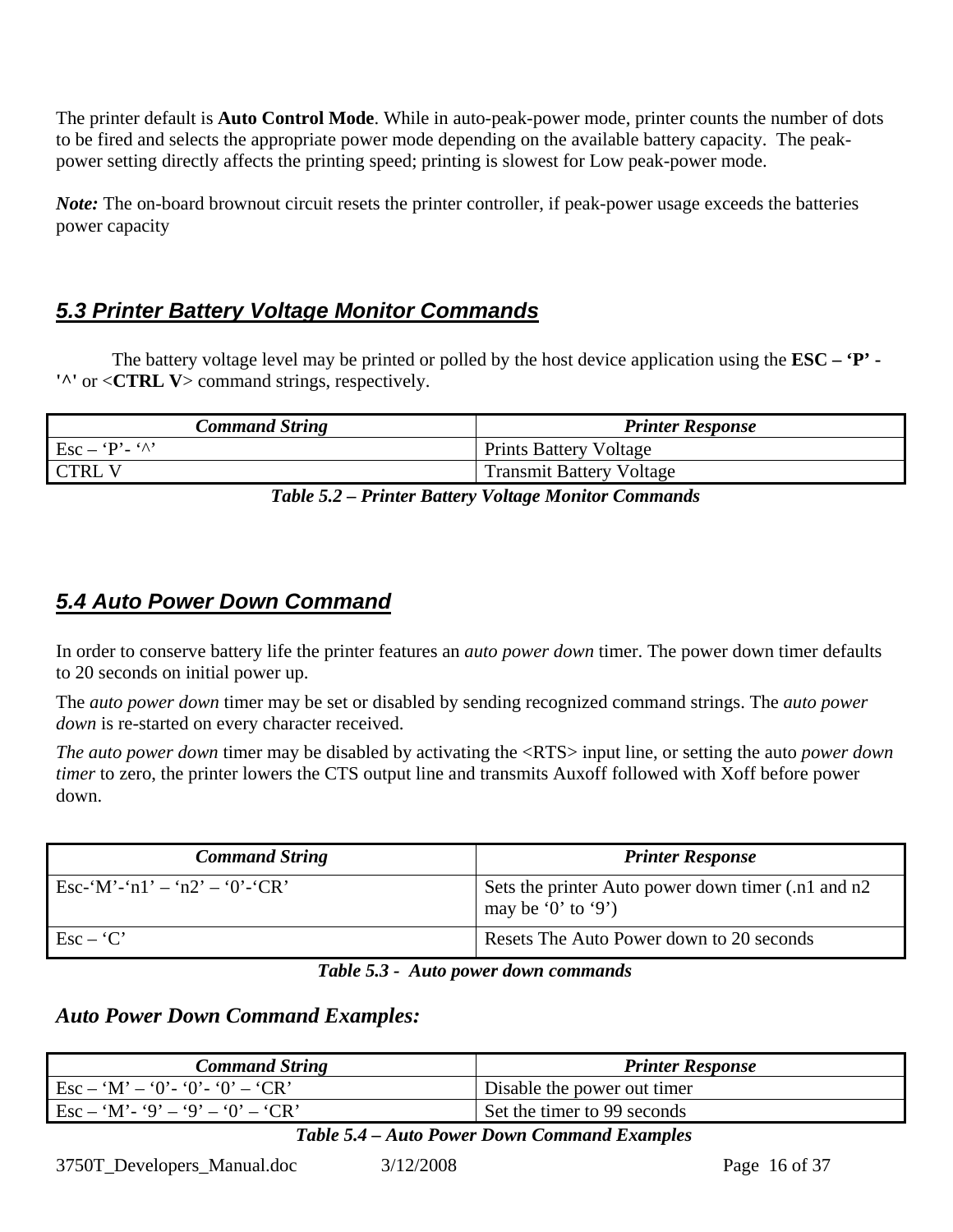# <span id="page-16-1"></span><span id="page-16-0"></span>*5.5 Printer Operating Mode Commands*

The printer can be operated in two modes, *Online* or *Buffer modes*. In *online mode,* the characters are printed as they are received. In *buffer mode,* the characters received are stored in the print buffer and printed upon receipt of EOT character(^D).

| <b>Command String</b> | <b>Selected Mode</b> |
|-----------------------|----------------------|
| $Esc - P - #'$        | Selects Online Mode  |
| Esc-'P'-'\$'          | Selects Buffer Mode  |
|                       |                      |

 *Table 5.5 – Printer Operating Mode Commands* 

## <span id="page-16-2"></span>*5.6 Supervisory commands*

Single byte supervisory commands are designed to provide the user of the printer with the current battery and print buffer status. The single byte supervisory commands and serial RS232 response strings are summarized below.

Note: <4 ASCII hex digits> are read as hex nibbles ORed with 0x30.

| <b>Printer Command</b>        | <b>Command String</b>                                           | <b>Printer Response</b>                                                       |                                                                                               |  |  |  |
|-------------------------------|-----------------------------------------------------------------|-------------------------------------------------------------------------------|-----------------------------------------------------------------------------------------------|--|--|--|
|                               |                                                                 | <b>Print Buffer Status</b>                                                    | $<\text{Esc}\right>\lt$ $B$ ' $>$<br><4 ASCII hex digits> <cr><lf></lf></cr>                  |  |  |  |
| <b>Print Status Request</b>   | $<$ CTRL B $>$                                                  | Magnetic Card Reader<br><b>Status</b>                                         | $<\text{Esc}\ge\lt' M'$<br><4 ASCII hex digits> <cr><lf></lf></cr>                            |  |  |  |
|                               |                                                                 | <b>Print Buffer Status</b>                                                    | $<\text{Esc}\rightleftharpoons\text{'B'}$<br><4 ASCII hex digits> <cr><lf></lf></cr>          |  |  |  |
| <b>Battery Status Request</b> | $\langle$ CTRL V $>$                                            | <b>Battery Voltage Status</b>                                                 | $<\text{Esc}\right>\lt' V$<br><4 ASCII dec digits> <cr><lf></lf></cr>                         |  |  |  |
|                               |                                                                 | Magnetic Card Reader<br><b>Status</b>                                         | $<\!\!Esc\!\!>\!\!<\!\!`M\!\!>$<br>$\langle$ ASCII hex digits> $\langle$ CR> $\langle$ LF>    |  |  |  |
| <b>Firmware Version Query</b> | $\langle ESC \rangle \langle P' \rangle \langle ' \rangle$      | <b>Firmware Version</b>                                                       | $<\!\!Esc\!\!><\!\!'$ ('><br><4 ASCII characters> <cr><lf></lf></cr>                          |  |  |  |
|                               |                                                                 | Example $v1.00$                                                               | $\langle$ Esc $>\!\!\!\!\times$ ' $\langle$ ' $>$<br>$\langle 1' '0' '0' ' > <$ CR> <lf></lf> |  |  |  |
| <b>Hardware Model Query</b>   | $<\!\!ESC\!\!><\!\!'P'\!\!><\!\!'\!\!>$                         | <b>Hardware Version</b>                                                       | $<\text{ESC}\!\!>\!\!\cdot\!\!$ <sup>'</sup> ><br><4 ASCII characters> <cr><lf></lf></cr>     |  |  |  |
| Disable EOT response          | $<\!\!ESC\!\!><\!\!'P'\!\!><\!\!>'\!\!+'\!\!>$                  | <b>Buffer</b><br>Disable<br>Empty<br>response                                 | NONE-EOT (^D) is not transmitted                                                              |  |  |  |
| Enable EOT response           | $<\!\!{\rm ESC}\!\!>\!\!<\!\!{\rm P}\!\!>\!\!<\!\!{\rm -}\!\!>$ | <b>Buffer</b><br>Enable<br>Empty<br>response<br>(printer ready for more data) | EOT (^D) transmitted on buffer empty                                                          |  |  |  |
| <b>EOT</b>                    | $\triangle D/0x04$                                              | <b>Buffer Empty Response</b>                                                  | Transmitted if printer buffer empty and the<br>printer is ready for more data.                |  |  |  |

 *Table 5.6 – Supervisory Commands*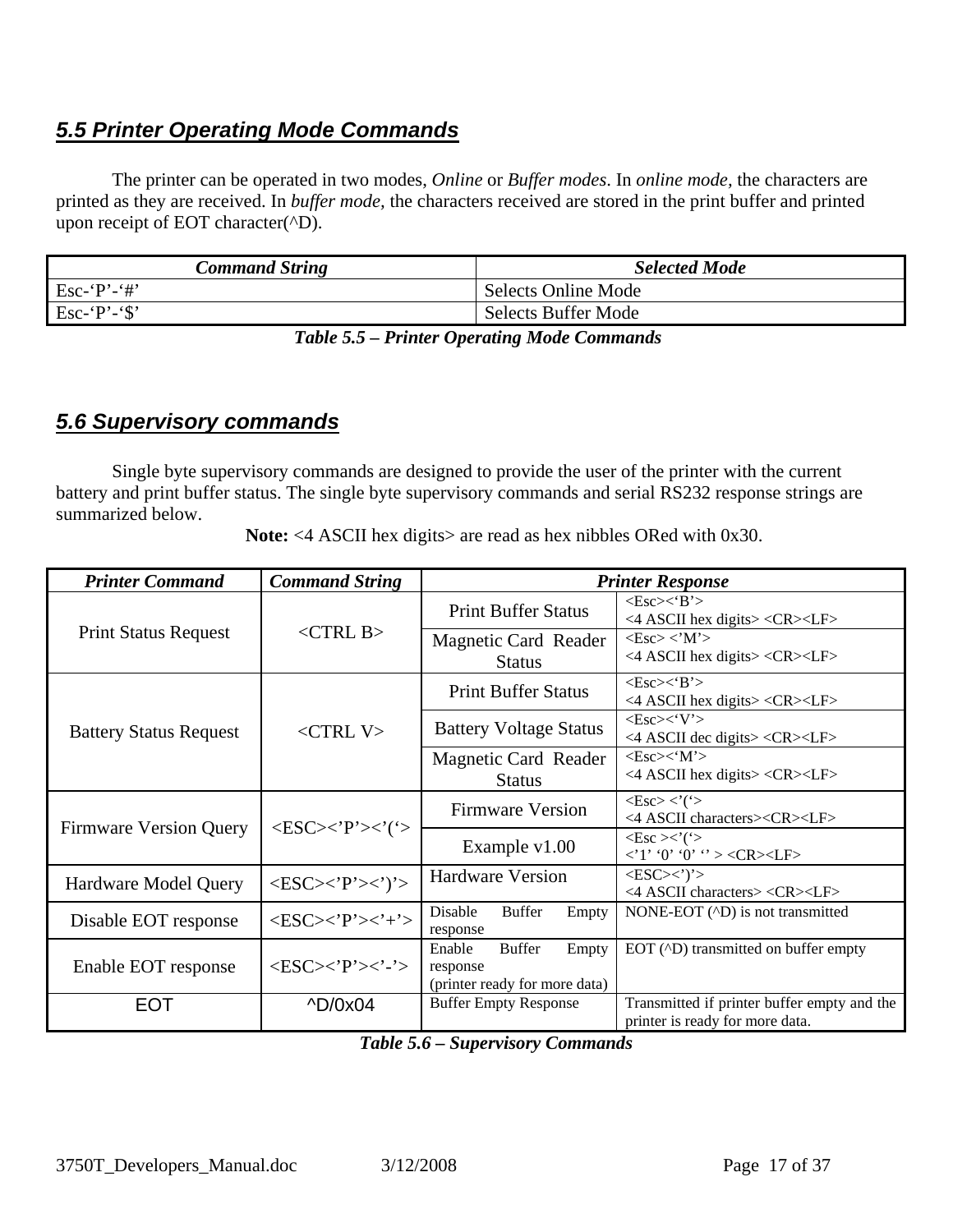# <span id="page-17-0"></span>*6.0 Label and Form Printing With Black Mark Option*

 The Extech 3750T thermal printer can print on label and preprinted form stocks, with black mark located on the right side of the paper stock. The printer paper out sensor is used to sense the black mark position.

## <span id="page-17-2"></span>*6.1 Black Mark Operation*

Follow these steps to use the black mark option.

- Set the paper out sensor sensitivity level by issuing <**ESC> <'Q'> <'Q'> <** $n$ **> command string. The value selected** for the sensitivity is dependant upon the height of the pre-printed black mark located on the label or form stock. The default power on value of **<n>** is 40d (0x28).
- Issue **<ESC> <'Q'> <'F'> <m>** or **<ESC> <'Q'> <'B'> <m>** printer Command to find the black mark. The command position's the label or the form for printing.
- Wait for **<ESC> <'Q'> <0x3F> <0x3F>** <**n1> <n2**> black mark found response from the printer.
- Send the data to be printed.

## <span id="page-17-3"></span>*6.2 Black Mark Printer Commands*

| <b>Black Mark Command</b> | <b>Command String</b>             | <b>Description</b>                                                                       |  |  |  |
|---------------------------|-----------------------------------|------------------------------------------------------------------------------------------|--|--|--|
| Reverse Dot Feed          | $<$ ESC> $<$ 'Q'> $<$ 'J'> $<$ n> | Perform $\langle n \rangle$ reverse dot line feeds,                                      |  |  |  |
|                           |                                   | $0.125$ mm each.                                                                         |  |  |  |
| Out of Paper Sensitivity  | $<$ ESC> $<$ 'Q'> $<$ 'Q'> $<$ n> | On paper detect fail, postpone the paper                                                 |  |  |  |
|                           |                                   | out error response for $\langle n \rangle$ 0.125mm dot                                   |  |  |  |
|                           |                                   | lines before flagging a paper out error.                                                 |  |  |  |
| Forward Black Mark Seek   | $<$ ESC> $<$ 'Q'> $<$ 'F'> $<$ m> | Seek black mark using forward feed until                                                 |  |  |  |
|                           |                                   | < <i>m</i> > dot line feeds have been processed,                                         |  |  |  |
|                           |                                   | each dot line feed 0.250mm.                                                              |  |  |  |
| Reverse Black Mark Seek   | $<$ ESC> $<$ 'Q'> $<$ 'B'> $<$ m> | Seek black mark using backward feed until                                                |  |  |  |
|                           |                                   | < <i>m</i> > dot line feeds have been processed,                                         |  |  |  |
|                           |                                   | each dot line feed 0.250mm.                                                              |  |  |  |
| <b>Printer Black Mark</b> | $<$ ESC> $<$ 'Q'> $<$ 0x3F>       | $n1$ and $n2$ are the high and the low nibble,                                           |  |  |  |
| Response:                 | $<0x3F>$ < $n1>$ < $n2>$          | respectively, describing how many                                                        |  |  |  |
| <b>Paper Found</b>        |                                   | (0.25mm) dot lines were required to find                                                 |  |  |  |
|                           |                                   | black mark.                                                                              |  |  |  |
| Printer Black Mark        | $<$ ESC> $<$ 'Q'> $<$ 0x30>       | n1 and n2 are the high and the low nibble,                                               |  |  |  |
| Response:                 | $<0x30>$ < n1> < n2>              | respectively, describing how many                                                        |  |  |  |
| Paper Not Found           |                                   | (0.25mm) dot lines were processed before                                                 |  |  |  |
|                           |                                   | reporting black mark status.                                                             |  |  |  |
|                           | Notes:                            |                                                                                          |  |  |  |
|                           |                                   | <n> Total number of 0.125mm dot lines, 0x00 through 0xFF.</n>                            |  |  |  |
|                           |                                   | < <i>m</i> >Total number of 0.250mm dot lines, 0x00 through 0XFF.                        |  |  |  |
|                           |                                   |                                                                                          |  |  |  |
|                           |                                   | n1 and n2 The total number of 0.125mm dot lines processed, while seeking the black mark. |  |  |  |
|                           |                                   | $n1$ holds the high four bits (0x30 + 4 high bits).                                      |  |  |  |
|                           |                                   | $n2$ holds the low four bits (0x30 + 4 low bits).                                        |  |  |  |
|                           |                                   | n1 and n2 can have values 0x30 through 0x3f.                                             |  |  |  |
|                           |                                   |                                                                                          |  |  |  |

<span id="page-17-1"></span> **Table 6.0 – Black Mark Printer Cmmands**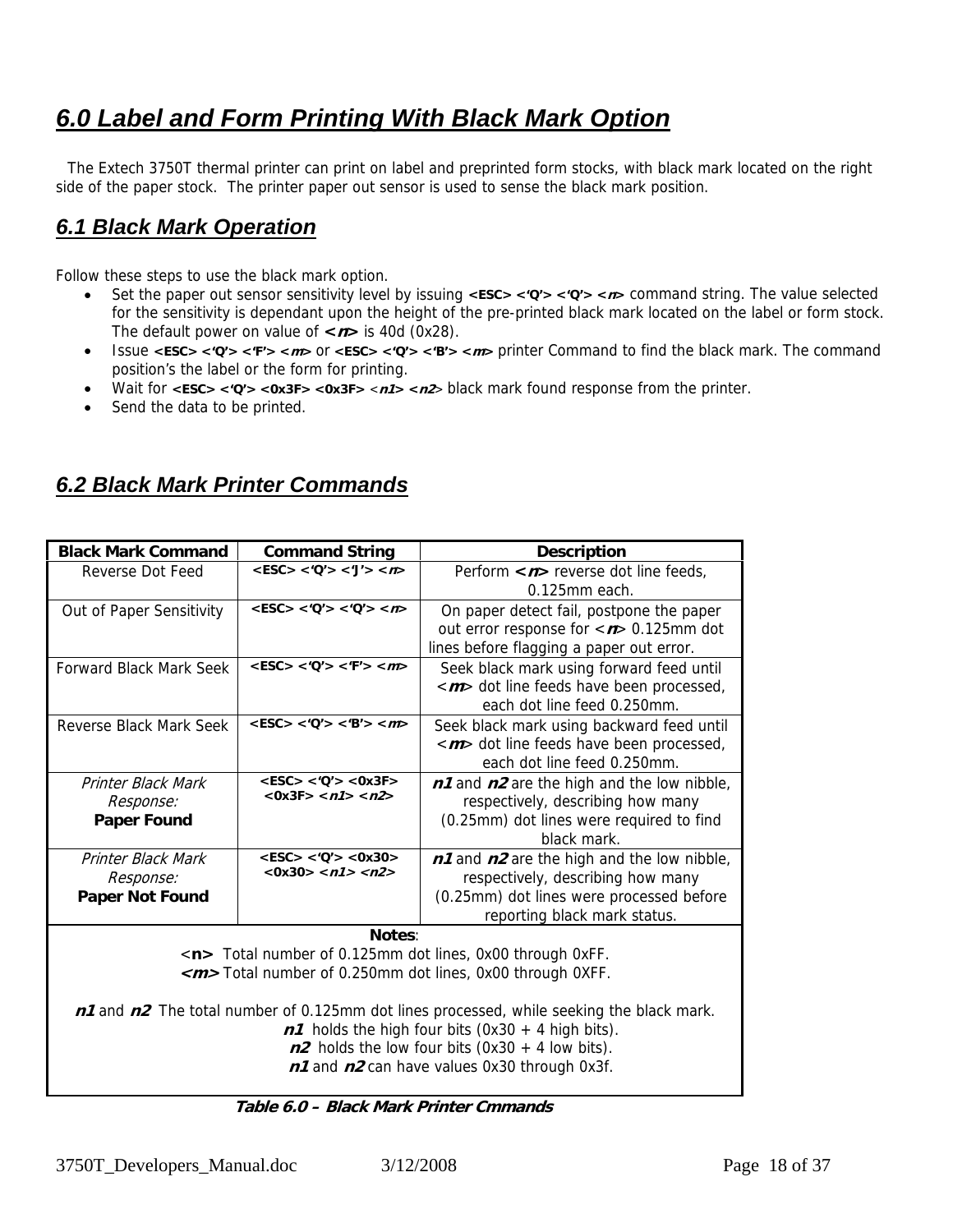# *Appendix A*

## <span id="page-18-1"></span><span id="page-18-0"></span>*A.1 Flash Font Download for model 2500THS/1500T and S3750 THS*

The major difference between the table organization in the 3500T/THS and the 2500/1500 and 3750 is that in the 3500 there are banks and tables while in the second group of printers there are no tables – only banks. Another difference is that the ASCII and extended tables for each font are place right one after another and that is why it does not matter if you send Esc D A or ESC D X in the beginning. As long as you specify the correct location the desired character or font will get downloaded in the right spot. Both the ASCII and the Extended characters for each font are in this big table so to say. You only need to specify the bank number  $(0.7)$  – no table number is needed. You still have to send a number for the table just so the command is consistent all through the models – the number however is disregarded.

**To protect the installed fonts from accidental corruption, the Flash Font commands described in Table 7.4 are required to be the first commands received by the printer when it is powered on.** 

| <b>Command</b>                                                                                                                        | 2500THS/1500T and 3750 THS                                                                                                                                                                                                                                                                                    |
|---------------------------------------------------------------------------------------------------------------------------------------|---------------------------------------------------------------------------------------------------------------------------------------------------------------------------------------------------------------------------------------------------------------------------------------------------------------|
| $<$ ESC> $<$ 'D'> $<$ 'A'> $<$ n><br>Or<br>$\langle ESC \rangle \langle D' \rangle \langle X' \rangle \langle n \rangle$ Where n (07) | Select flash font Download mode                                                                                                                                                                                                                                                                               |
| $\langle FSC \rangle \langle D \rangle \langle n1 \rangle \langle n2 \rangle \langle d$ ata $\rangle$                                 | Upload an ASCII character.<br>n1: TABLE to save the character in. This is still kept for<br>compliance with the old command but the table number is<br>disregarded by the printer.<br>n2: Character code (Shows the beginning position to<br>download in the table)<br>$\{0x210x7F\}$ {CHR\$(33)  CHR\$(127)} |
| $<$ ESC> $<$ 'D'> $<$ 0xFF>                                                                                                           | Save the font uploaded and terminate font upload<br>process,                                                                                                                                                                                                                                                  |

 **Table A.1 -** *Flash Font Upload commands*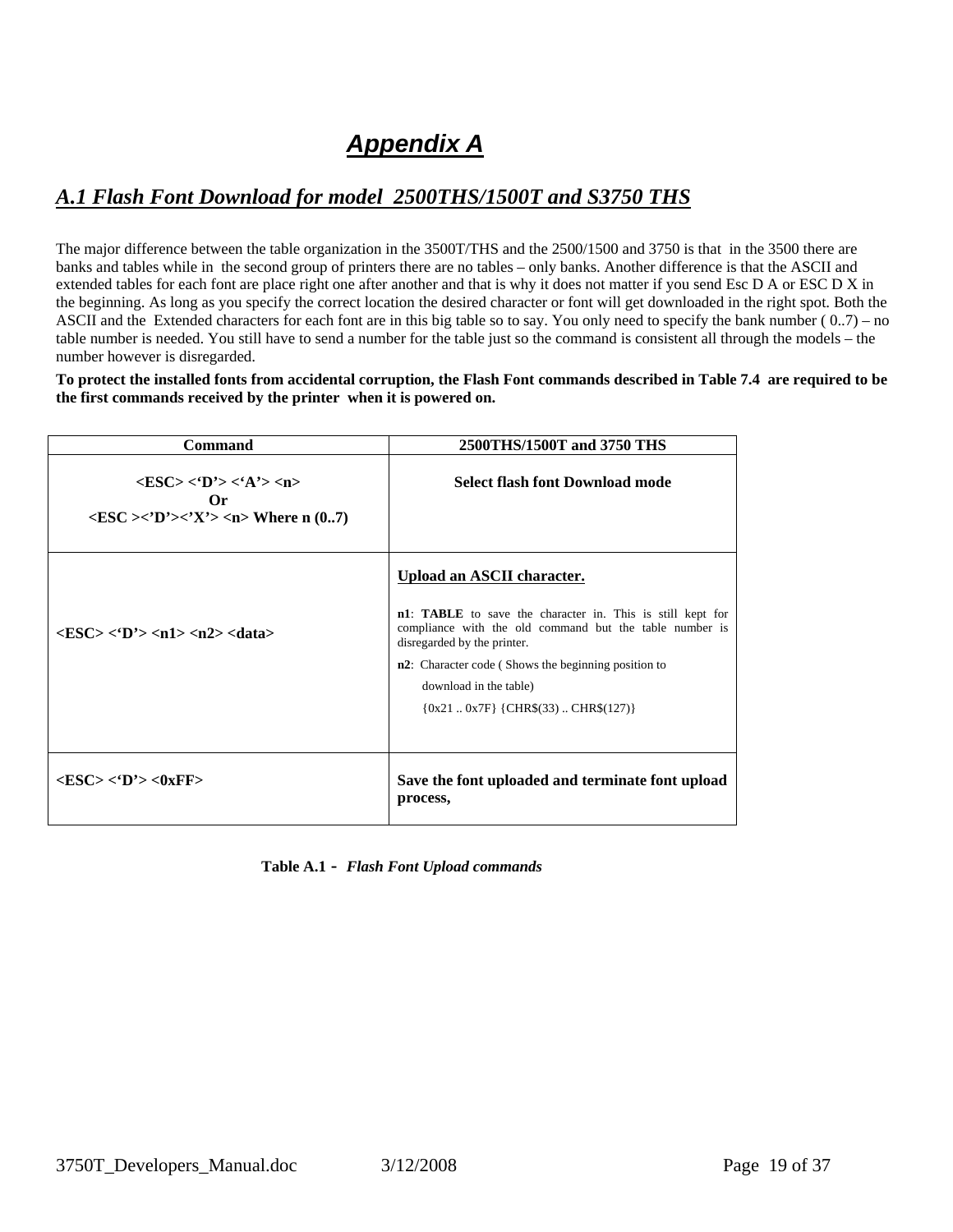## <span id="page-19-0"></span>*A.2 Flash Font Tables for Models 2500THS/1500T and S3750THS*

Flash fonts are stored in 7 banks. Each bank holds one complete table ( The table holds both ASCII and extended characters) . Thus for example Courier Font 1 & 2 International is in bank 0, Courier 3 International is in Bank 1, Courier 1 & 2 Line Draw is in Bank 4 ( notice that the empty banks do not count)., etc.

| 8000: | Courier 1 & 2                                                            | ROTATED                             | Courier 1 & 2                                                    | ROTATED               |
|-------|--------------------------------------------------------------------------|-------------------------------------|------------------------------------------------------------------|-----------------------|
|       | 12 x 23                                                                  | 14 x 23                             | 12 x 23                                                          | 14 x 23               |
|       | International                                                            | International                       | Line Draw                                                        | Line Draw             |
|       | $(10304$ bytes)                                                          | $(23 \times 2 \times 224 = 10304B)$ | $(10304$ bytes)                                                  | $(10304$ bytes)       |
|       | A840h                                                                    | A840h                               | A840h                                                            | A840h                 |
| AAAA: | Courier 3<br>$10 \times 23$<br>International<br>$(10304$ bytes)<br>D2EAh |                                     | Courier 3<br>10 x 23<br>Line Draw<br>(10304 bytes)<br>D2EAh      |                       |
| D554: | Courier 4 & 5<br>8 x 23<br>International<br>$(10304$ bytes)<br>FD94h     |                                     | Courier 4 & 5<br>8 x 23<br>Line Draw<br>$(10304$ bytes)<br>FD94h |                       |
|       | PG3=0 PG2=0                                                              | PG3=0 PG2=1                         | PG3=1 PG2=0                                                      | PG3=1 PG2=1           |
|       | <u>IPSEN</u> & RD                                                        | <u>IPSEN</u> & RD                   | IRSEN & RD                                                       | <u>IPSEN &amp; RD</u> |
|       | FSO                                                                      | FS1                                 | FS2                                                              | FS3                   |

## *Flash Font Print Commands for models 2500THS , 3500T and 3750THS*

<span id="page-19-1"></span> The table below describes the commands needed to print with a certain font. Please note that character '-' is not part of the string. The default Printer setting is Courier International 21CPI ( decimal code 27 107 4). These commands are valid for 1500/2500, 3500T, 3750 and 4500THS.

| <b>Font Type</b><br><b>Command String</b> | <b>Font Name</b>      | <b>Font Print</b><br><b>Command</b> | <b>File Name</b><br>of File to<br>restore<br>Factory<br>Font |
|-------------------------------------------|-----------------------|-------------------------------------|--------------------------------------------------------------|
|                                           | Courier International | Esc-k-1 Prints 12 CPI               | EX-GRP-                                                      |
|                                           | 12 CPI & 16 CPI       | Esc-k-2 Prints 16 CPI               | 12.DWN                                                       |
| International                             | Courier International | $\text{Esc} - \text{k} - 3$         | EX-GRP-                                                      |
| FI)                                       | <b>19 CPI</b>         | Prints 19 CPI                       | 10.DWN                                                       |
| Ū                                         | Courier International | Esc-k-4 Prints 21 CPI               | EX-GRP-                                                      |
|                                           | 21 CPI & 24 CPI       | Esc-k-5 Prints 24 CPI               | 08.DWN                                                       |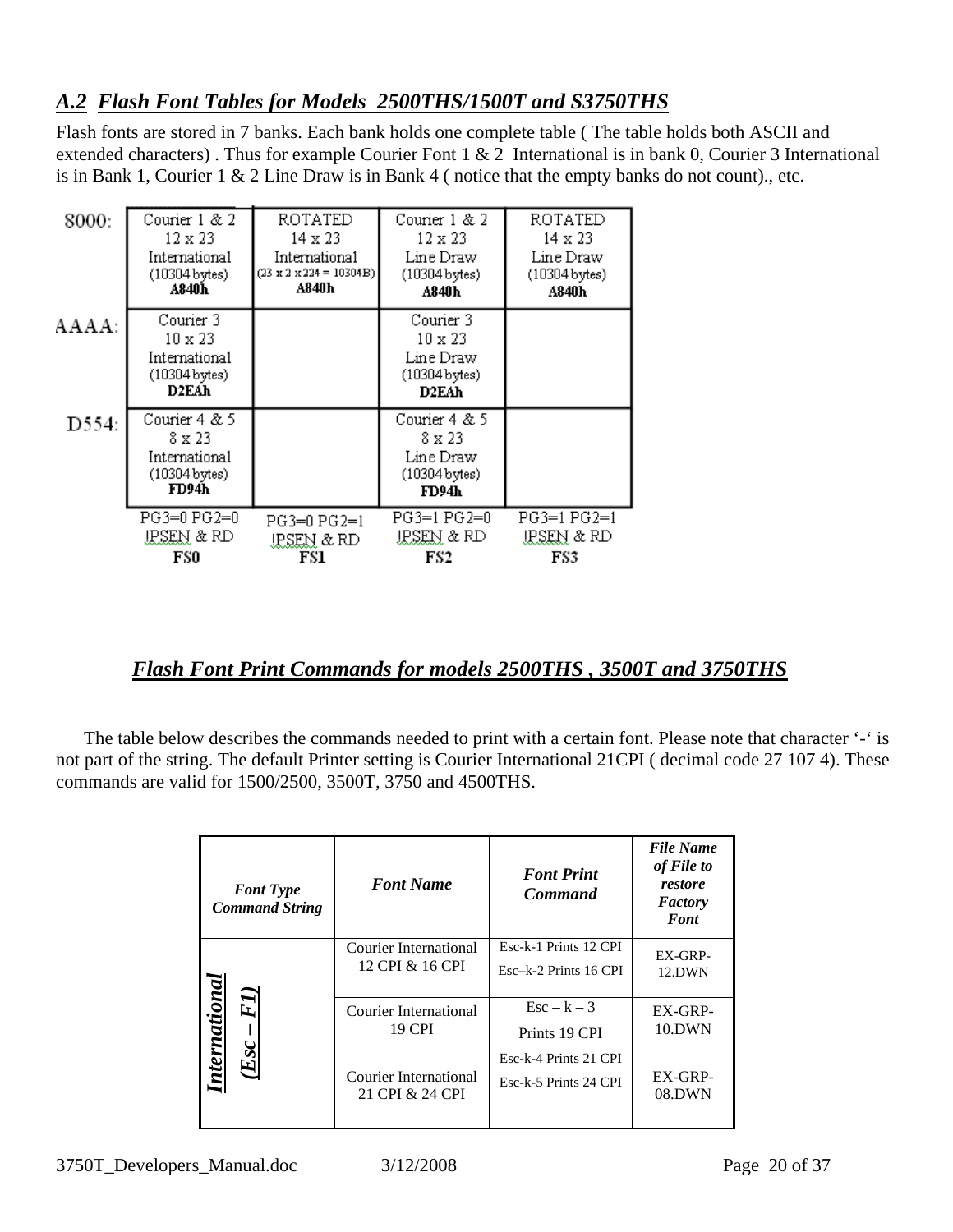<span id="page-20-0"></span>

|                                  | <b>Rotated Courier</b><br>International       | $Esc-k-0$                                        |                   |
|----------------------------------|-----------------------------------------------|--------------------------------------------------|-------------------|
|                                  | Courier Graphic 12<br><b>CPI &amp; 16 CPI</b> | Esc-k-1 Prints 12 CPI<br>$Esc-k-2$ Prints 16 CPI | EX-INT-<br>12.DWN |
| Ìі                               | Courier Graphic 19<br><b>CPI</b>              | Esc-k-3Prints 19 CPI                             | EX-INT-<br>10.DWN |
| (dv.<br>$\overline{\mathcal{S}}$ | Courier Graphic 21<br><b>CPI &amp; 24 CPI</b> | Esc-k-4 Prints21 CPI<br>Esc-k-5 Prints24 CPI     | EX-INT-<br>08.DWN |
|                                  | <b>Rotated Courier</b><br>Graphic             | $Esc-k-0$                                        |                   |

 *Table A.2 - Flash Font Print Commands* 

# <span id="page-20-1"></span>*A.1.3 Default International and PC Line Graphic Font (08w x 23h)*

**International Font - 08w x 23h PC Line Graphic - 08w x 23h Command string to Select: Command string to Select: esc-<F1> esc-<F2> esc-<k4> or esc-<k5> esc-<k4> or esc-<k5> File Name: TB-A-08.DW2 + TBXn0823.DW1 File Name: TB-A-08.DW2 + TBXi0823.DW1** 



 *Table A.3 - Default International and PC Line Graphic Font (08x23h)*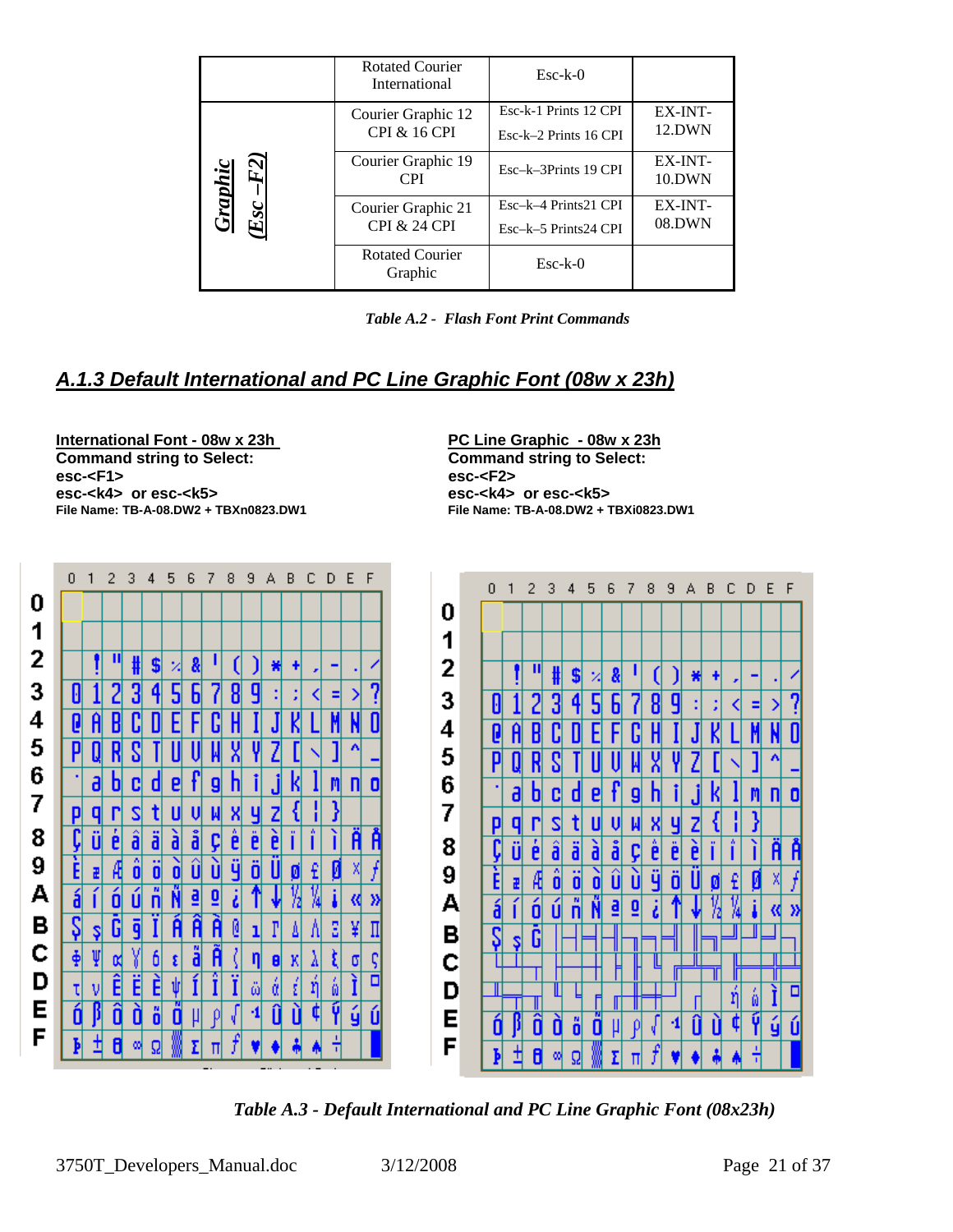#### <span id="page-21-1"></span><span id="page-21-0"></span>*A.1.4 Default International and PC Line Graphic Font (10w x 23h)*

**International Font - 10w x 23h**<br> **Command string to Select:**<br> **Command string to Select:**<br> **Command string to Select: esc-<F1> esc-<F2> esc-<k3> esc-<k3> File Name: TB-A-10.DW1 + TBXn1023.DW1 File Name: TB-A-10.DW1 + TBXi0823.DW1** 

**Command string to Select:** 



*Table A.4 - Default International and PC Line Graphic Font (10x23h)*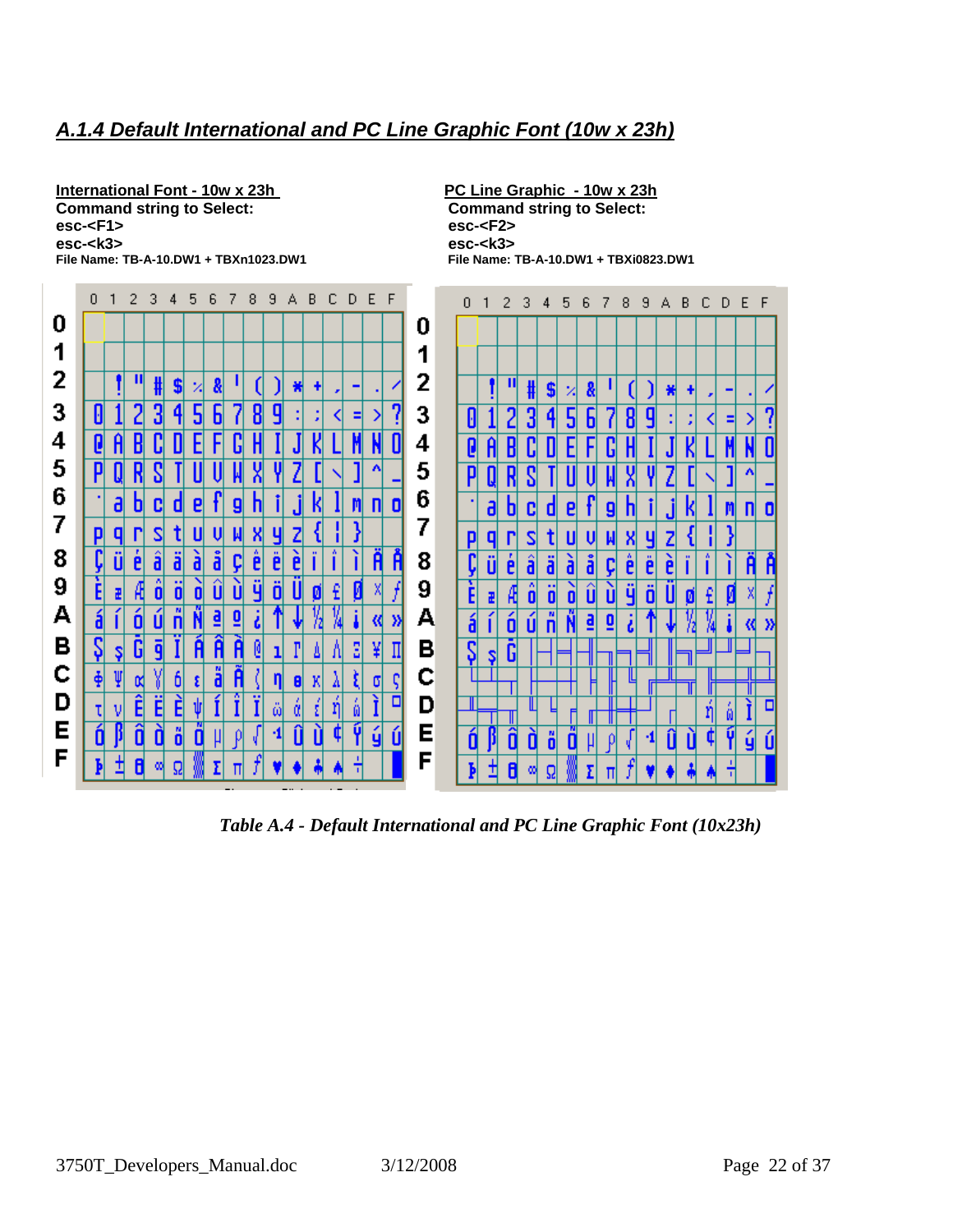#### <span id="page-22-1"></span><span id="page-22-0"></span>*A.1.5 Default International and PC Line Graphic Font (12w x 23h)*

**International Font - 12w x 23h PC Line Graphic - 12w x 23h Command string to Select: Command string to Select: esc-<F1> esc-<F2>** 

**esc-<k1> or esc-<k2> esc-<k1> or esc-<k2>** 



*Table A.5 - Default International and PC Line Graphic Font ( 12x23h)*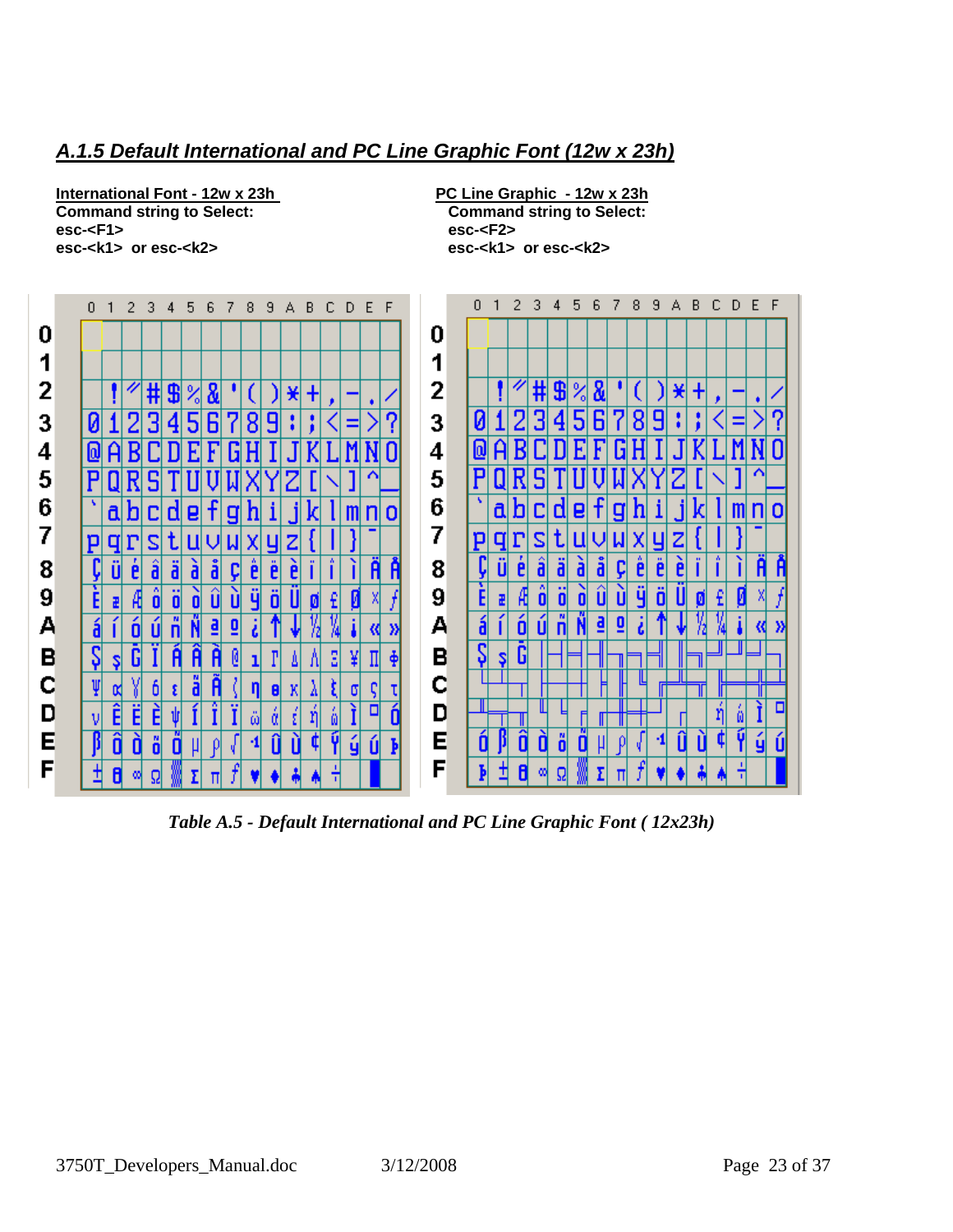## <span id="page-23-1"></span><span id="page-23-0"></span>*A.1.6 EXAMPLE:*

In this example the character 'A' (character code 0x41) stored in ASCII TABLE '0" is replaced with user designed character 'A'.

#### **STEP 1 – Describe the Bitmap:**

This is best done within a font-editing program. Characters must be **right justified** within the 16 x 23 bit cell. To ensure the characters do not run together, care should be taken to leave at least a single line of space on one side of each character.

|                |                       |    | 'LEFT BYTE' |    |    |                         |                |                |             |             |                | 'RIGHT BYTE' |                         |                |                |                |              |
|----------------|-----------------------|----|-------------|----|----|-------------------------|----------------|----------------|-------------|-------------|----------------|--------------|-------------------------|----------------|----------------|----------------|--------------|
| Line           | <b>Value</b><br>(HEX) | 80 | 40          | 20 | 10 | 8                       | $\overline{4}$ | $\overline{2}$ | 1           | 80          | 40             | 20           | 10                      | 8              | $\overline{4}$ | $\overline{2}$ | 1            |
|                |                       | 16 | 15          | 14 | 13 | 12                      | 11             | 10             | 9           | 8           | $\overline{7}$ | 6            | 5                       | $\overline{4}$ | 3              | $\overline{2}$ | $\mathbf{1}$ |
| 1              | 00 00                 |    |             |    |    |                         |                |                |             |             |                |              |                         |                |                |                |              |
| $\overline{2}$ | 00 40                 |    |             |    |    |                         |                |                |             |             | X              |              |                         |                |                |                |              |
| 3              | 00 E <sub>0</sub>     |    |             |    |    |                         |                |                |             | $\mathbf X$ | $\mathbf X$    | $\mathbf X$  |                         |                |                |                |              |
| $\overline{4}$ | 00 A <sub>0</sub>     |    |             |    |    |                         |                |                |             | $\mathbf X$ |                | $\mathbf X$  |                         |                |                |                |              |
| 5              | 01 B <sub>0</sub>     |    |             |    |    |                         |                |                | $\mathbf X$ | $\mathbf X$ |                | $\mathbf X$  | $\mathbf X$             |                |                |                |              |
| 6              | 01 10                 |    |             |    |    |                         |                |                | $\mathbf X$ |             |                |              | $\mathbf x$             |                |                |                |              |
| $\overline{7}$ | 01 10                 |    |             |    |    |                         |                |                | $\mathbf X$ |             |                |              | $\mathbf X$             |                |                |                |              |
| $\,8\,$        | 01 10                 |    |             |    |    |                         |                |                | $\mathbf X$ |             |                |              | $\mathbf X$             |                |                |                |              |
| 9              | 01 10                 |    |             |    |    |                         |                |                | $\mathbf X$ |             |                |              | $\mathbf X$             |                |                |                |              |
| 10             | 03 18                 |    |             |    |    |                         |                | $\bf{X}$       | $\mathbf X$ |             |                |              | $\mathbf X$             | $\mathbf X$    |                |                |              |
| 11             | 03 18                 |    |             |    |    |                         |                | X              | $\mathbf X$ |             |                |              | $\overline{\mathbf{X}}$ | $\mathbf X$    |                |                |              |
| 12             | 03 F8                 |    |             |    |    |                         |                | $\bf{X}$       | $\mathbf X$ | $\mathbf X$ | X              | $\mathbf{x}$ | $\mathbf X$             | $\mathbf X$    |                |                |              |
| 13             | 03 F8                 |    |             |    |    |                         |                | X              | $\mathbf X$ | $\mathbf X$ | $\mathbf X$    | $\mathbf X$  | $\mathbf X$             | $\mathbf X$    |                |                |              |
| 14             | 02 08                 |    |             |    |    |                         |                | X              |             |             |                |              |                         | $\mathbf x$    |                |                |              |
| 15             | 02 08                 |    |             |    |    |                         |                | $\mathbf X$    |             |             |                |              |                         | $\mathbf X$    |                |                |              |
| 16             | 06 OC                 |    |             |    |    |                         | $\mathbf X$    | X              |             |             |                |              |                         | $\mathbf X$    | X              |                |              |
| 17             | 06 OC                 |    |             |    |    |                         | $\mathbf X$    | X              |             |             |                |              |                         | $\mathbf{x}$   | $\bf{X}$       |                |              |
| 18             | 04 04                 |    |             |    |    |                         | $\mathbf X$    |                |             |             |                |              |                         |                | X              |                |              |
| 19             | 04 04                 |    |             |    |    |                         | $\mathbf X$    |                |             |             |                |              |                         |                | $\mathbf{X}$   |                |              |
| 20             | 04 04                 |    |             |    |    |                         | $\mathbf X$    |                |             |             |                |              |                         |                | X              |                |              |
| 21             | OE OE                 |    |             |    |    | $\overline{\mathbf{X}}$ | $\mathbf X$    | X              |             |             |                |              |                         | $\mathbf{x}$   | $\mathbf X$    | $\mathbf X$    |              |
| 22             | OE OE                 |    |             |    |    | X                       | $\mathbf X$    | X              |             |             |                |              |                         | $\mathbf X$    | $\mathbf X$    | $\mathbf x$    |              |
| 23             | 00 00                 |    |             |    |    |                         |                |                |             |             |                |              |                         |                |                |                |              |

*Figure 7. 1 – User defined character 'A' drawn as 12Wx23H matrix***.**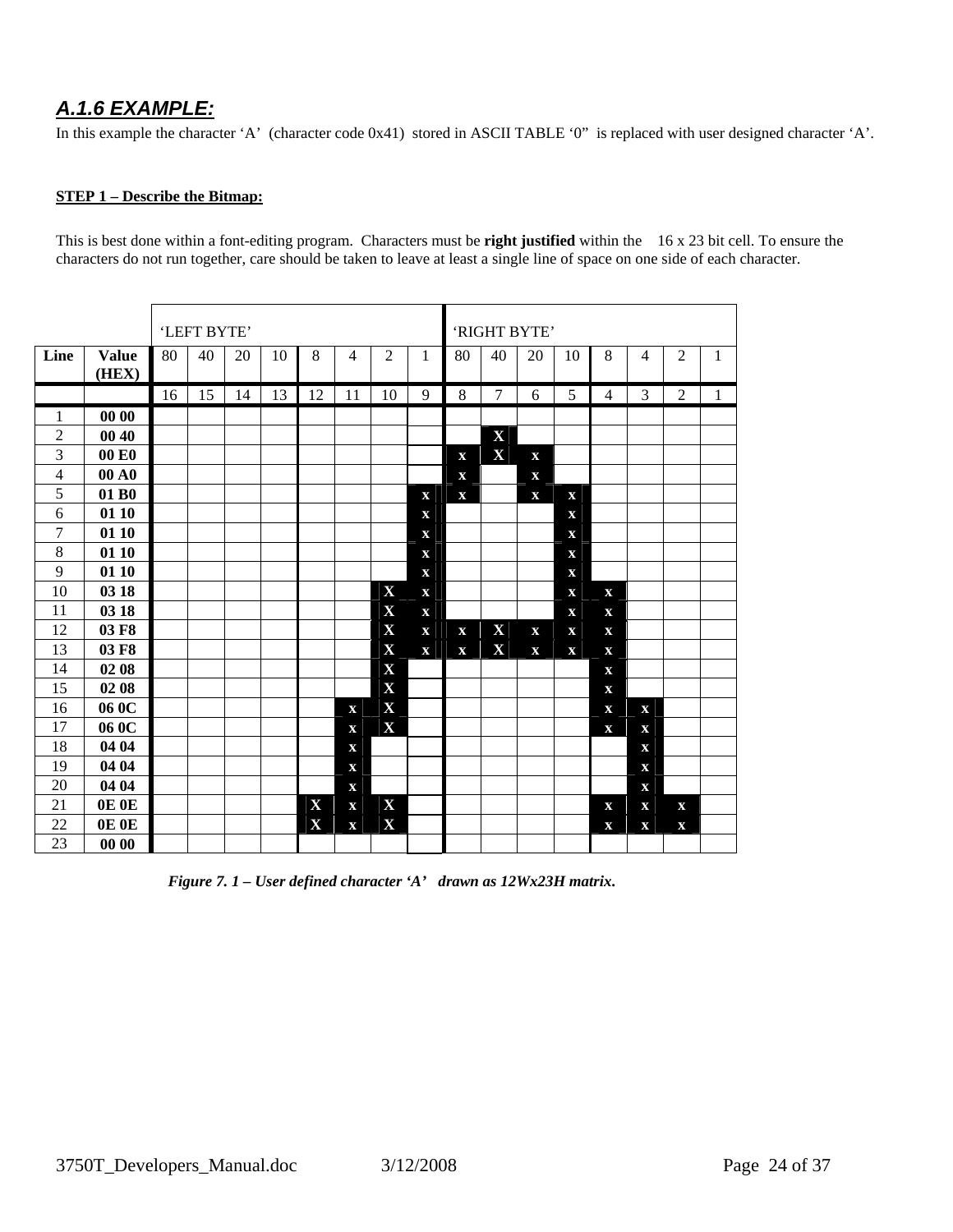#### **STEP 2 – Enter flash font program mode**:

Send <ESC> <'D'> <'A'> <0> to select ASCII flash font upload and wait for the printer to deactivate the CTS line. For the 2500 or the 3750 printers the last number can be anything between 0..7

#### **STEP 3 – Wait for the printer ready indicators:**

Wait for the printer to reactivated the CTS line and transmitted the character '?'

#### **STEP 3 – Load new the character:**

Upload the user defined ASCII 'A' character.

The basic command format and an actual command string are shown below:

#### **<ESC> <'D'> <ASCII TABLE 0> <Character Code> <46 byte dot matrix data>** //for the 3750 or 3750 the table # does not

matter as long as you specified the bank number.

| $<$ ESC> $<$ D'>                                                                                                                                                          | <0> | < 0x41 | <0x00<0x00>                                                                                                                                                               |
|---------------------------------------------------------------------------------------------------------------------------------------------------------------------------|-----|--------|---------------------------------------------------------------------------------------------------------------------------------------------------------------------------|
| $<0x00>$ $<0x40>$ $<0x00>$ $<0xE0>$ $<0x00>$ $<0xA0>$                                                                                                                     |     |        | $\langle 0x01 \rangle \langle 0xB0 \rangle \langle 0x01 \rangle \langle 0x10 \rangle \langle 0x01 \rangle \langle 0x10 \rangle \langle 0x01 \rangle \langle 0x01 \rangle$ |
| $\langle 0x01 \rangle \langle 0x10 \rangle \langle 0x03 \rangle \langle 0x18 \rangle \langle 0x03 \rangle \langle 0x18 \rangle \langle 0x03 \rangle \langle 0xF8 \rangle$ |     |        |                                                                                                                                                                           |

 $<$ 0x03> $<$ 0xF8> $<$ 0x02> $<$ 0x08> $<$ 0x02> $<$ 0x08> $<$ 0x06> $<$ 0x0C>

 $<$ 0x06 $>$  $<$ 0x0C $>$  $<$ 0x04 $>$  $<$ 0x04 $>$  $<$ 0x04 $>$  $<$ 0x04 $>$  $<$ 0x04 $>$  $<$ 0x04 $>$ 

 $<0x0E> <0x0E> <0x0E> <0x0E> <0x00> <0x00>$ 

#### **STEP 5 – Save the modified character to flash:**

Sending the command  $\langle ESC>-D' - \langle OxFF \rangle \{CHR\$(27) + 'D' + CHR\$(255) \}$ , copies the revised character to the printer flash location.

The printer will transmit the character 'D' and then proceed to save the fonts to flash memory. **THE PRINTER POWER MUST REMAIN ACTIVE AT THIS TIME**.

#### **STEP 6 – Cycle the printer power:**

Once the fonts have been saved into flash memory, the printer will transmit the character **'!'**. At this time, the printer will transmit an 'X' every 500 milliseconds.

To ensure optimal operation of the printer, remove the battery cartridge from the printer for several seconds. Replace the battery cartridge and the new fonts will be ready for use.

To ensure optimal operation of the printer, remove the battery cartridge from the printer for several seconds. Replace the battery cartridge and the new fonts will be ready for use.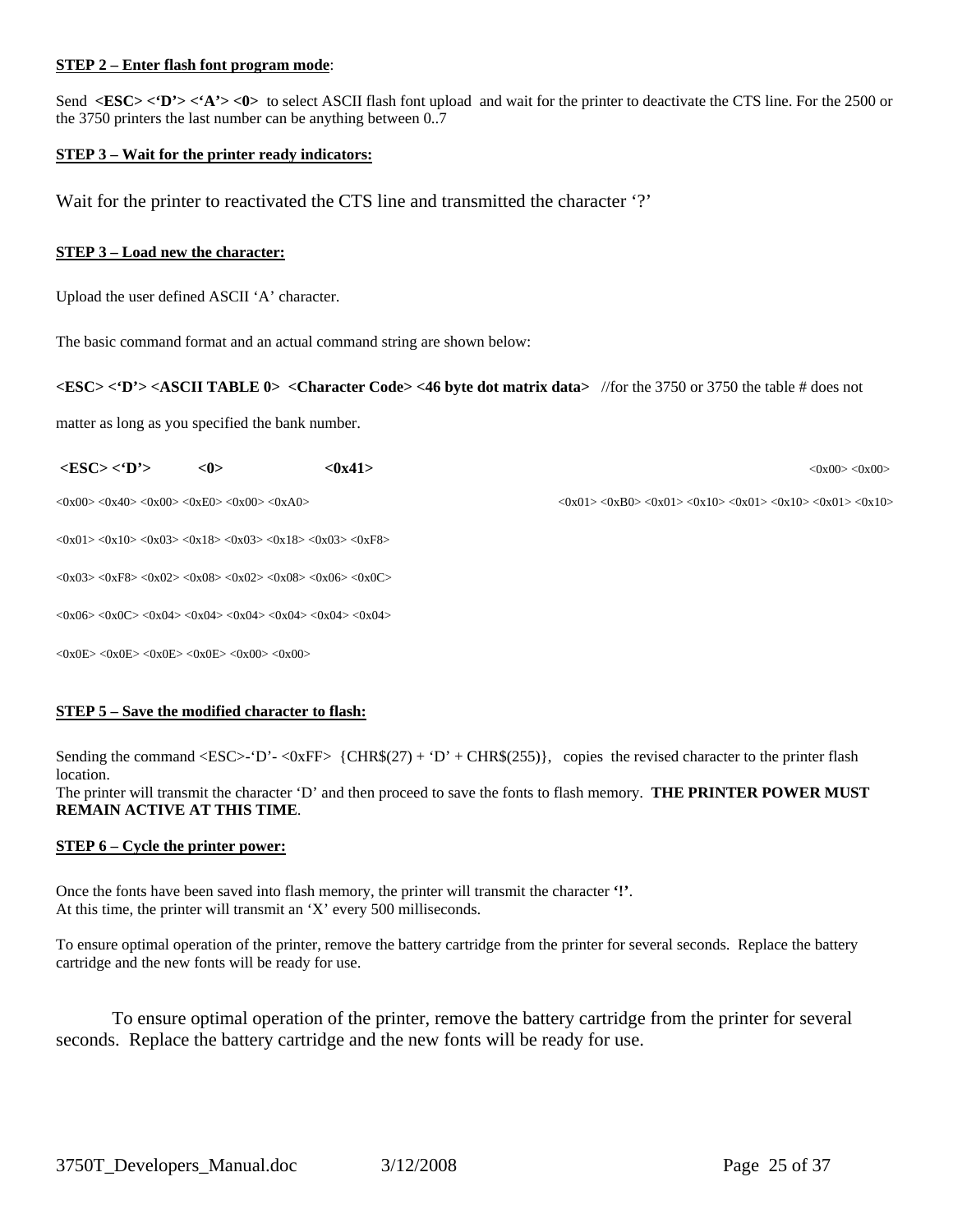# <span id="page-25-1"></span><span id="page-25-0"></span>*A.2.0 Graphic Logo Print Option*

The following paragraphs summarize the operation of the *Graphic Logo* feature for the Extech S3750THS printer. The *Graphic Logo* feature enables the storage of formatted Bitmap file in nonvolatile memory. Up to eight memory sectors of up to 12,816 bytes each, are reserved to store *Graphic Logo* in the printer Upon receipt of a *Graphic Logo* print command, the *Graphic Logo* data is sent to the printer. The feature enables printing of a stored graphic image as part of a receipt.

#### <span id="page-25-2"></span> *Specification*

| <b>Printer</b> | Number of<br>Logos    | Dot lines per<br><b>Bytes per</b><br>logo<br>logo |     | Dots per line |
|----------------|-----------------------|---------------------------------------------------|-----|---------------|
| 3750           | 8 (FLASH)<br>$n = (0$ | 12,816                                            | 178 | 576           |

#### <span id="page-25-3"></span>*Graphic Logo Operation S3750THS*

- On initial power-up, the Host application selects the *Flash Logo Mode* by sending the command String: **<ESC - D – L -n>**. Printer responds by sending ? character to the host application indicating that the *Flash Logo Mode* is enabled.
- The Host application selects the *Graphic Logo record mode* by sending the load command: **<ESC - L - G - n>**.
- Once printer is placed in record mode, the *Graphic Logo* is downloaded using 8-bit graphic command: **<ESC> <V> <0x01> <0x00> <72 bytes of Graphic data>**
- The *Graphic Logo record mode i*s terminated automatically after receiving 178 graphic lines, or upon receiving the Graphic *Logo record terminate* command string.  **ESC - L - G - < 0xff >**
- Printer saves the received Logo data in flash and sends D!X characters to the host, indicating that logo data was saved. The printer power must be cycled to return to normal operating mode.

| Command                                              | <b>Command Description</b> | <b>Printer Response</b> |
|------------------------------------------------------|----------------------------|-------------------------|
| $\text{Esc} - \text{D-L-n}$                          | Select Flash Logo Mode     |                         |
| $\operatorname{Esc} - \operatorname{L-G-n}$          | Load/Record Graphic Logo   | none                    |
| $\text{Esc-}\ \text{L-G}\text{-}\text{OxFF}\text{>}$ | Stop Loading Graphic Logo  | D!X                     |
| $Esc-L-g-n$                                          | Print Graphic Logo         | Printer Prints Logo n   |

Please note: The characters '-', '<' or '>' are not part of the command string. Decimal code for Esc is (27).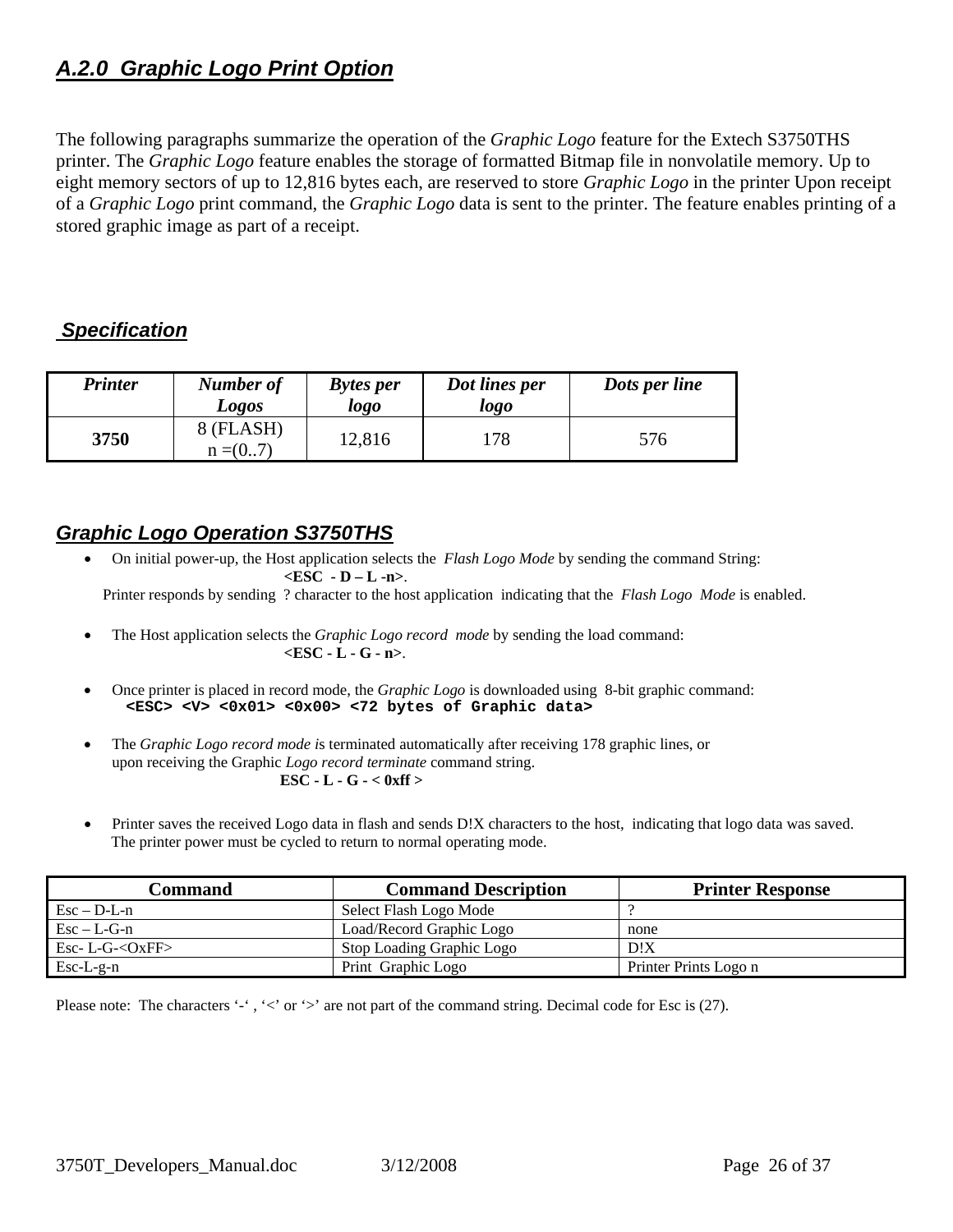## <span id="page-26-1"></span><span id="page-26-0"></span>*Generating Graphic Logos*

To generate the graphic logo follow these steps:

- Install the Extech windows printer driver
- Use Wordpad or any Windows application to prepare your logo document From printer Setup of Wordpad application Set the paper margins to 0.12".

| Document - WordPad                |
|-----------------------------------|
| File Edit View Insert Format Help |
| る障                                |
| Times New Roman (Western)         |
|                                   |
| Extech Logo Print Sample          |
|                                   |
| For Help, press F1                |

• Print your logo document to a file, name it <LOGO.PRN>, using The Extech Windows driver.

| Print                          | 7                      |
|--------------------------------|------------------------|
| Printer                        |                        |
| Extech 2000T Graphics<br>Name: | Properties             |
| Status:<br>Ready               |                        |
| Type:<br>Extech 2000T Graphics |                        |
| Where: FILE:                   |                        |
| Comment:                       | $\nabla$ Print to file |
| Print range                    | Copies                 |
| $G$ All                        | ÷<br>Number of copies: |
| C Pages from: 1<br>to:         |                        |
| <b>O</b> Selection             | $\Box$ Collate         |
|                                |                        |
|                                | Cancel<br>0K           |
|                                |                        |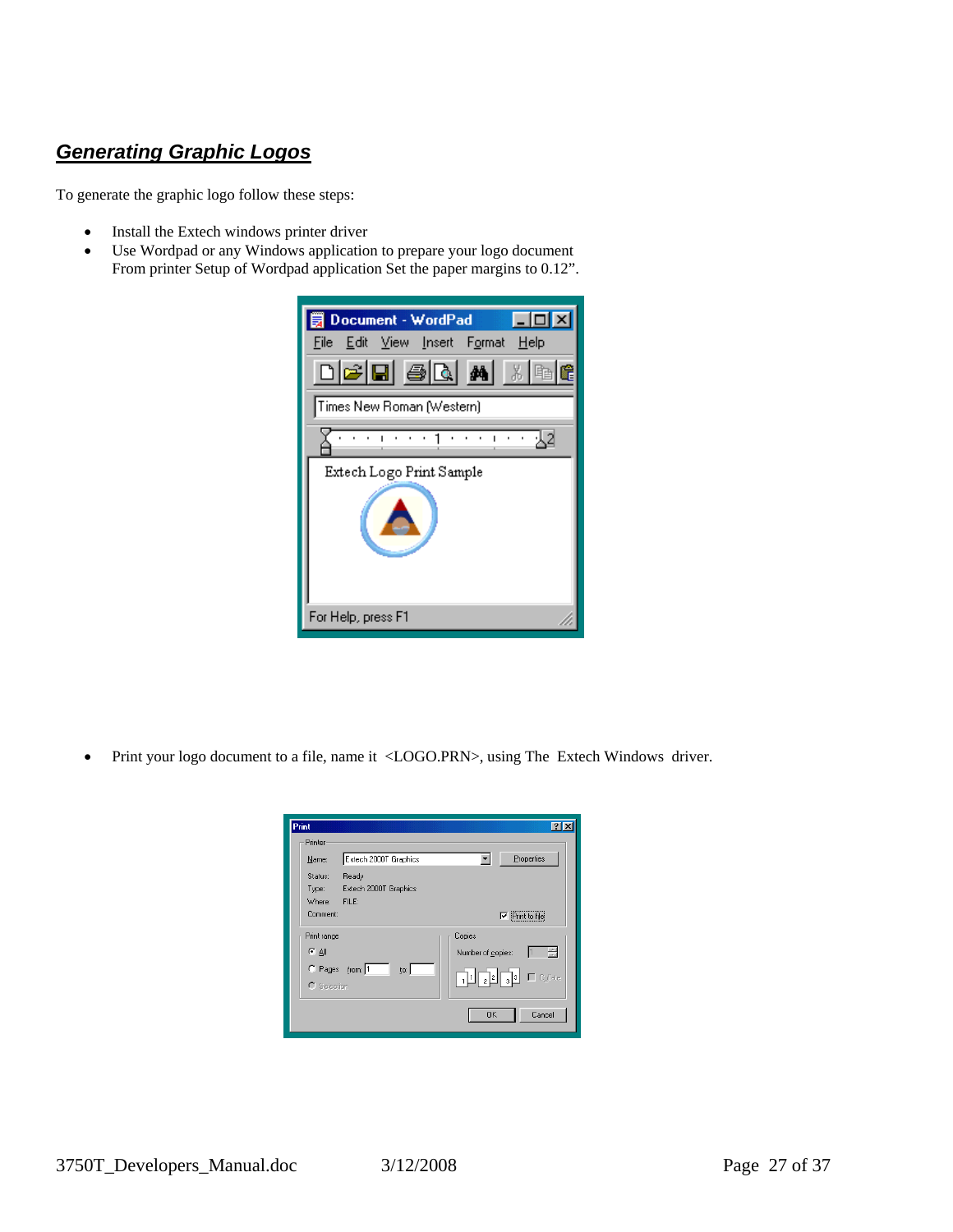<span id="page-27-0"></span>Go to DOS Window and start the EDIT program.

Go to Start and then select RUN and in the RUN window type EDIT and press ENTER. The program will open.

- Open <LOGO.PRN> file in BINARY mode.
	- Press <Ctrl> <Home> to place cursor at the beginning of file.

 Delete everything in the beginning of the file up to but not including the arrow and the capital letter V next to it. Move cursor to the end of the file, by pressing control End on your keyboard, There you will see 2 characters - a character which resembles a circle with a cross attached to it (the FF character) and the line feed character. Delete these two characters. Add the LOGO RECORD END command string by typing Esc LG 255. If you never worked with the EDIT program here is how you have to type it. Press CTRL key and the letter P . Then press the Esc key. Then type LG and then press the ALT key and type 255.

Save the modified <logo.prn> file.

| $\mathsf{l}$ and MS-DOS Editor<br>$\sim$         | 니션 |
|--------------------------------------------------|----|
| 碀<br>龟<br>$\mathbf A$<br>8 x<br>8<br>ß           |    |
| File<br>Edi t<br>Search<br>∻∪ଭ                   |    |
| "B8""""<br>ii u u<br>←U回<br>n<br>∍               |    |
| ․୧←J©←Ս©<br>←J@←V@<br>---------------            |    |
|                                                  |    |
|                                                  |    |
|                                                  |    |
|                                                  |    |
| $F1 = He1p$<br><b>Value:0</b><br>Line:1<br>Col:4 |    |

#### <span id="page-27-1"></span>*Uploading Graphic Logos*

To copy the Logo file to the printer follow these steps:

- Use a serial communication program like Telix, Procomm or Windows HyperTerminal or Tera Term.
- Check that the application is set to the same baud rate and parity as the printer.
- Upload the LOGO.PRN file to the printer using a BINARY file transfer protocol. Follow these steps to upload a logo file. Please note that all commands have to be typed exactly as shown because the software is case sensitive.

**1)** Cycle the power of the printer

- **2)** Type Esc- D-L-n ( This shows the location where you want to download the logo 0..7)
- **3)** Wait until a question mark comes back from the printer
- **4)** Type Esc L-G-n ( can be any number and does not affect the logo download location)
- **5)** Send the logo file which you have just created

**6)** Wait for D!X response to come back from the printer. This indicates that file transmission and storage is completed.

- **7)** Cycle power
- **8)** To test the LOGO.prn file issue print commands :  $\text{Esc} \text{L} \text{g} \text{n}$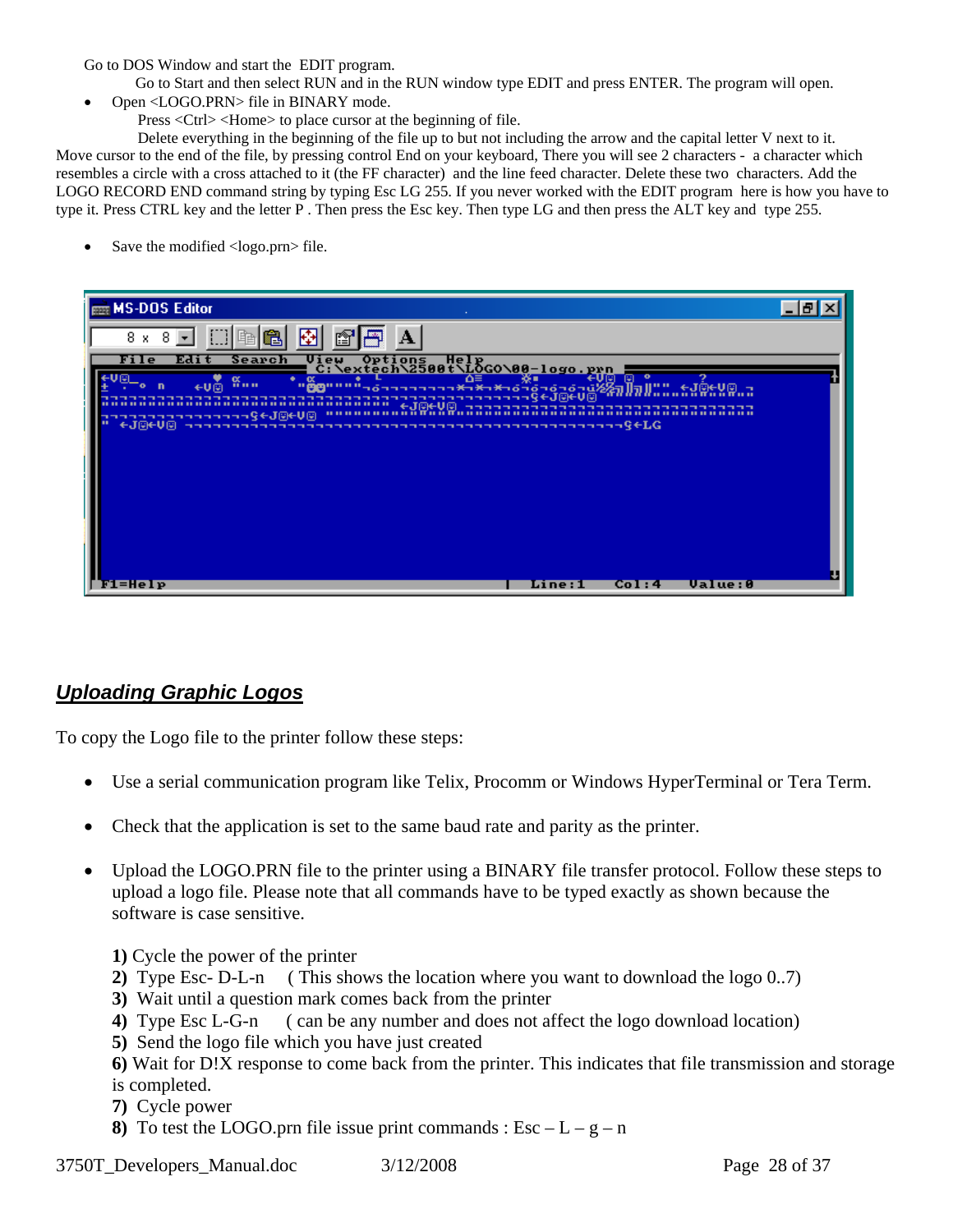# *Appendix B*

# *Three Track magnetic Card Reader Option*

<span id="page-28-2"></span><span id="page-28-1"></span><span id="page-28-0"></span>A three track **M**agnetic **C**ard **R**eader is available on the Extech 3750T model printers. The MC reader is designed to read magnetically encoded data from cards conforming to ANSI/ISO 7810, 7811 standards. The MC reader converts the F2F encoded signals on the magnetic card, to ISO7811 compatible ASCII format and transmit the information to the host computer or a terminal.

The MC reader can read one, two or three tracks simultaneously and bi-directionally.

Set of printer ESC software commands are supported in order to provide the following operating features: • Select the MC reader.

- 
- Set the auto time-out software timer
- Report MCR Read errors
- Report MC reader status.

## <span id="page-28-3"></span>*B1.0 Card Specifications*

The table below summarizes the format of the data stored on each magnetic track.

| <b>Track Position</b>         | Track 1<br>ISO1 (IATA) | Track2<br><b>ISO2 (ABA)</b> | Track3<br><b>ISO3(MINTS)</b> |
|-------------------------------|------------------------|-----------------------------|------------------------------|
| Recording<br><b>Density</b>   | <b>210 BPI</b>         | 75 BPI                      | <b>210 BPI</b>               |
| Recording<br>Capacity         | 79 characters          | 40 characters               | 107 characters               |
| <b>Number of data</b><br>bits |                        | 5                           |                              |
| Card<br>Thickness             |                        | $.76$ mm $+/$ - 0.08 mm     |                              |

*Table B.0 – Card Specifications* 

#### <span id="page-28-4"></span>*B2.0 Magnetic Card Read command strings*

Six Commands strings are provided, to read the magnetic cards. These commands are summarized in the tables below. The general syntax for commands are as follows:

| <b>Command String – General Syntax</b> | $<$ ESC><'M'> <n>&lt; n&gt; Track #CR</n> |
|----------------------------------------|-------------------------------------------|
| <b>Command String - Example</b>        | $<$ ESC> $<$ 'M'> '9' '9' 1 CR            |

#### *Table B.1 – Magnetic Card Read Command Strings – general form*

The ESC-M command turns on the power to the MC Reader

 $3750T$  Developers Manual.doc  $3/12/2008$  Page 29 of 37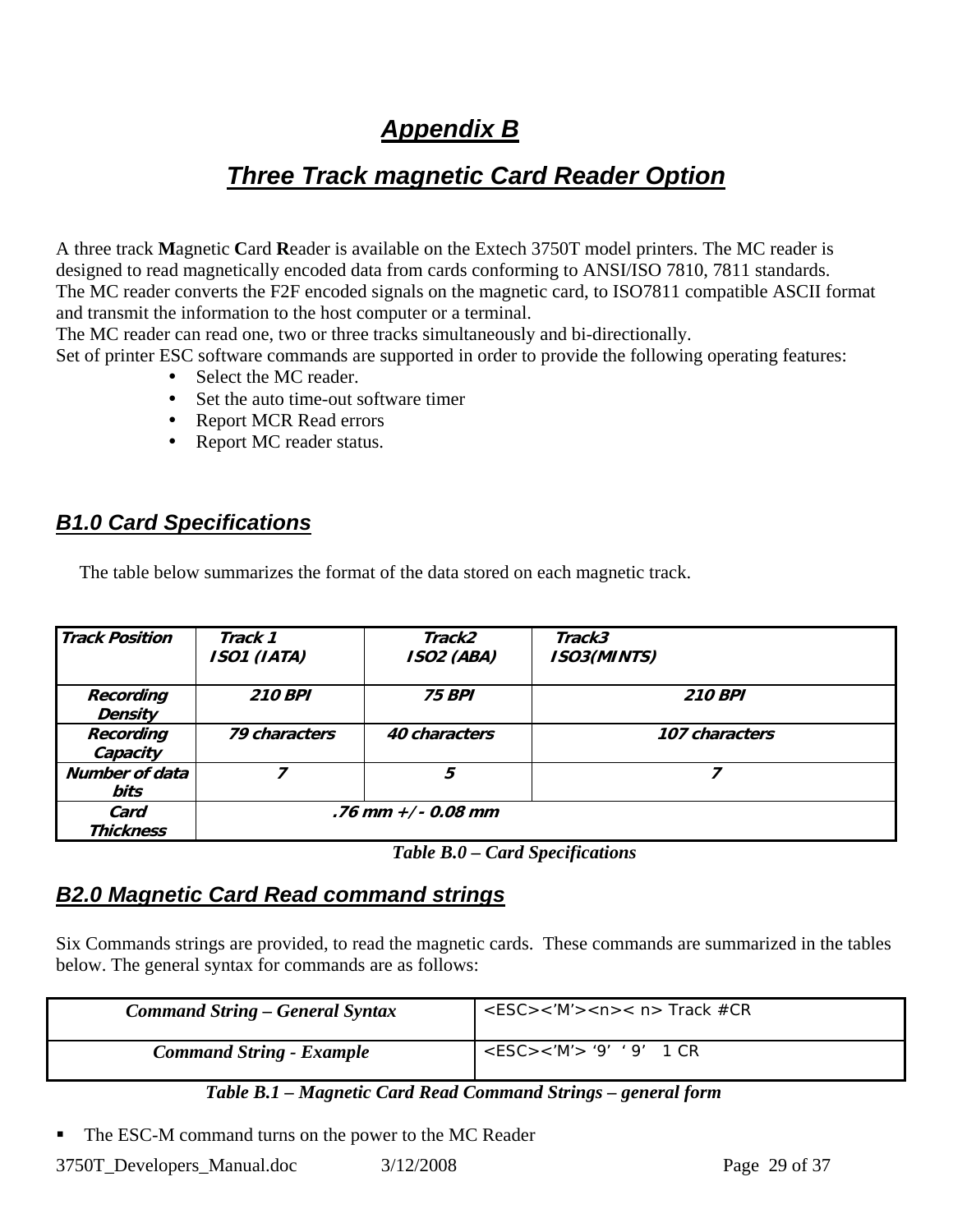- <span id="page-29-0"></span>The next two bytes,  $\langle nn \rangle$  are used to set the MC reader's timer. "01" through "99" are valid timer settings and "00" disables the timer.
- The printer aborts and transmits the time-out error message, if the operator fails to swipe a card within the time period set by the host application.
- On timeout printer aborts the swipe process, transmits timeout error message and turns off the <READING> LED.
- A good magnetic card swipe automatically terminates the read process.

| <b>Magnetic Card Command String</b>                                          | <b>Description</b>                    |  |
|------------------------------------------------------------------------------|---------------------------------------|--|
| $\text{ESC} - \text{M} - \text{nn} - 1 - \text{CR}$ (CR = Enter)             | Read Track1 only                      |  |
| $\textsf{ESC} - \textsf{M} \cdot \textsf{nn} \cdot 2 - \textsf{CR}$          | Read Track2 only                      |  |
| $\textsf{ESC} - \textsf{M} \cdot \textsf{nn} \cdot 3 - \textsf{CR}$          | Read Track3 only                      |  |
| $\textsf{ESC} - \textsf{M} \cdot \textsf{nn} \cdot 4 - \textsf{CR}$          | Read Track1 and Track2 simultaneously |  |
| $\textsf{ESC} - \textsf{M} \cdot \textsf{nn} \cdot 5 - \textsf{CR}$          | Read Track2 and Track3 simultaneously |  |
| $\textsf{ESC} - \textsf{M} \cdot \textsf{nn} \cdot \textsf{6} - \textsf{CR}$ | Read Tracks 1,2 and 3 simultaneously  |  |
| $\mathsf{ESC} - \mathsf{C}$                                                  | Cancel MC Read process                |  |
| $nn = ASCII "01"$ through "99" seconds                                       |                                       |  |
| $nn = "00"$ disables the MC reader timer                                     |                                       |  |

*Table B.2 – Magnetic Card Read Command Strings - Details* 

# <span id="page-29-1"></span>*B.3.0 Magnetic Card Data Output Format*

- The track data retrieved from a magnetic card is transmitted to the host in ISO7811 ASCII format as summarized in the table below.
- The first four characters ("%/1/") flag the track number, the track data follows the flag string, terminated with '?'-CR-LF.
- '%;+' are the track start sentinel characters, While '?' is the end of track sentinel character.
- If no data is available for a track that data field will be empty. If an Error is encountered on any track a single 'E' will be the output for that tracks data field.

|                                                                                             | Track1 |       |     | Track 2 |       |                  | Track 3 |       |
|---------------------------------------------------------------------------------------------|--------|-------|-----|---------|-------|------------------|---------|-------|
| %11                                                                                         | Data   | ?CRLF | /2/ | Data    | ?CRLF | $\sim$<br>$+131$ | Data    | ?CRLF |
| $\Lambda$ C $\Gamma$ II<br>ICO 7911<br>$T_ahlo$<br>$\Gamma_{\alpha mnat}$<br>D <sub>2</sub> |        |       |     |         |       |                  |         |       |

*Table B.3 - ISO 7811 ASCII Format* 

# <span id="page-29-2"></span>*B.4.0 Magnetic Card Read Error Messages*

The characters  $\ll\!\!\!\!\!\sim\gg$  and  $\ll\!\!\!\!\!\sim$  preface all error messages. Following these two characters is a comma, the error number in ASCII (01 through 99), another comma, English description of the error encountered and finally CR-LF terminating the <Error Message> string. The syntax is as follows:

| <b>Error Message (General Form)</b> | $\vert \langle \frac{\pi}{2} \rangle \langle \langle \rangle$ < E>, nn, Error text in ASCII, $\langle \langle \rangle \langle \rangle \langle \rangle$ |
|-------------------------------------|--------------------------------------------------------------------------------------------------------------------------------------------------------|

#### *Table B.4 – Error Message – General Form*

• Where *nn* is error number encountered. The printer may transmit Four (4) types of Read Error messages. The following messages terminated with CR-LF are returned by the firmware: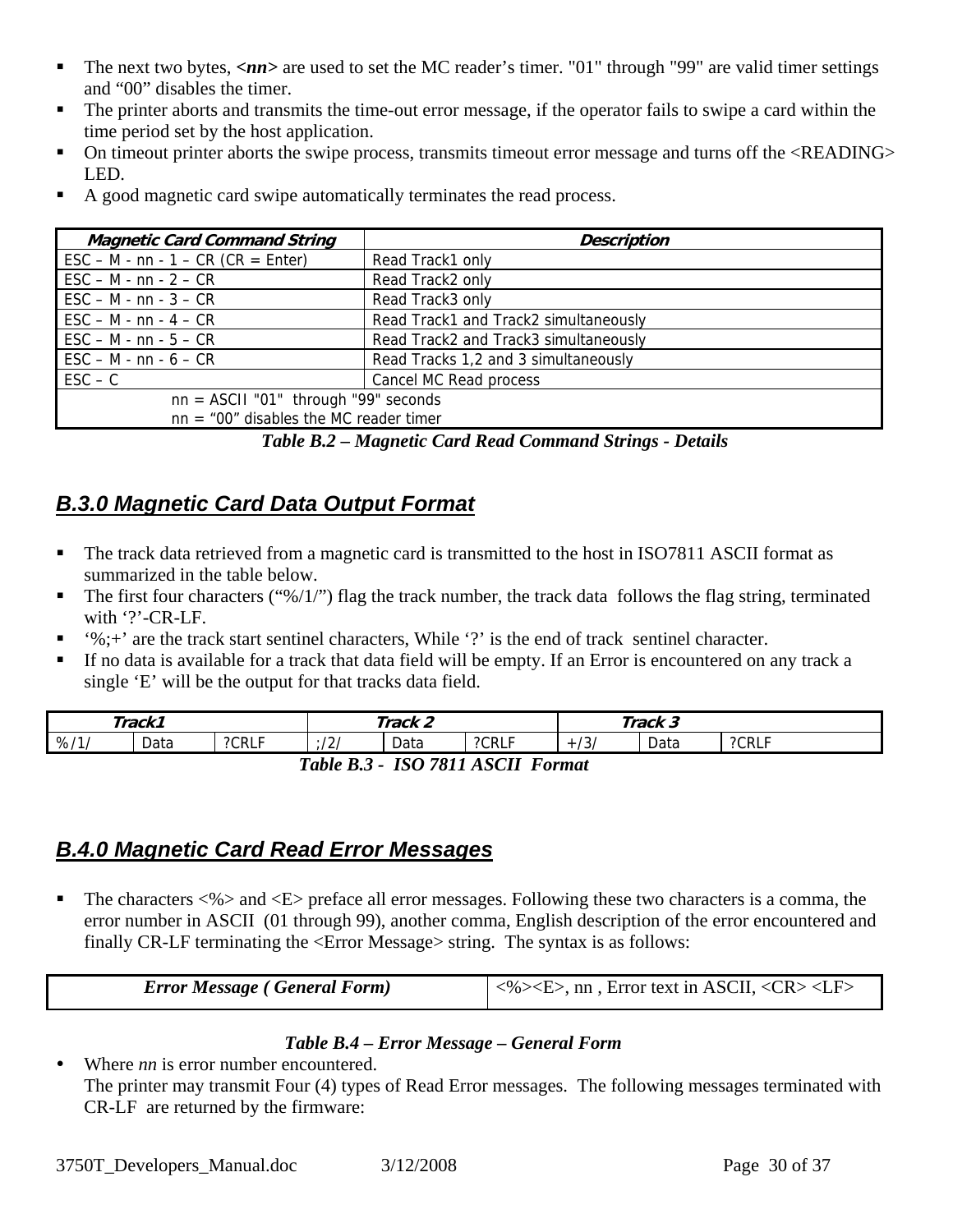<span id="page-30-0"></span>

| Error#           | <b>Error Message Transmitted</b>  |  |  |
|------------------|-----------------------------------|--|--|
| Time-out Expired |                                   |  |  |
|                  | <b>Invalid Track Number</b>       |  |  |
| 08               | <b>Unsupported Track Selected</b> |  |  |
| 09               | <b>Cancel Request</b>             |  |  |

 *Table B.5 – Error Message – Specific Examples* 

# <span id="page-30-1"></span>*B.5.0 Interfacing to the Magnetic Card Reader*

- This section details the software steps required to access the MC reader from a computer or a terminal.
- The Host Selects the printer by activating the RTS input line or sending wake-up characters to the printer.
- The Printer Sends the XON command to the host to indicate that it is ready to receive data from host.
- Once XON is received the *host sends ASCII serial command string* to enable the magnetic card reader (e.g. Esc-m004-cr). The printer turns on the GREEN <**READY**> LED.
- Once the operator swipes the magnetic card, the *printer transmits in ASCII format* the tracks information found on the magnetic card.
- A good read automatically turns off the MC reader and the <**READY>** LED.
- The <READY> LED illuminates RED if an error is encountered, while reading the magnetic card.
- **Printer transmits timeout error message if the operator fails to swipe a card in the time period set by the host** application.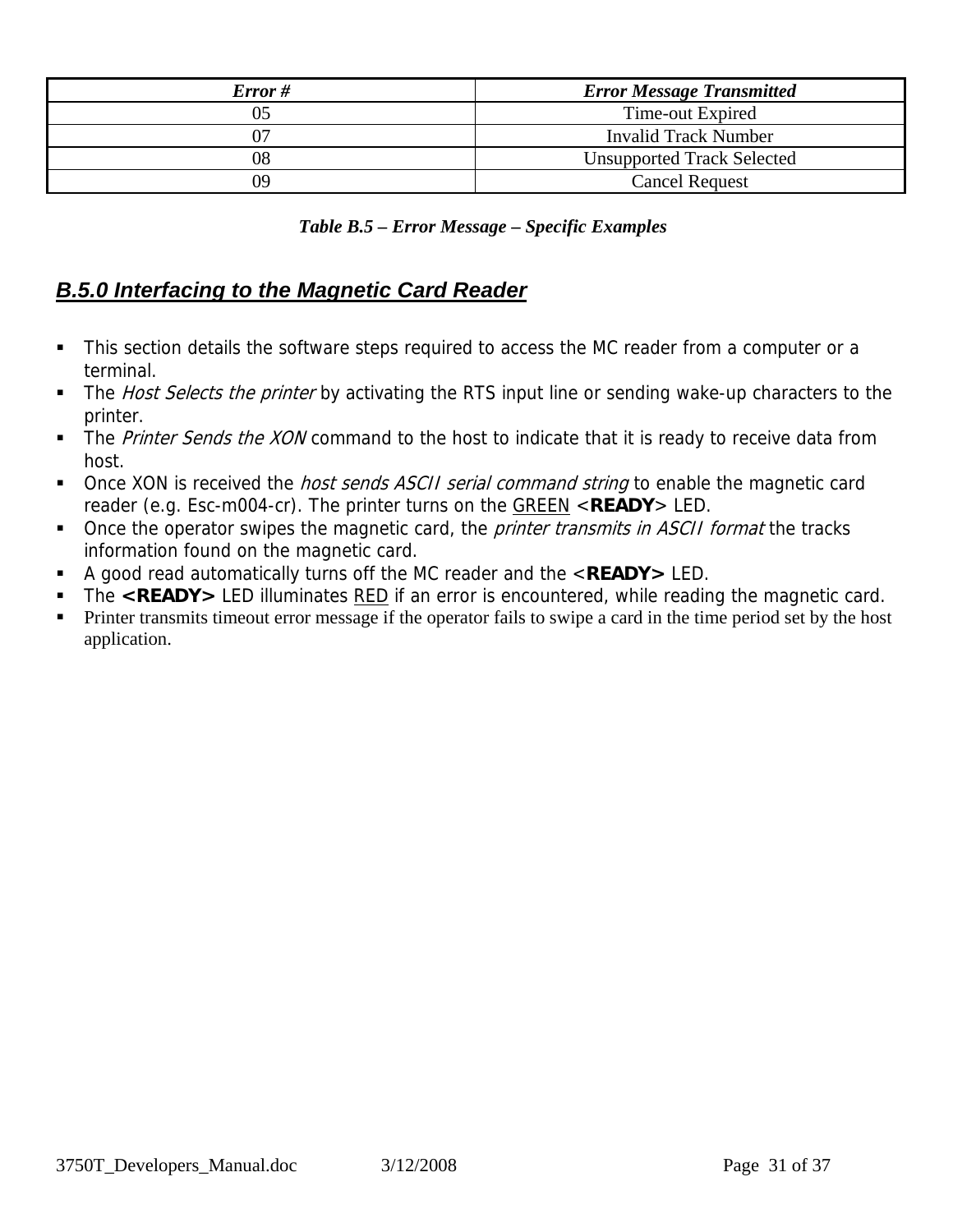# *Appendix C*

# *Printer Configurations*

<span id="page-31-2"></span><span id="page-31-1"></span><span id="page-31-0"></span>The 3750T printers support Serial RS232 and IrDA compatible infrared communication interfaces. Blue Tooth communication is also available as an optional feature. Serial, IrDA and Bluetooth communication settings can be changed via a DIP switch located on the control card. In the following Sections Each Setting is discussed in more detail.

| <b>Dip Switch</b> | <b>Function</b>                | Switch #        | Switch #        | Switch #   | Switch #   | <b>Notes</b>       |
|-------------------|--------------------------------|-----------------|-----------------|------------|------------|--------------------|
| 1, 2, 3, 6        | <b>Communication Interface</b> | <b>SW1</b>      | <b>SW2</b>      | <b>SW3</b> | <b>SW6</b> |                    |
|                   | <b>RS 232</b>                  | <b>OFF</b>      | <b>OFF</b>      | <b>OFF</b> |            | Also set 4&5       |
|                   | IrDA and RS232                 | ON              | OFF             | <b>OFF</b> |            | 9600 baud          |
|                   | <b>IrDA ONLY</b>               | ON.             | ON.             | <b>OFF</b> |            | Also set 4&5       |
|                   | <b>IR Direct Mode</b>          | <b>ON</b>       | ON.             | <b>OFF</b> | ON         | 9600 baud          |
|                   | 802.11b and RS232              | <b>OFF</b>      | <b>OFF</b>      | ON         |            | Also set 4&5       |
|                   | 802.11b ONLY                   | <b>OFF</b>      | ON              | ON         |            | Also set 4&5       |
|                   | BT and RS 232                  | <b>OFF</b>      | <b>OFF</b>      | ON         |            | Also set 4&5       |
|                   | BT ONLY                        | <b>OFF</b>      | ON              | ON         |            | Also set 4&5       |
|                   |                                |                 |                 |            |            |                    |
| 4, 5              | Comm. 1 - Baud Rate            | SW4             | SW <sub>5</sub> |            |            | Serial RS2323 Rate |
|                   | 38,400                         | <b>OFF</b>      | <b>OFF</b>      |            |            | BT & 802           |
|                   | 19,200                         | <b>OFF</b>      | ON              |            |            |                    |
|                   | 9,600                          | ON              | <b>OFF</b>      |            |            |                    |
|                   | 2,400                          | ON              | ON              |            |            |                    |
|                   |                                |                 |                 |            |            |                    |
| 4, 5              | Comm. 2 Baud Rate              | <b>SW4</b>      | <b>SW 5</b>     |            |            | <b>IrDA Rate</b>   |
|                   | 9,600                          | <b>OFF</b>      | <b>OFF</b>      |            |            | Fixed              |
|                   | 9600 to 38400 Baud             | ON              | <b>OFF</b>      |            |            | Variable           |
|                   |                                |                 |                 |            |            |                    |
| 6                 | Parity bit                     | <b>SW6</b>      |                 |            |            |                    |
|                   | Parity Enabled                 | ON              |                 |            |            |                    |
|                   | Parity Disabled                | <b>OFF</b>      |                 |            |            |                    |
|                   |                                |                 |                 |            |            |                    |
| $\overline{7}$    | <b>Odd/Even</b>                | <b>SW7</b>      |                 |            |            |                    |
|                   | <b>Even Parity Checker</b>     | ON              |                 |            |            |                    |
|                   | <b>Odd Parity Checker</b>      | <b>OFF</b>      |                 |            |            |                    |
|                   |                                |                 |                 |            |            |                    |
| 8                 | <b>Auto Power Save</b>         | SW <sub>8</sub> |                 |            |            |                    |
|                   | Power save disabled            | <b>OFF</b>      |                 |            |            | Manual ON/OFF      |
|                   | Power save enabled             | ON              |                 |            |            | Auto Power Down    |
|                   |                                |                 |                 |            |            |                    |

## *S3750 DIP SWITCH SETTINGS*

**Note:** The 3750THS printer also supports direct IR printing. For direct IR to work you need Dip switches 1 and 6 in the ON position and all other Dip switches need to be OFF.

Please note that if Dip Switch # 1 is OFF then the function of Dip Switch # 6 is as described in the table above. If Dip Switch # 1 is ON then Dip Switch # 6 being ON or OFF determines whether we are in Direct IR or regular IrDA mode.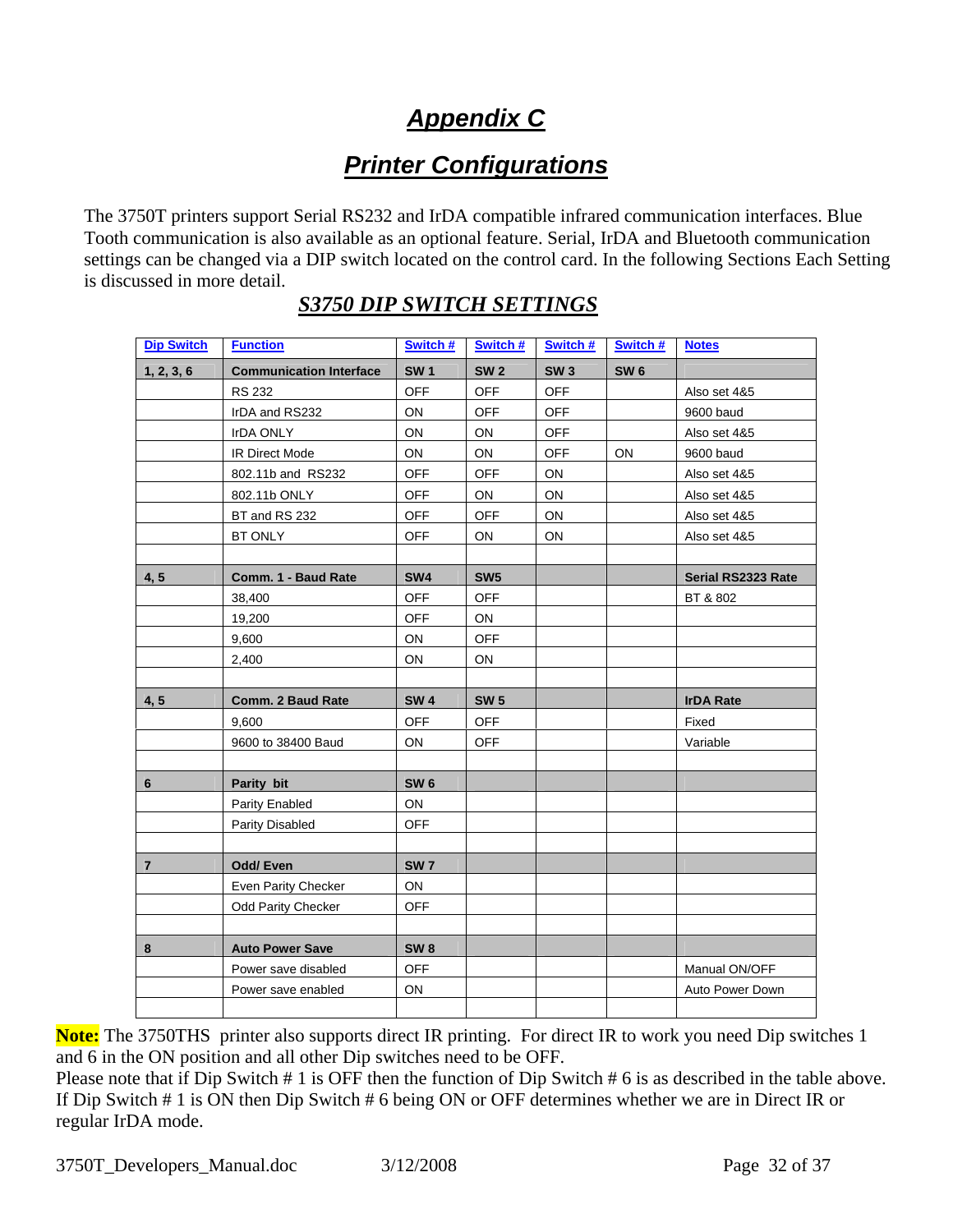# <span id="page-32-1"></span><span id="page-32-0"></span>*C.1.0 Serial Communication Rate and Parity*

The RS232C Interface signals for the 3750T Series printers are terminated on a 6 PIN RJ type data connector located on the side of the printer. Six connections are provided from the Serial Interface to the host computer. A minimum two connections are required for operation, RXD – pin 3 and Common – pin 1.The proper baud rate and protocol settings are required to communicate with the host device. The printer defaults to 38400 *BAUD, 8 DATA BITS, NO PARITY BIT, and one STOP BIT* on initial power up. Two communication handshaking protocols are supported by the 3750T, *Serial Busy protocol* and *XON/XOFF* protocols.

#### <span id="page-32-2"></span>*C.1.1 Serial Busy Protocol*

For the *serial busy* handshaking mode, *request to send printer input* (RTS) and *clear to send printer output* (CTS) are used to control data flow to and from the printer.

The RTS and CTS are considered to be valid or active when the signal level is positive (3 to 12VDC). A positive RTS signal from the host device enables the printer. The RTS signal is monitored during data transmission from the printer to the host device, the printer transmits data to the host device only if RTS input is high.The printer raises CTS output when it is ready to accept data. The printer lowers CTS line when the print buffer has less than 256 unused locations.

## <span id="page-32-3"></span>*C.1.2 XON/XOFF PROTOCOL*

For the *XON/XOFF* handshaking mode, the printer transmits XON (0x11) when it is ready to accept data, and XOFF (0x13) for the print buffer has less than 256 unused locations. Under XON/XOFF protocol, the data flow out of the printer's serial port is halted on receipt of XOFF from Host device and resumed on receipt of XON.

## <span id="page-32-4"></span>*C.1.3 RS232C CONNECTIONS*

The RS232C Interface signals for the Extech 3750T are terminated on a 6 PIN RJ25 type data connector located at the back of the printer.

Six connections are provided from the Serial Interface to the host computer. The table below lists the Serial Interface signals and pinouts on the RJ25 connector while pin locations are shown in Figure 2.

A minimum of two signal connections are required for operation, RXD - pin3 and Common - pin1.

| RJ25 CONNECTOR PIN $#$ | <b>FUNCTIONAL DESCRIPTION</b>          | <b>SIGNAL NAME</b> |
|------------------------|----------------------------------------|--------------------|
|                        | RS232 from Host<br>(INPUT)             | <b>RXD</b>         |
|                        | RS232 from Printer<br>(OUTPUT)         | TXD                |
|                        | Request to send from Host (INPUT)      | <b>RTS</b>         |
|                        | Clear to send from Printer<br>(OUTPUT) | <b>CTS</b>         |
|                        | Logic common                           | COM                |

*Table C.1 – Serial Interfaces Signals and pinouts*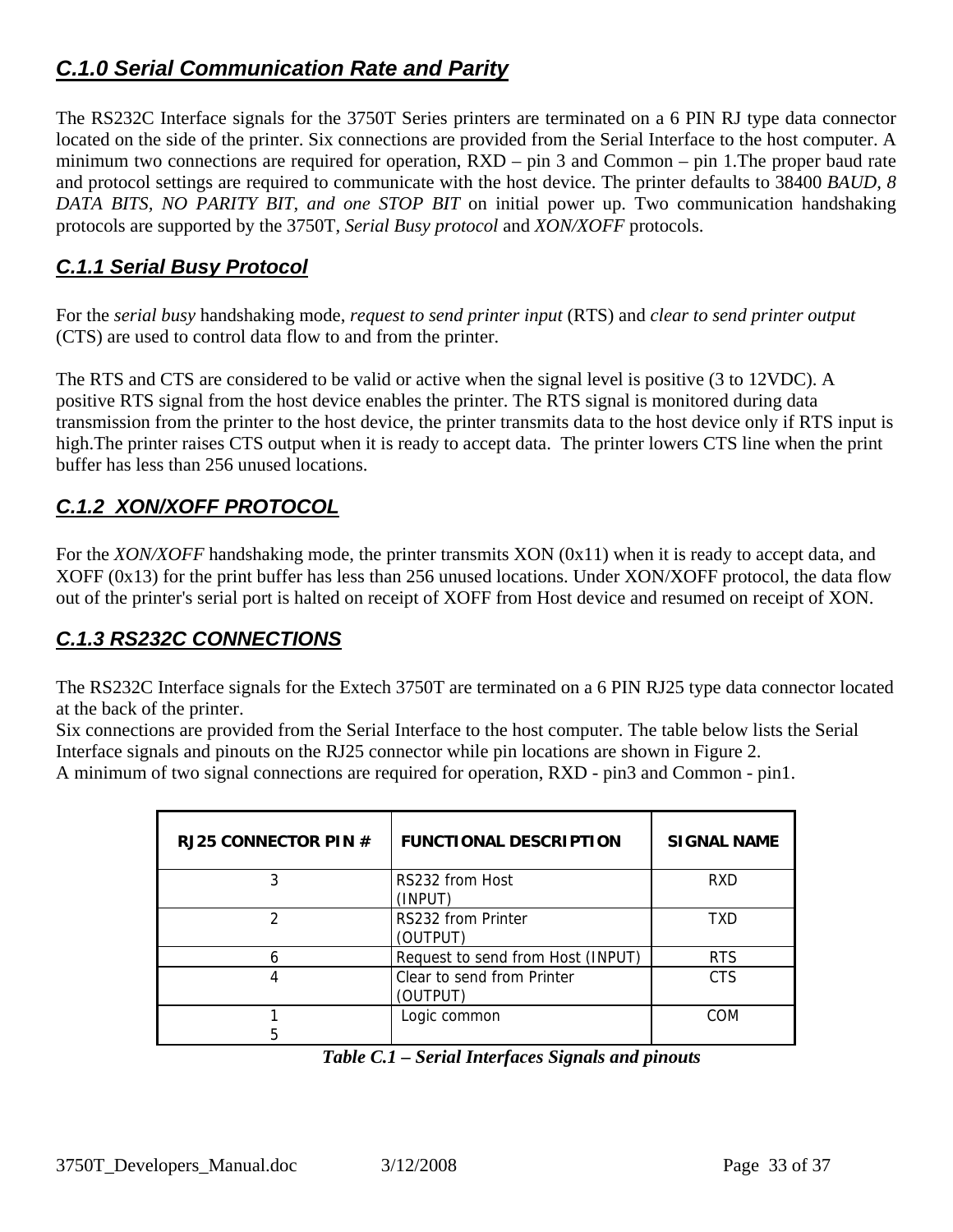## <span id="page-33-1"></span><span id="page-33-0"></span>*C.1.4 RS232C TECHNICAL SPECIFICATIONS*

| <b>Technical Specification Name</b> | <b>Technical Specification Value</b>           |
|-------------------------------------|------------------------------------------------|
| Data Transfer Rate                  | $2400 - 38.4K$ Baud                            |
| Word Length                         | 10 or 11 bits                                  |
| <b>Start Bit</b>                    |                                                |
| Data Bits                           | 8                                              |
| Parity Bit                          | None, Odd or Even                              |
| <b>Stop Bits</b>                    | Auto Select 1 or 2                             |
| Signal Levels                       | <b>RS232C</b>                                  |
| Mark or Logical 1                   | $-3$ to $-15$ VDC                              |
| Space or Logical 0                  | $+3$ to $+15$ VDC                              |
| Handshaking                         | Two modes are supported(Software and Hardware) |
| Hardware                            | RTS/CTS                                        |
| Software                            | XON/XOFF                                       |
| Auto Power Up                       | Positive Signal on RTS input turns printer on  |

*Table C.2. – RS232C – Technical Specifications* 

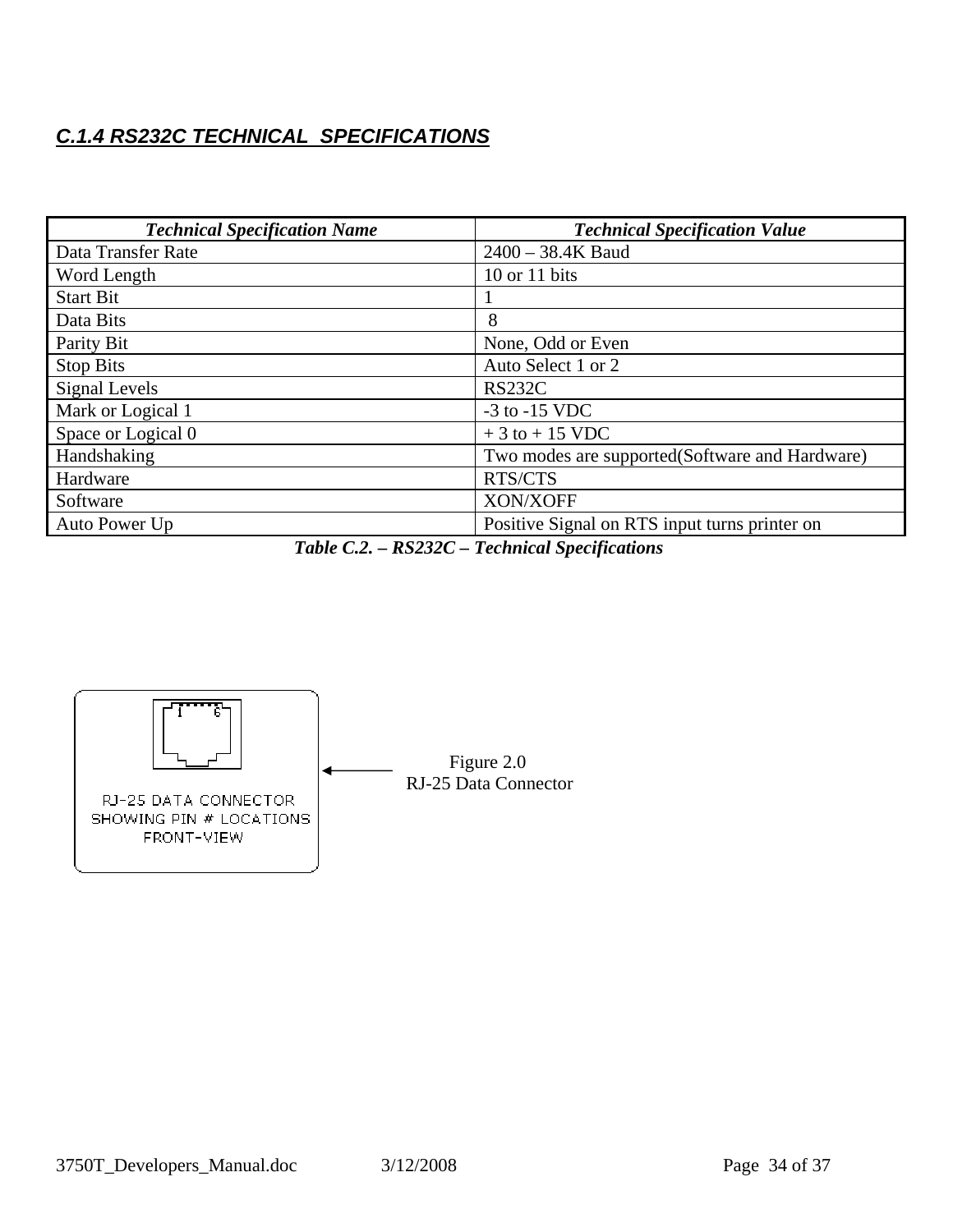# <span id="page-34-1"></span><span id="page-34-0"></span>*C.2.0 Infrared Communications (IrDA)*

For IrDA mode to work, Dip Switch #1 must be in the <ON> position. The printer can be powered up by pressing the power <On/Off> switch. If no IrDA connection is made, the printer will automatically power down to a lower power level to conserve battery life. It will remain in a "sleep" mode until an IrDA connection is made, at which time the printer will "wake" up and print the requested data . Pressing the power switch again will turn the printer <OFF>. The table below shows the required printer settings for IrDA mode. In order for the printer to be in IrDA mode dip switch # 1 has to be On.

| <b>Dip Switch</b> | <b>Function</b>                | Switch #        | Switch #   |
|-------------------|--------------------------------|-----------------|------------|
|                   | <b>Communication Interface</b> | SW <sub>1</sub> | <b>SW4</b> |
|                   | IrDA Fixed at 9600             | On              | OFF        |
| and 4             | Variable IrDA 9600-38400       | OΝ              | ΟN         |

#### *Table C.3 – IrDA Mode*

#### <span id="page-34-2"></span>*2.1 Direct IrDA*

Direct IrDA is also supported by the Extech 3750THS printer. When in that mode the printer surpasses the IrDA stack . For the printer to be in direct IrDA mode you need to have Dip Switch # 1 and Dip Switch # 6 in the ON position.

## <span id="page-34-3"></span>*C.3.0 Bluetooth Communications (Option):*

The 3750T Printer Supports a Bluetooth Option. The printer control card communicates with the Bluetooth™ base band interface at 38.4K Baud/sec using no parity. To select the Bluetooth™ interface Dip Switch # 3 has to be ON and all other Dip Switches have to be OFF.

#### <span id="page-34-4"></span>*C.3.1 The Bluetooth™ interface power modification*

The Bluetooth<sup>™</sup> interface increases the battery power consumption by 50 milli Amp. To compensate the increased power demand, the trickle charge rate is modified to help extend the life of the internal battery cartridge.. The printer modification is such that the printer can be set to operate in either the *MANUAL POWER OFF* or *CONTINUOUS ON* mode of operation.

#### <span id="page-34-5"></span>*C.3.2 MANUAL POWER OFF mode*

When demonstrating RF wireless communication, turn the printer on by pressing the ON switch located on the left side of the printer. The printer will remain active waiting for the wireless print command. Pressing the ON switch again will turn the printer OFF. For each wireless demonstration, again turn the printer on by pressing the ON switch. Operation in this fashion will greatly extend the life of the battery cartridge.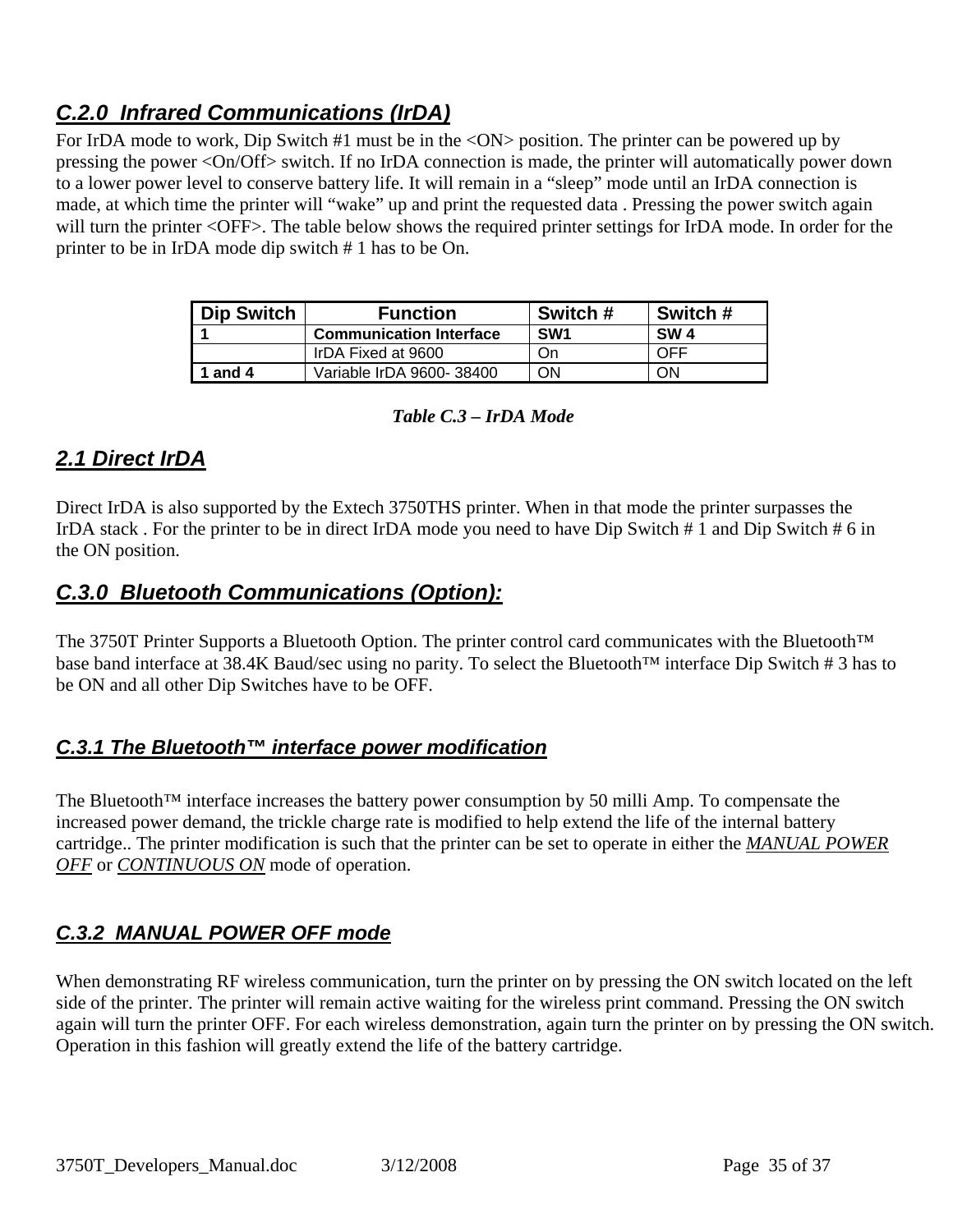## <span id="page-35-1"></span><span id="page-35-0"></span>*C.3.3 EXTENDED CONTINUOUS ON mode*

If it is desired to leave the printer on for extended operation, it would be necessary to switch dip switch #8 to the OFF position. Be aware that operating with dip switch #8 in this OFF position means that the printer is always ON thus placing the highest current demand from the battery resulting in reduced battery charge life.

# *3750T QUICK REFERENCE*

| <b>Character</b>         | Hex/Dec | <b>CONTROL ACTION</b>                                          | <b>Section</b> |
|--------------------------|---------|----------------------------------------------------------------|----------------|
| <b>EOT</b>               | 04/04   | End Of Text                                                    | 1.1            |
| <b>BS</b>                | 08/08   | <b>Back Space</b>                                              | <u>1.1</u>     |
| $\overline{\mathsf{HT}}$ | 09/09   | Horizontal Tab                                                 | 1.1            |
| LF                       | 0A/10   | Line Feed                                                      | 1.1            |
| VT                       | 0B/11   | <b>Vertical Tab</b>                                            | 1.1            |
| FF                       | OC/12   | Form Feed                                                      | 1.1            |
| CR                       | 0D/13   | Carriage Return                                                | 1.1            |
| $rac{SO}{SI}$            | 0E/14   | Shift Out                                                      | 1.1            |
|                          | 0F/15   | Shift In                                                       | 1.1            |
| <b>XON</b>               | 11/17   | Transmitter On.                                                | 1.1            |
| <b>AUXON</b>             | 12/18   | Printer on.                                                    | 1.1            |
| <b>XOFF</b>              | 13/19   | Printer receiver is off                                        | 1.1            |
| <b>NORM</b>              | 14/20   | Return to default 42 column mode                               | 1.1            |
| <b>AUXOFF</b>            | 15/21   | Printer to Host: printer is off                                | 1.1            |
| <b>CANCEL</b>            | 18/24   | Cancel and reset printer BUFFER                                | 1.1            |
| <b>ESC</b>               | 1B/27   | Escape                                                         | 1.1            |
| <b>EXTEND</b>            | 1C/28   | Extended print                                                 | 1.1            |
| <b>EXTEND OFF</b>        | 1D/29   | Extended print off/Normal print<br>_ , , _ , , , , , , , , , , | 1.1            |

#### <span id="page-35-2"></span>**ASCII Control Characters:**

 *Table QR1 – ASCII Control Characters* 

#### **Printer Font Commands – Courier Character Set:**

| <b>Font Name</b> | <b>Character size (WxH)</b> | <b>Command String</b> | <b>Section</b> |
|------------------|-----------------------------|-----------------------|----------------|
| 24 CPI normal    | 8x23                        | $ESC+'k'+'5'$         |                |
| 21 CPI normal    | 9x23                        | $ESC+'k'+'4'$         | 2.1            |
| 19 CPI normal    | 10x23                       | $ESC+'k'+'3'$         |                |
| 16 CPI normal    | 12x23                       | $ESC+'k'+'2'$         |                |
| 12 CPI normal    | 16x23                       | $ESC+'k'+'1'$         |                |
| 13 CPI rotated   | 14x16                       | $ESC+'k'+'0'$         |                |

*Table QR 2 – Printer Font Commands – Courier Character Set*